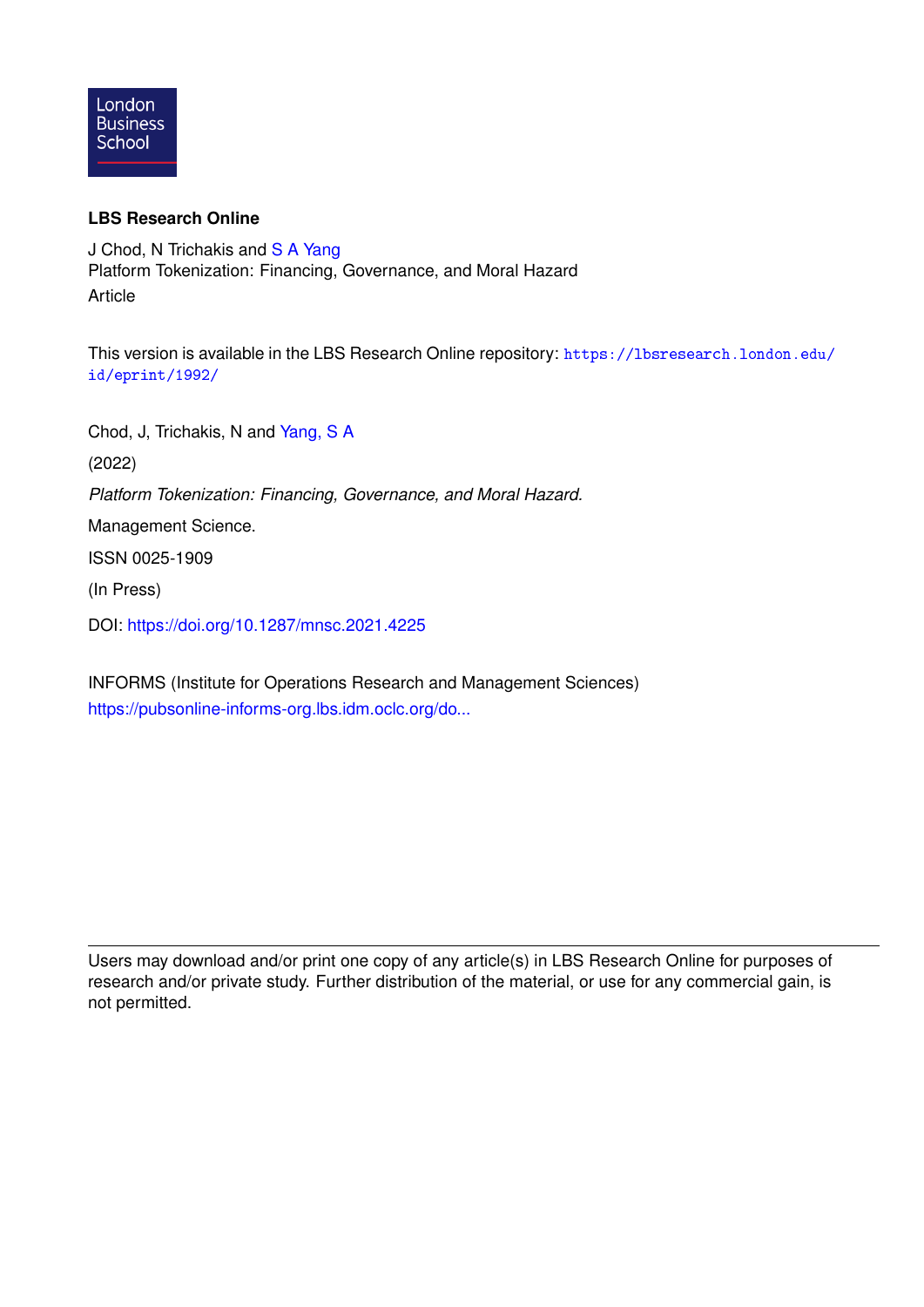# Platform Tokenization: Financing, Governance, and Moral Hazard

Jiri Chod, Nikolaos Trichakis, S. Alex Yang<sup>∗</sup>

August 1, 2021

#### Abstract

This paper highlights two channels through which blockchain-enabled tokenization can alleviate moral hazard frictions between founders, investors, and users of a platform: token financing and decentralized governance. We consider an entrepreneur who uses outside financing and exerts private effort to build a platform, and users who decide whether to join in response to the platform's dynamic transaction fee policy. We first show that raising capital by issuing tokens rather than equity mitigates effort under-provision because the payoff to equity investors depends on profit, whereas the payoff to token investors depends on transaction volume, which is less sensitive to effort. Second, we show that decentralized governance associated with tokenization eliminates a potential holdup of platform users, which in turn alleviates the need to provide users with incentives to join, reducing the entrepreneur's financing burden. The downside of tokenization is that it puts a cap on how much capital the entrepreneur can raise. Namely, if tokens are highly liquid, i.e., they change hands many times per unit of time, their market capitalization is small relative to the NPV of the platform profits, limiting how much money one can raise by issuing tokens rather than equity. If building the platform is expensive, this can distort the capacity investment. The resulting trade-off between the benefits and costs of tokenization leads to several predictions regarding adoption.

Keywords: blockchain, ICO, cryptocurrency, token, platform, entrepreneurial finance, agency, moral hazard

<sup>∗</sup>Chod (chodj@bc.edu) is from Boston College, Trichakis (ntrichakis@mit.edu) is from Massachusetts Institute of Technology, Yang (sayang@london.edu) is from London Business School.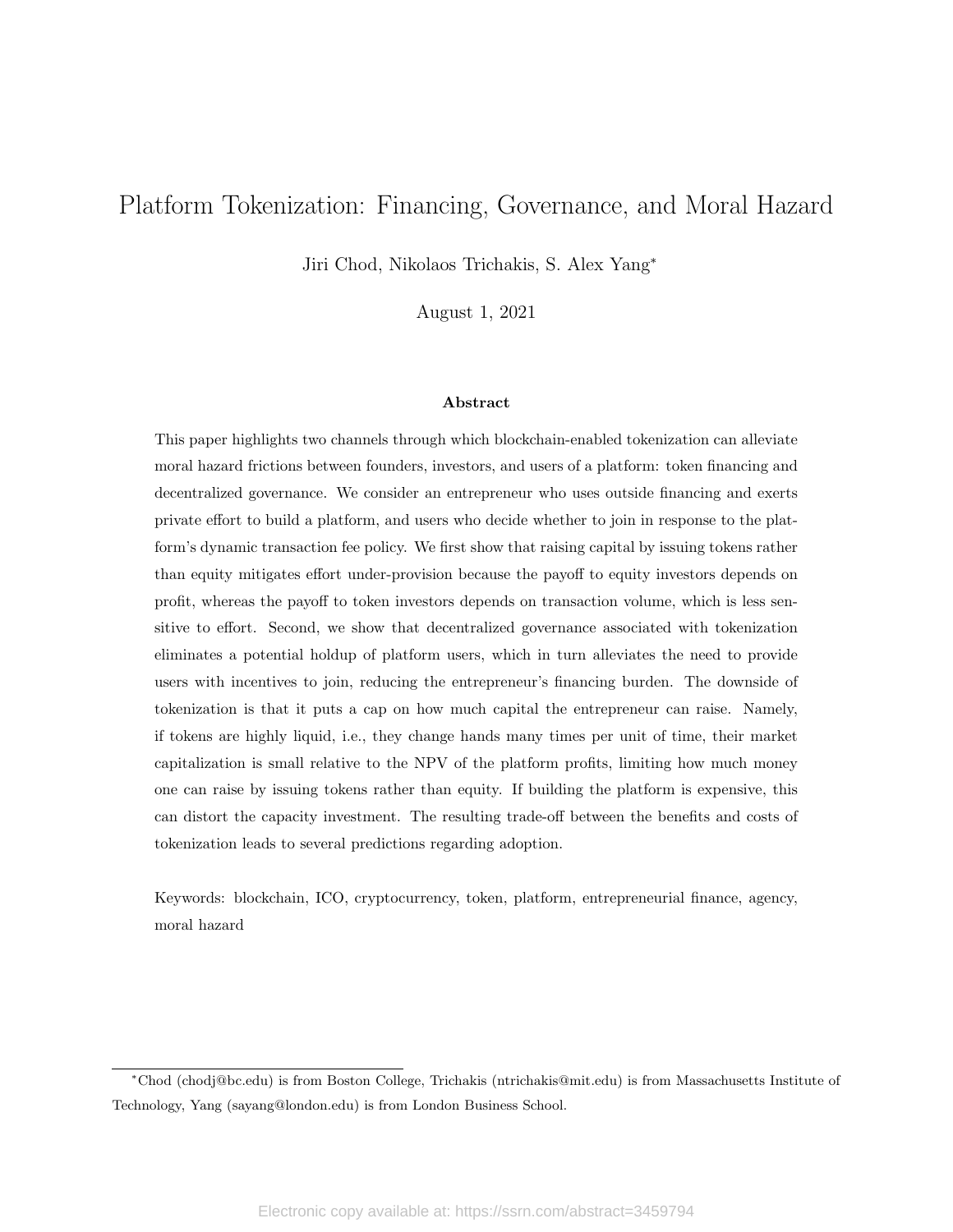## 1 Introduction

The last decade or so has witnessed an unprecedented proliferation of the platform business model with digital matchmakers like Amazon, Alibaba, Uber, and AirBnB gaining control over a significant share of the global economic activity.<sup>1</sup> Each of these examples represents a platform, or two-sided marketplace, that is operated by a single entity controlled by equity holders. Recently a new way of operating digital platforms has emerged that takes advantage of the blockchain technology and differs from its traditional counterpart by (i) using its own digital currency to settle transactions and (ii) relying on decentralized, or peer-to-peer, governance. Issuing a platform digital currency, or "utility tokens," provides a way to finance the platform development without relying on equity investors. Decentralization means, loosely speaking, the absence of a central authority able to change the rules governing the platform without user consensus. An example of such blockchainbased platforms is Filecoin, a decentralized marketplace for computer storage capacity. In 2017 Filecoin raised \$257 million by selling tokens that would be used for payments on its network. In December 2020, after years of development and testing, Filecoin launched its service, and the market capitalization of its tokens exceeded \$10 billion as of April 2021.<sup>2</sup>

This paper studies how tokenization, that is, token financing plus decentralized governance, affects moral hazard frictions between founders, investors, and users of a platform. Although tokenization is not limited to platforms, among various types of entrepreneurial ventures platforms have received the majority of token financing to date (Adhami, Giudici and Martinazzi (2018)), and have been the focus of the cryptoeconomics literature (e.g., Sockin and Xiong (2018), Li and Mann (2018), and Cong, Li and Wang (2018)).<sup>3</sup> The literature so far has recognized the potential of blockchain technology to address moral hazard problems inherent in corporate governance via smart contracts (e.g., Kaal (2019), Shermin (2017), Yermack (2017)). Against this backdrop, our paper is the first to show that platform tokenization can remedy the underprovision of noncontractible revenue-stimulating entrepreneurial effort. In particular, we first show that tokenization

<sup>1</sup>According to Schenker (2019), seven of the 10 most valuable companies globally are now based on the platform business model. Atluri, Dietz and Henke (2017) estimate that more than 30% of global economic activity could be mediated by digital platforms in six years' time.

<sup>2</sup>Between 2016 and 2019 around \$35 billion have been raised through the sale of crypto tokens via Initial Coin Offerings (ICOs), Initial Exchange Offerings (IEOs), and Security Token Offerings (STOs), see e.g., Lyandres, Palazzo and Rabetti (2020).

<sup>&</sup>lt;sup>3</sup>A two-sided market is a natural setting for tokenization because under a proof-of-stake protocol a large number of dispersed token holders minimizes the risk of "51% attack," a situation in which an agent or group of agents gains control of the underlying blockchain network and compromises its integrity (Yu, Lin and Tang (2018)).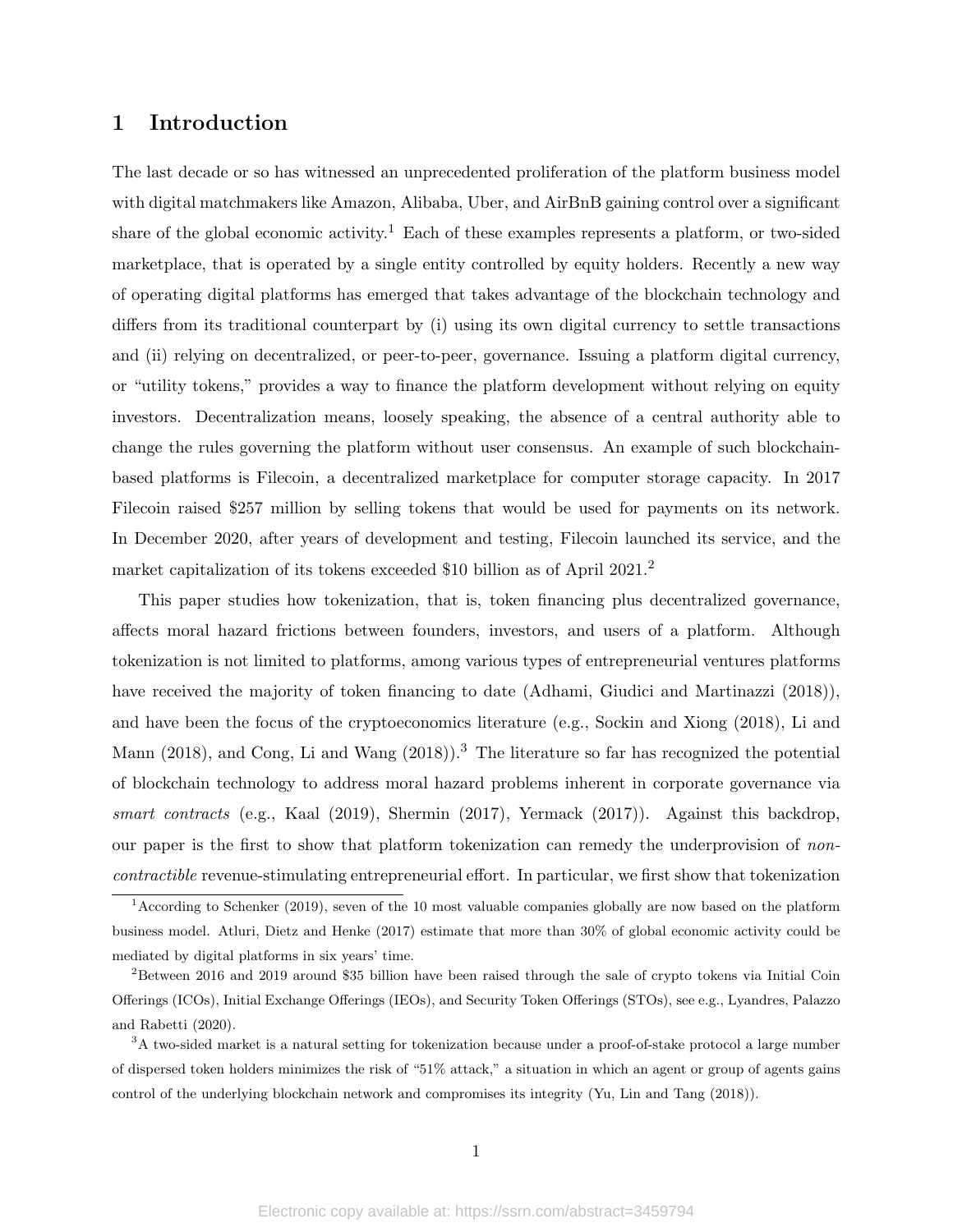can alleviate effort underprovision due to the specific nature of token investors' claim to the venture payoff. Second, we show that this benefit can be further amplified by decentralized governance, which eliminates a potential holdup of users when joining the platform is costly. Our analysis reveals platform characteristics that are particularly conducive to the adoption of the blockchainbased business model.

In our study, we model a penniless entrepreneur who intends to develop a platform matching buyers and sellers of a homogeneous good or service, and to subsequently collect a fee from each transaction. In addition to investing in physical capacity such as IT infrastructure able to accommodate a given number of users, the entrepreneur needs to exert effort to stimulate demand for the good. It is not just the entrepreneur but also users who need to make platform-specific investments. We assume that it is the sellers who need to make such investments to join the platform.<sup>4</sup>

We first examine a "traditional business model," whereby the entrepreneur raises capital to build the platform by selling equity to a venture capitalist (VC) investor. Because entrepreneurial effort cannot be contracted upon and the entrepreneur internalizes only a fraction of its payoff that corresponds to her equity share, outside equity financing leads to effort underprovision (Jensen and Meckling (1976)). Effort underprovision is the feature of our model that breaks the Modigliani-Miller paradigm and makes outside financing relevant.<sup>5</sup> Once the platform becomes operational, it is controlled by the firm owned by the entrepreneur and the VC. In each subsequent period, the firm sets a transaction fee, upon which potential sellers decide whether to join the platform, and trading takes place. We model the interaction between the firm and the potential and existing sellers as a dynamic game, in which all players maximize the NPV of current and future profits, while anticipating their own as well as each others' future actions.

At the core of this game lies a holdup problem, to which sellers become vulnerable once they join the platform and their cost of joining becomes sunk. Such holdup problem is well recognized in the economics literature (Grossman and Hart 1986) as well as in practice. In our model, the holdup manifests by the platform increasing the transaction fee, although in practice it could take more

<sup>4</sup>To become an Uber driver, for example, one may need to obtain background check and a private hire vehicle licence, purchase a car meeting certain specifications, and give up an alternative employment opportunity. Amazon or Alibaba sellers may have to invest in setting up the business and purchasing inventory. Agents participating in the Filecoin network need to invest in computer storage and processing capacities.

<sup>&</sup>lt;sup>5</sup>It is well known that in the presence of entrepreneurial moral hazard, among contracts whereby investors' payoff is non-decreasing in profit, a standard debt contract is optimal (Innes 1990). Yet, debt is usually not an option for early-stage startups that lack collateral and stable cash flows.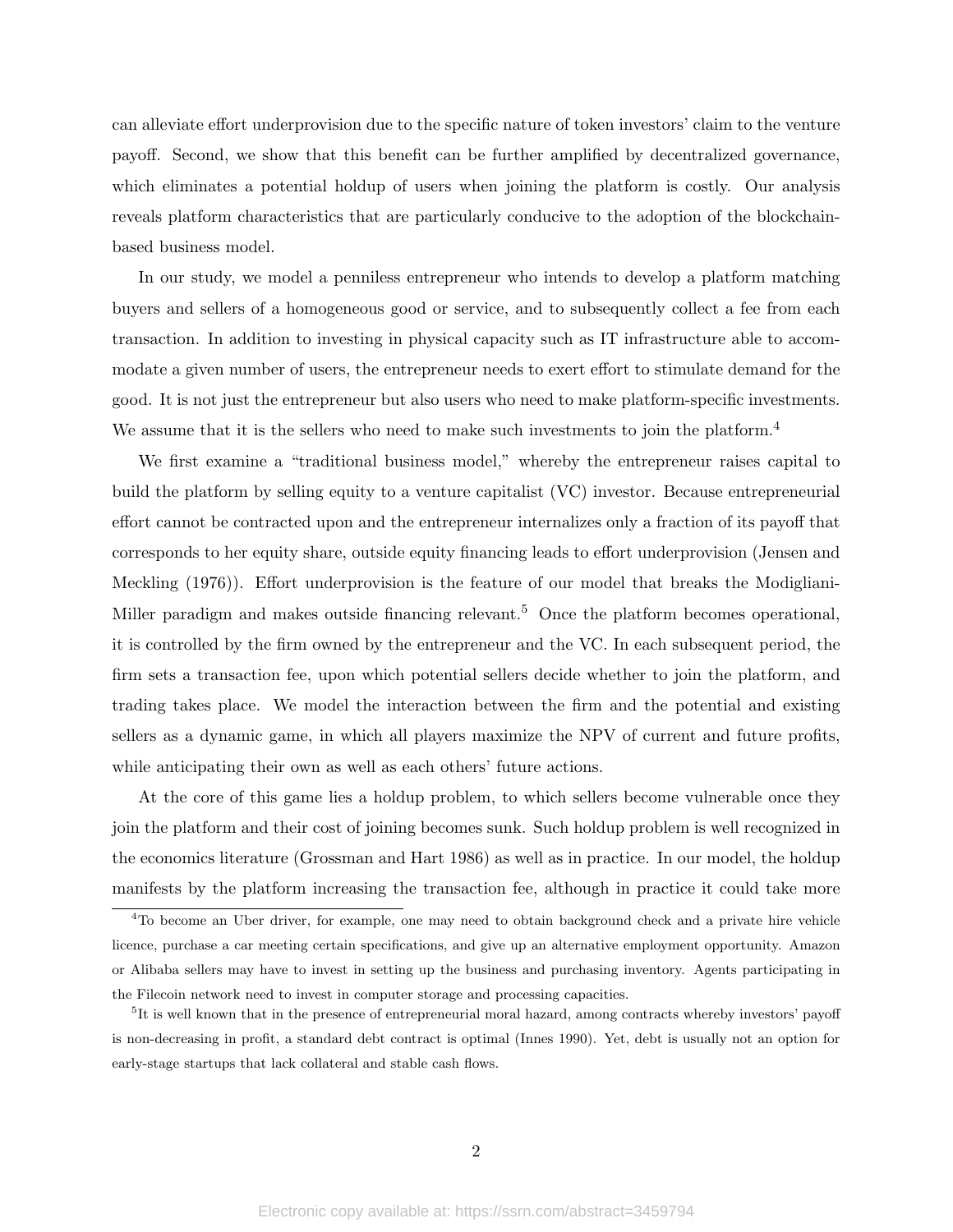subtle forms.<sup>6</sup> Because sellers are forward-looking, they require a corresponding compensation to join the platform in the first place. In particular, the firm's equilibrium strategy is to set a relatively low fee in the first period to attract a critical mass of sellers, and to charge a higher fee thereafter. When the cost of joining is high enough, the first-period fee may be negative, i.e., the firm may need to provide sellers with an initial subsidy.<sup>7</sup> Because providing such subsidy requires additional outside financing, it further dilutes the entrepreneur's stake in the venture, exacerbating effort underprovision.

To sum up, the entrepreneur's payoff in the traditional business model deviates from the first best due to the well-known agency cost of outside equity financing in the form effort underprovision, which we show to be aggravated by a potential holdup problem that increases the amount of financing required. To examine the effect of tokenization on the aforementioned moral hazard frictions and, ultimately, on the cost of outside financing, we consider a "blockchain-based business model," which differs from the traditional platform in financing and subsequent governance mechanisms. Specifically, to obtain financing, the entrepreneur issues utility tokens that will be accepted as the sole means of payment on the platform, and sells a fraction of the tokens to investors via an initial coin offering (ICO). While many different types of tokens exist in practice, we focus on the most common case, wherein token holders are not granted any control rights or claims to dividends (e.g., Bourveau et al. (2018)). The principal distinction between tokens and equity is that equity is a claim to platform profits, whereas the value of tokens is a function of platform sales. Specifically, the dollar value of tokens changing hands in any given period must equal the dollar value of platform sales in this period.<sup>8</sup>

This distinction has an important implication for the agency problem that stems from the entrepreneur disregarding the payoff of her effort to investors. Equity investors receive a portion of

<sup>7</sup>Subsidies to platform users are quite common in practice. Uber offers financing deals and discounts on new cars. Didi, a Chinese equivalent of Uber, spent almost one-third of its commission revenue on driver subsidies in Q4 2018 (TechInAsia (2019)). In 2019, Alibaba launched a roughly \$300 million reward scheme providing subsidies to attract developers to its various platforms (KrASIA (2019)).

<sup>8</sup>Other differences between equity and tokens financing, which are outside the scope of our model, involve information asymmetry between entrepreneurs and investors (Chod and Lyandres (2018)), positive network externality of token adoption (Cong, Li and Wang (2018) and Li and Mann (2018)), the ability of an ICO to elicit demand information (Catalini and Gans (2018)), and the value-adding activities such as monitoring and strategic involvement usually performed by VC equity investors (Gompers and Lerner (2001)) and Hellmann and Puri (2002).

<sup>&</sup>lt;sup>6</sup>In 2018 Uber Eats incited rider dissatisfaction by reducing the minimal per-delivery rate in London from £4.26 to £3.5 (TG (2018)). In the same year, the EU started investigating Amazon for using its merchants' transaction data to launch private label products directly competing with those merchants (FT (2018)).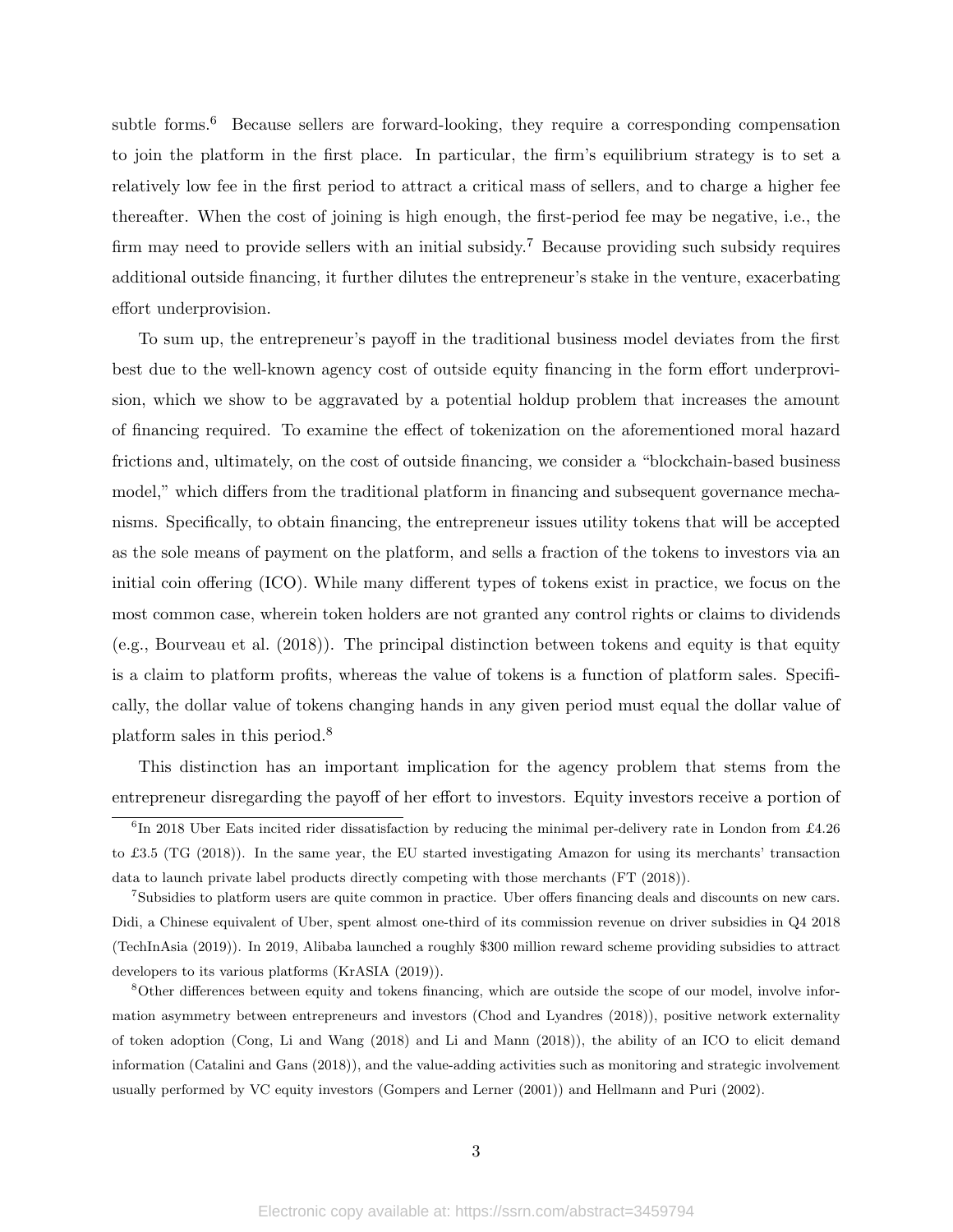the platform profits, i.e., the difference between the platform sales and the cost of the goods sold that the sellers charge. Token investors receive a portion of the cryptocurrency market capitalization, which is proportional to the platform sales. Because token investors, unlike equity investors, do not share with the entrepreneur the cost of goods sold, they require a smaller portion of the platform sales to contribute a given amount of money. By allowing the entrepreneur to retain a larger portion of the effort-sensitive platform sales, token financing increases the entrepreneur's incentives to provide effort.

Blockchain technology also provides an alternative governance mechanism. As a peer-to-peer network, a (public) blockchain ecosystem is not controlled by its founders, but instead follows a set of protocols determined at the genesis and updated over time based on user consensus. Although the technical details vary across different blockchains, a common feature of the technology is that it is extremely difficult for any single party, including the founders, to modify the rules governing the blockchain for their own benefit.<sup>9</sup> It is similarly difficult to modify or erase information stored in a blockchain. The immutability of blockchain-based platforms ensures that no party, including the creator, can circumvent the rules embedded in the blockchain code, creating trust between participants in the integrity of their contractual relationship. Finally, a feature of the blockchain technology known as smart contracts allows delegating contract execution to a decentralized computer network–exactly as coded, independent of human discretion, and without the possibility of opportunistic behavior of the agents (Kaal (2019)). Taken together, the above features of the blockchain technology allow the platform founders to credibly commit to a set of operating policies to the extent that would be hard to achieve with a traditional (centralized) governance due to contract incompleteness.

An implication relevant to our context is that the entrepreneur is able to credibly relinquish her power to increase the transaction fee once the platform becomes operational. By eliminating the threat of holdup, a blockchain-based platform is able to attract users without providing them with an initial subsidy even if the cost of joining is high. This lessens the entrepreneur's financing burden and the agency cost associated with it.

To summarize, our model reveals two distinct channels through which tokenization can reduce

<sup>&</sup>lt;sup>9</sup>In the case of Bitcoin blockchain, for example, a proposal for protocol change, known as Bitcoin Improvement Proposal, can be implemented only if it receives at least 95% support among the miners of the last 2016 blocks, which take roughly 14 days to mine (Jayasuriya and Sims (2019)). Whereas the "voting rights" of Bitcoin miners are based on their computational efforts (Proof-of-Work), other consensus mechanisms are based on token ownership (Proof-of-Stake used by Ethereum II) or storage capacity (Proof-of-Replication used by Filecoin) among others.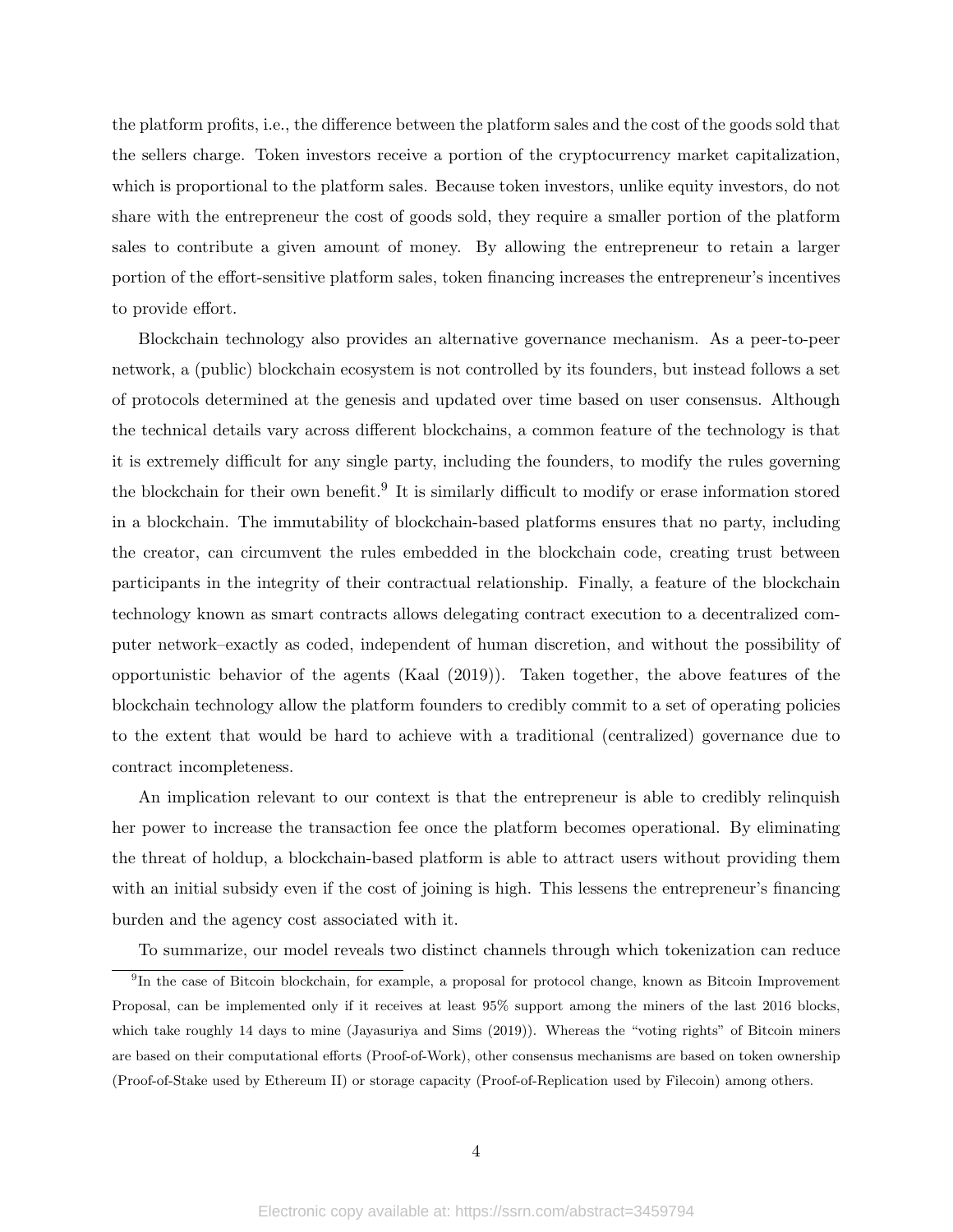the cost of outside financing. Whereas issuing tokens alleviates effort underprovision associated with a given amount of outside financing, decentralized governance can reduce the amount of outside financing required. The downside of the blockchain-based business model is that there is a limit on how much capital the entrepreneur can raise by issuing tokens. Namely, if tokens are highly liquid, i.e., they change hands many times per unit of time, their market capitalization is small relative to the NPV of the platform profits, limiting how much money one can raise by issuing tokens rather than equity. If building the platform is expensive, this can distort the capacity investment. The resulting trade-off between the benefits and costs of tokenization leads to several predictions. According to our model, tokenization is the preferable business model when (i) the success of the platform depends significantly on entrepreneurial effort, (ii) building the platform is cheap, and (iii) joining the platform is costly.

Thus far, we have been tacitly assuming that investor protection and monitoring mechanisms are in place that prevent diversion of funds by an opportunistic entrepreneur. As a robustness check, we also consider a blockchain-based model wherein the entrepreneur is able to divert part (or all) of the ICO proceeds. When this is the case, the entrepreneur's equilibrium strategy is to raise money only up to the amount that she will be willing to invest. This leads, in some cases, to underinvestment. We show that in the presence of diversion opportunities, the benefits of tokenization are greatest when most of the cost of building the platform is borne by users, which mitigates the underinvestment problem of ICO financing while aggravating the holdup problem of the traditional business model.

Our paper builds on the literature on two-sided markets, pioneered by Armstrong (2006), Caillaud and Jullien (2003), Hagiu (2006), and Rochet and Tirole (2006). These papers study platforms' pricing strategies, including the role of subsidies and price commitment to entice user adoption, but their focus is mostly on network effects. In Hagiu (2006), sellers (game developers) decide whether to join and invest in a platform (videogame console) before buyers (gamers) join it. The platform sets access prices for buyers and sellers, leading to a potential holdup of sellers by the platform: once they have invested, the platform can charge a high price to buyers, generating few user transactions. Hagiu (2006) shows that the platform can solve the holdup problem by imposing a transaction fee, which provides an incentive to charge a low price to buyers so as to generate many transactions. The implicit assumption is that the platform can commit to the fee, which is reasonable in the one-period model of Hagiu (2006). In a multi-period setting, which is of our interest, such commitment may not be feasible, at least for a traditional, centrally governed platform.

Recently, the management of two-sided platforms has started receiving attention in the opera-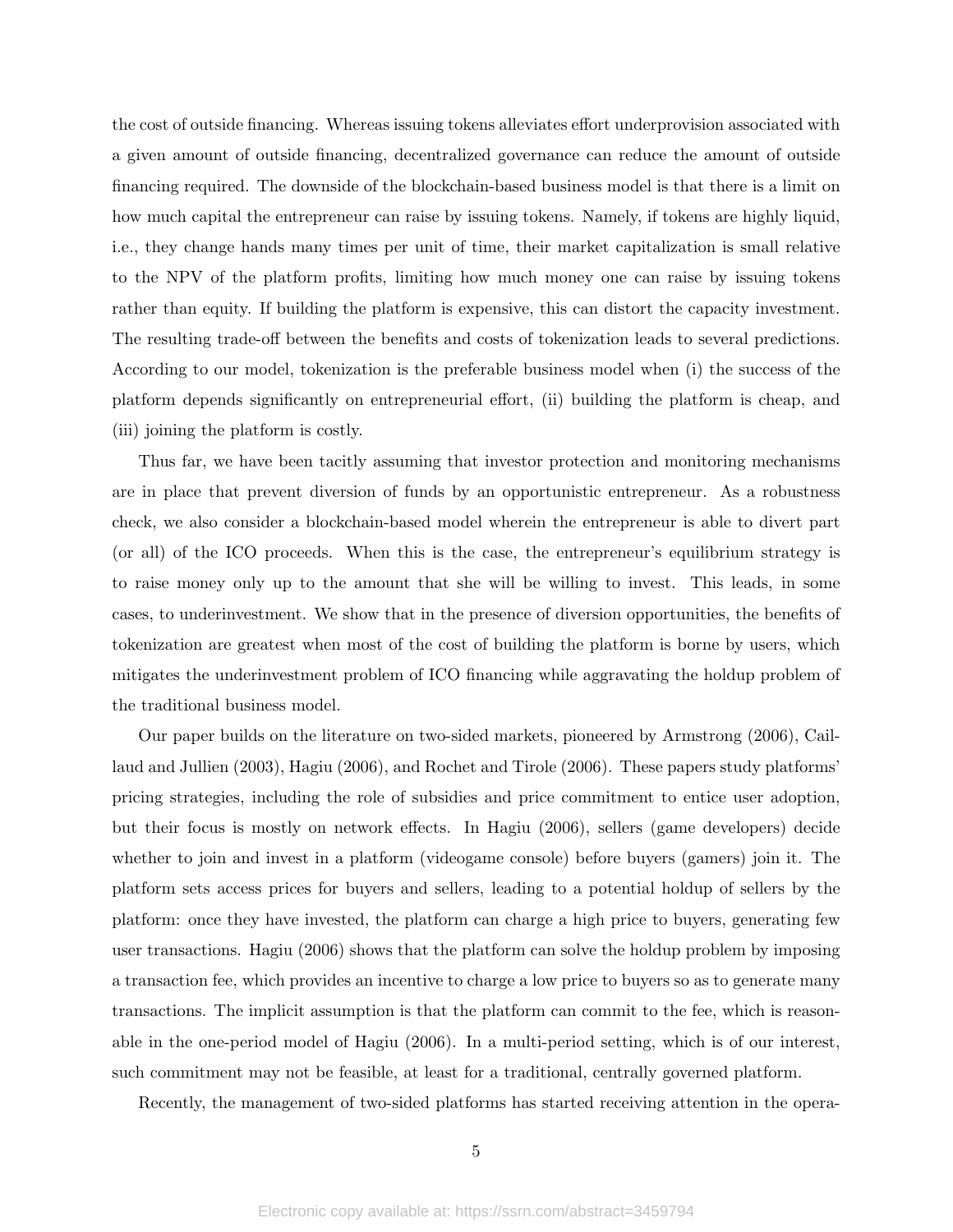tions management literature (Chen et al. 2019). The relevant papers focus on platforms' information structure (Papanastasiou, Bimpikis and Savva 2018, Allon, Drakopoulos and Manshadi 2019), campaign design (Alaei, Malekian and Mostagir 2016), optimal subsidy policy (Levi, Perakis and Romero 2017), and competition (Lai et al. 2019). We complement this literature by examining the link between a platform's operations and financing, and how it is impacted by tokenization.

The corporate governance literature has recognized that some opportunistic behavior resulting from contractual incompleteness could be alleviated via smart contracts and decentralization of governance and record keeping enabled by blockchain technology (e.g., Kaal (2019) and Yermack  $(2017)$ .<sup>10</sup> Holden and Malani (2019) argue specifically that the technology may allow parties to prevent holdup by credibly committing to contracts and/or making information verifiable to courts. Our paper bridges the above two literatures by demonstrating analytically how the governance capabilities of blockchains can be leveraged in the context of a two-sided market, providing one possible explanation for the recent proliferation of blockchain-based platforms.

Our paper also contributes to the emerging theoretical literature on cryptocurrency financing. A large part of this literature focuses on network effects in platform adoption. Cong, Li and Wang (2018) and Sockin and Xiong (2018) study the interaction between adoption and token prices. Bakos and Halaburda (2018) and Li and Mann (2018) demonstrate that ICO financing can be used to induce adoption under network externalities. Similar to our paper, Bakos and Halaburda (2018) show that token financing can reduce or eliminate a user subsidy and, thereby, the founders' financing burden. However, the user subsidy in Bakos and Halaburda (2018) is used to overcome the coordination problem arising from network effects, whereas in our setting it is used to compensate users for future holdup. In contrast to the above papers, we show benefits of token financing that are independent of any network externalities.

Most relevant to our work is the cryptocurrency literature that focuses on moral hazard, in particular, entreprenerial effort underprovision. Chod and Lyandres (2018) and Malinova and Park (2018) show that when tokens represent claims to the venture's revenue (rather than profit), the fraction of tokens that the entrepreneur needs to sell to finance a given investment is smaller than the fraction of equity she would need to sell to finance the same investment. As a result, relative to equity financing, token financing allows the entrepreneur retain a larger stake in effort-sensitive cash-flows, which alleviates effort underprovision. Both Chod and Lyandres (2018) and Malinova and Park (2018) consider tokens that are claims to output of a monopoly in a static setting. In

 $10$ An excellent discussion of various economic effects of blockchains and a detailed review of the related literature are provided by Halaburda and Haeringer (2019).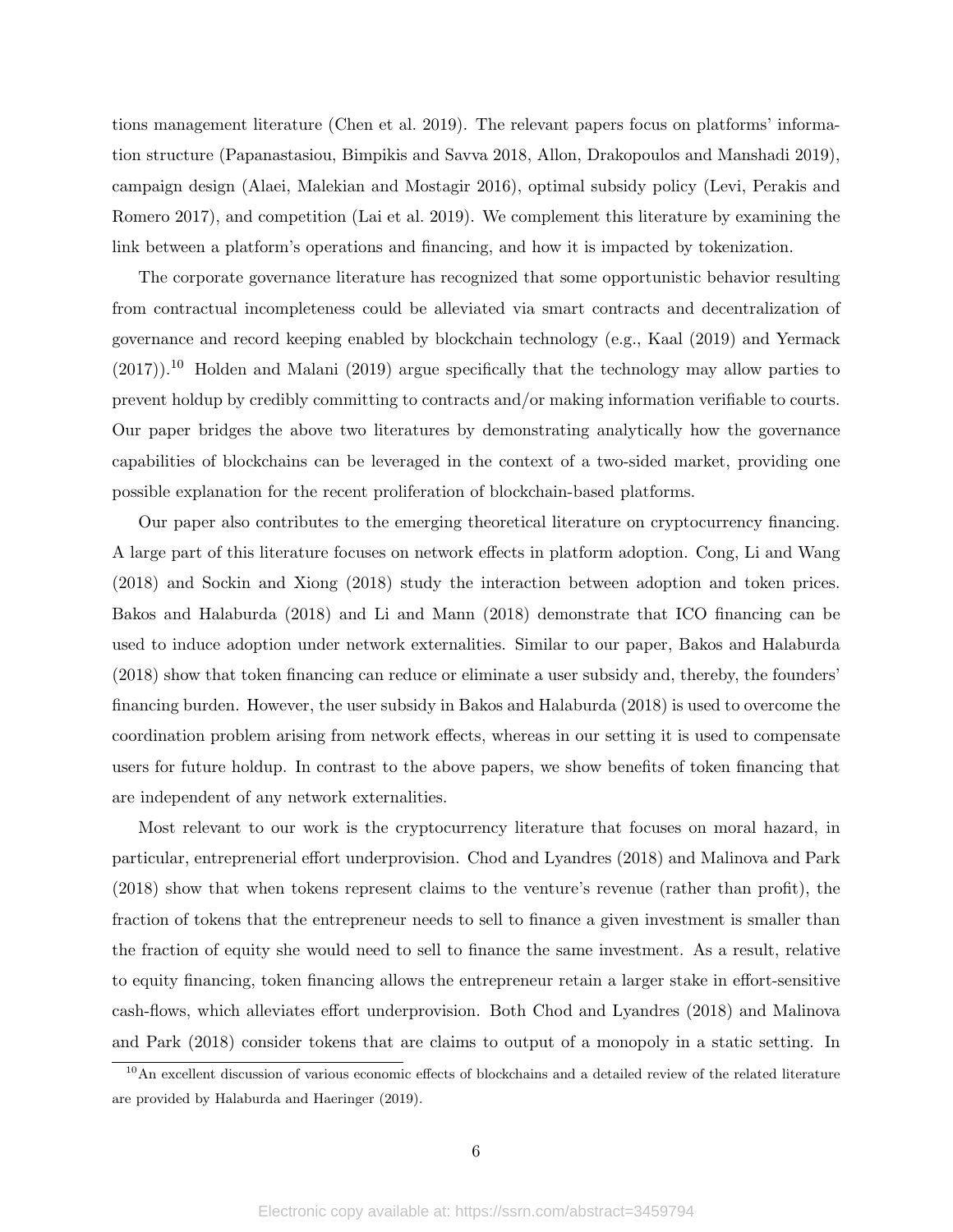contrast, we consider tokens that are used as a currency on a platform whose transaction volume is determined by a dynamic game between the platform founders and users.

Closer to our setting, Canidio (2018) considers a dynamic model in which an entrepreneur develops a platform financed by issuance of platform-specific currency. Like us, Canidio (2018) shows that the entrepreneur's investment and effort deviate from the first best because she maximizes the value of her tokens, which depends on the transaction volume in a given period, rather than the NPV of the surplus generated by the platform over multiple periods. Unlike us, Canidio (2018) does not compare the agency costs to those of equity financing. Garratt and van Oordt (2019) show that relative to equity financing, token financing can instigate more entrepreneurial effort aimed at reducing production cost, which under token financing, unlike under equity financing, is fully internalized by the entrepreneur. This is different from our setting, in which entrepreneurial effort increases demand, and its benefit is directly internalized by all token holders. Gryglewicz, Mayer and Morellec (2019) study the optimal design of a token that has both utility and security features, that is, it is a platform currency and it also grants rights to dividends. Herein we take a more applied perspective by taking two financing mechanisms as given, and examining how they perform relative to one another.

The main contribution of our work to this literature is to identify a novel mechanism through which token financing alleviates effort underprovision, or, more generally, through which it reduces the amount of outside financing required to start a platform. This mechanism, which has to do with blockchain technology's ability to eliminate user holdup and, consequently, user subsidy, is absent in all of the aforementioned papers, none of which considers the cost of joining a platform, which gives rise to the holdup problem.

Another strand of the ICO literature including Catalini and Gans (2018) and Bakos and Halaburda (2019) focuses on the ability of ICO financing to elicit demand information from token valuation. This is related to Strausz (2017), who studies the trade-off between the ability to elicit demand information and moral hazard in reward-based crowdfunding, which is similar to token financing in that funds are raised in exchange for claims to a future product or service.

An operations management perspective on ICOs is taken by Gan, Tsoukalas and Netessine (2019), who study moral hazard implications of ICO financing for a newsvendor-type firm. Finally, our work belongs to the broader literature that studies implications of the blockchain technology for a firm's operations through various channels such as enhanced transparency or traceability (Chod et al. 2019, Shumkin, Hasija and Netessine 2019, Gaur and Gaiha 2020, Dong, Jiang and Xu 2020).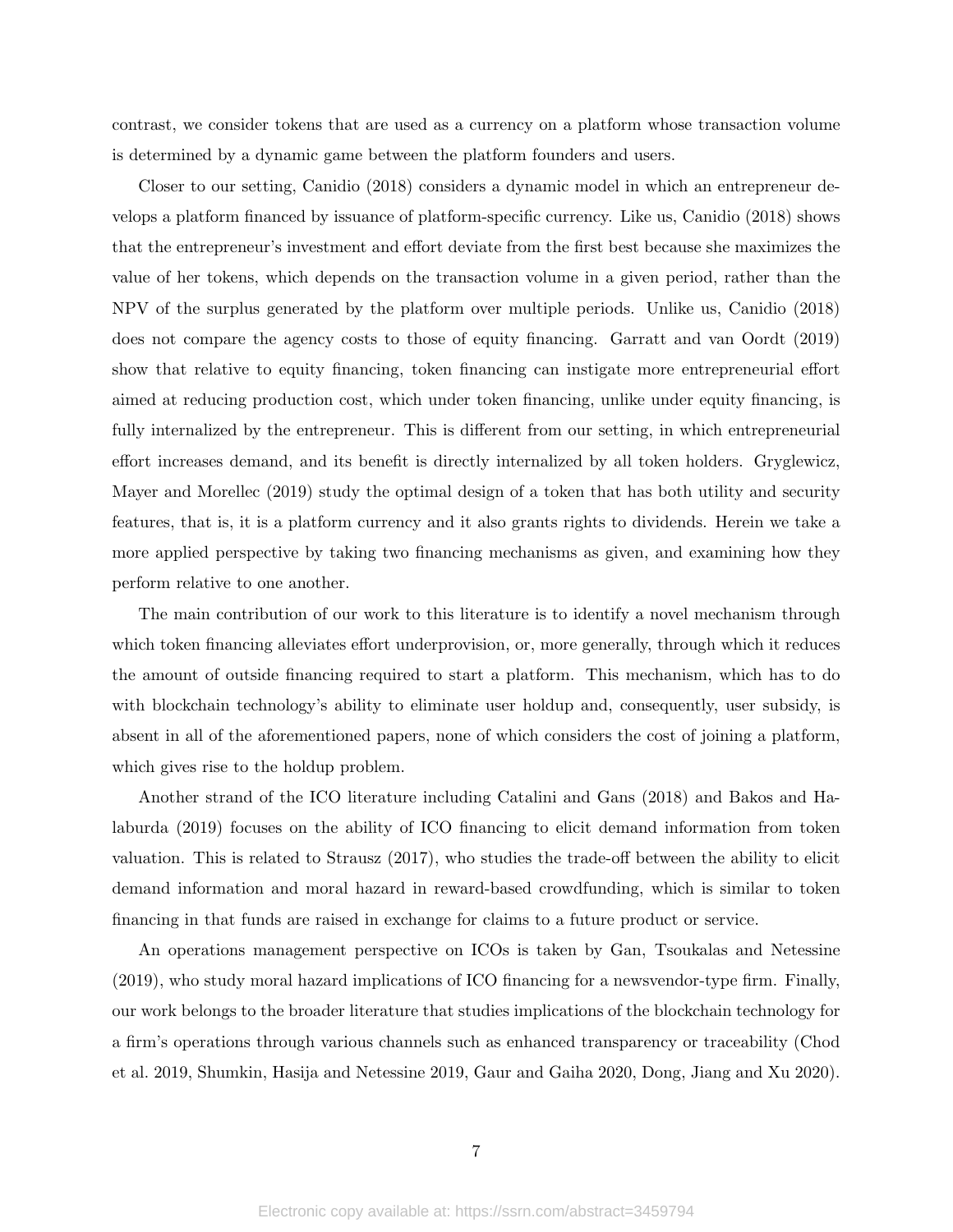## 2 Platform economics

A penniless entrepreneur intends to build a platform matching buyers and sellers of a homogeneous good or service with the following features. Trading takes place in discrete time periods over an infinite horizon. Both buyers and sellers are allowed to join the platform in any period. To join the platform, a potential seller needs to make a platform-specific irreversible investment, which we refer to as the cost of joining and denote by  $c^{11}$ . Buyers can join the platform at no cost.

Each seller is able to supply one unit of the good in each period. Let  $s(q)$  be the reservation price of the qth seller. We then sort the sellers by their reservation price in ascending order. For tractability, we assume the number of sellers are sufficiently large so that it can be credibly approximated by a continuous variable. Therefore, s can be interpreted as the one-period supply curve, which we assume to be continuously differentiable.

Demand for the good depends on entrepreneur's effort e, which reflects the time and energy that the entrepreneur invests in developing the platform. This effort is exerted at cost  $\gamma e$ . While inherently non-pecuniary, the cost of effort can be thought of in monetary terms as the opportunity cost of the entrepreneur's time. Let d be the one-period inverse demand curve, i.e.,  $d(e,q)$  is the price at which buyers demand q units of the good in a given period. We assume  $d$  to be differentiable with respect to both  $e$  and  $q$ , decreasing in  $q$ , and concavely increasing in  $e$ .

Building a platform that can accommodate Q sellers, and thus allows up to Q units to be traded in a given period, requires an initial monetary investment  $C(Q)$ . We refer to Q as platform capacity and to  $C(Q)$  as the capacity investment cost. Let  $p_i$  be the number of sellers who join the platform before or during period i, and let  $q_i$  be the number of sellers who trade, or, equivalently, the quantity traded, in period *i*. By definition, we have  $q_i \leq p_i \leq Q$ , for all *i*. Note that once they have joined, sellers have no incentive to leave the platform; they can always remain on the platform, inactive and incurring no cost, while retaining the option to trade in future periods.

The sequence of events is the following. In period 0, which we assume to be of negligible length for the purpose of discounting, the entrepreneur secures financing, builds the platform, and exerts demand-stimulating effort.<sup>12</sup> In each of the subsequent periods,  $1, \ldots, \infty$ , new sellers are first allowed to join the platform, and then trading takes place at the price that clears the market.

 $11$ As discussed in the introduction, this cost can involve an investment in computer storage capacity in the case of Filecoin network hosts, inventory investment in the case of Amazon sellers, or the cost of a private hire vehicle licence in the case of Uber drivers.

 $12$ The assumption of instantaneous period 0 is made without loss of generality since one can interpret the cost of capacity and effort as valued in period-1 dollars.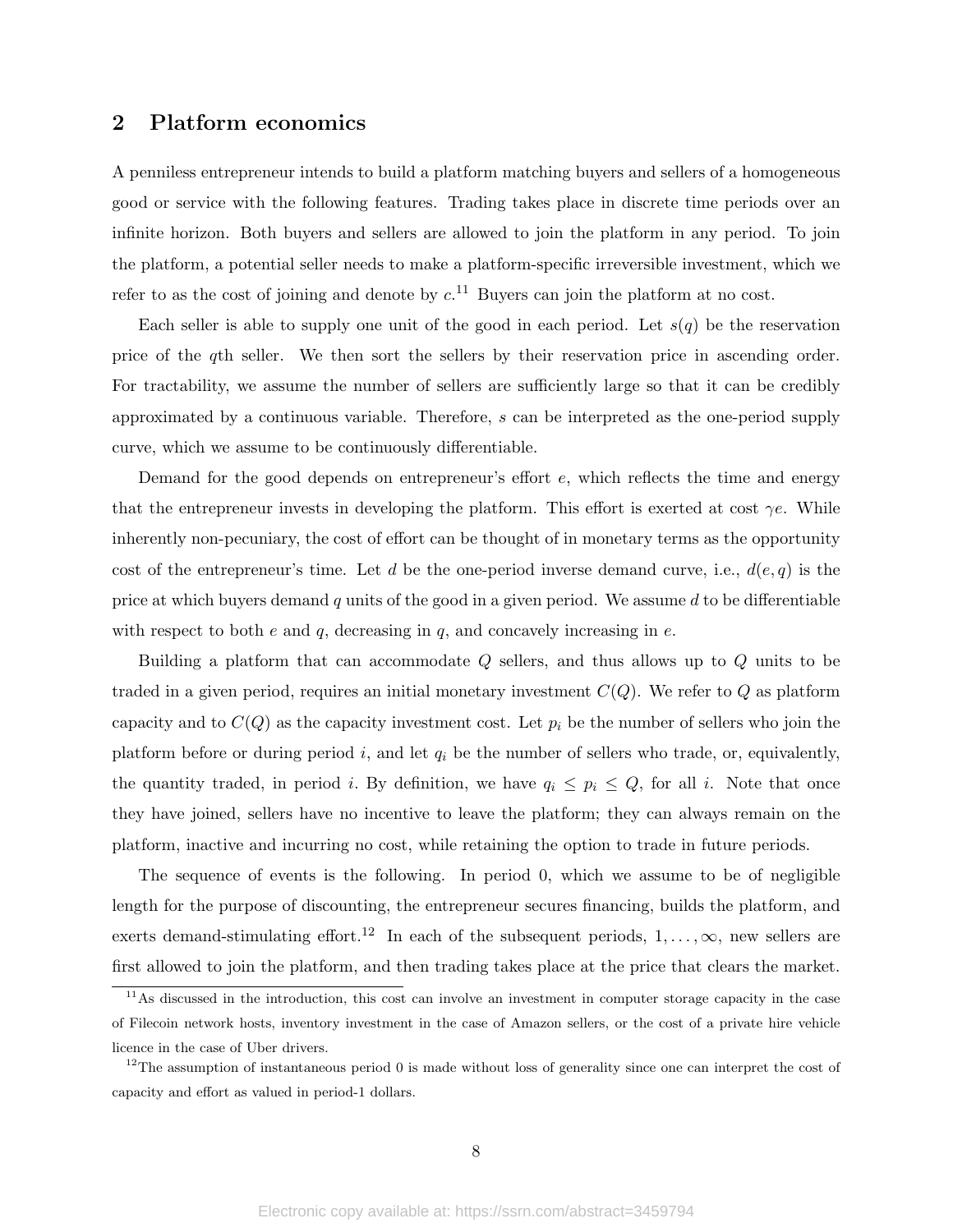Demand and supply curves are deterministic and stationary, and there is no price inflation. All players have the same one-period discount factor  $\delta$ , and all cash flows take place at the beginning of a period.

We study two business models that differ in the way the platform is financed and operated. In the traditional model, the entrepreneur raises capital by issuing equity and the platform charges a transaction fee in each period. In the blockchain-based model, the entrepreneur raises capital by issuing a cryptocurrency that is then used as the sole means of payment on the platform. She also charges a transaction fee, but relinquishes the authority to adjust it after the first period. For parsimony, we assume that in all other aspects, the two models are the same. Our results regarding the preference for one business model over the other therefore abstract from other potential differences between the models, such as development costs or regulatory framework.

## 3 Traditional business model

As our benchmark, we consider a model wherein the entrepreneur raises capital to build the platform by selling equity to a venture capitalist (VC). Among the various conventional ways in which entrepreneurs raise funds, we consider venture capital because early-stage startups lacking collateral and stable cash flows typically qualify for neither debt financing nor an initial public offering of equity. The platform is then built and controlled by a firm that is owned by the entrepreneur and the VC, and that maximizes the value of equity. The sequence of events becomes as follows.

In period 0, the entrepreneur chooses platform capacity  $Q$  and the amount of outside financing y. She then approaches a VC with a take-it-or-leave-it offer of a contract that gives the VC a share  $\alpha$ of the firm equity in exchange for his cash contribution  $y$ . The VC accepts if he at least breaks even. If so, platform capacity is built and the entrepreneur exerts private effort to boost demand.<sup>13</sup>

In period  $i \geq 1$ , the firm announces the transaction fee  $x_i$  that it will charge to sellers as a fraction of their revenue. This fee can be negative, in which case it is to be interpreted as a subsidy to the sellers. Once the fee is announced, new sellers may choose to join the platform, bringing the total number of participating sellers to  $p_i$ . Finally,  $q_i$  sellers choose to put their units on the market, and the market clears at price  $d(e, q_i)$ . Note that the length of periods  $1, \ldots, \infty$  is implicitly defined

 $13$ While in practice ventures' investment strategies tend to be controlled by VCs (see e.g., Kaplan and Stromberg (2003)), in our model there is no conflict between the entrepreneur and the VC as to how much capacity to build.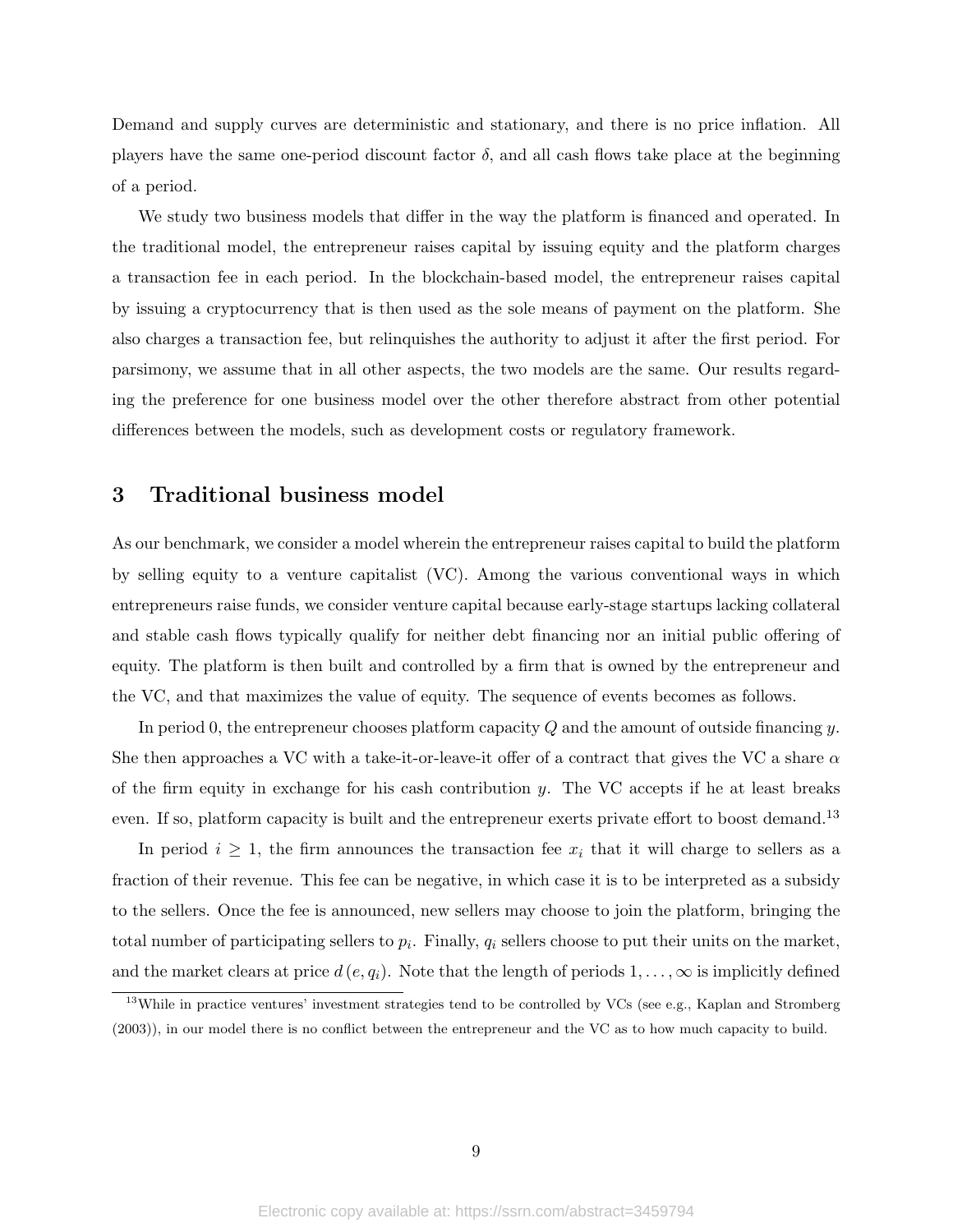as the amount of time for which the firm is able to commit to a certain fee.<sup>14, 15</sup>

The firm's revenue in period i is fraction  $x_i$  of total sales in this period, and can be written as

$$
\pi(x_i, q_i) = x_i d(e, q_i) q_i.
$$
\n
$$
(1)
$$

We assume that in each period, any revenue is immediately distributed to equityholders.<sup>16</sup> The entrepreneur's payoff is the value of her equity in the firm minus the cost of her private effort, and it can be written as

$$
\Pi^{\$} = (1 - \alpha) \left( \sum_{i=1}^{\infty} \delta^{i-1} \pi (x_i, q_i) + y - C(Q) \right) - \gamma e.
$$
 (2)

The superscript \$ indicates the traditional business model, in which payments on the platform are made in fiat currency;  $1 - \alpha$  is the entrepreneur's share of the firm equity;  $\sum_{i=1}^{\infty} \delta^{i-1} \pi(x_i, q_i)$  is the NPV of the firm's revenue stream;  $y - C(Q)$  is the cash contributed by the VC that is not invested in capacity, and which can be used to subsidize sellers if needed; and  $\gamma e$  is the cost of the entrepreneur's private effort. We solve the model by backward induction.

**Periods** 1, ...,  $\infty$ . Suppose that in period 0, the entrepreneur chose the optimal financing  $\bar{y}$ , capacity  $Q$ , and effort  $\bar{e}$ . What follows is a repeated Stackelberg game between the firm and the sellers who have joined the platform or are considering joining. In each of the periods  $1, \ldots, \infty$ , the firm sets a fee (subsidy), upon which potential sellers decide whether to join, whereas existing sellers decide whether to trade. All players maximize the NPV of current and future profits while anticipating their own as well as each others' future actions. We formulate this game as a dynamic program whereby in each period the firm maximizes its NPV subject to the optimal response of both existing and potential, forward-looking sellers.

We first formulate this dynamic program in the absence of financial constraints, i.e., assuming that the firm has enough cash to pay any subsidy if needed, and then show in the proof of Lemma 1 that this is without loss, i.e., that the financially unconstrained optimal policy must be feasible.

<sup>16</sup>Without this assumption, the firm could use revenue from one period as a subsidy to sellers in a subsequent period, and the dynamic, infinite-horizon game between the firm and sellers, whose state space would involve not only the number of participating sellers, but also the firm's cash balance, would become intractable.

 $14$ We note that it is common to discretize time based on the frequency that firms make operational decisions. For example, Lobel and Xiao (2017) discretize time according to the company's re-ordering frequency.

<sup>&</sup>lt;sup>15</sup>This also assumes that the firm is unable to commit ex ante to a certain fee policy over the entire horizon. Even though such commitment would be valuable, we invoke the literature on incomplete contracts, which recognizes the difficulty to make long-term commitments due to the practical concerns and transaction costs associated with designing and enforcing complicated contingency contracts (e.g., Grossman and Hart (1986), Hart and Moore (1994)).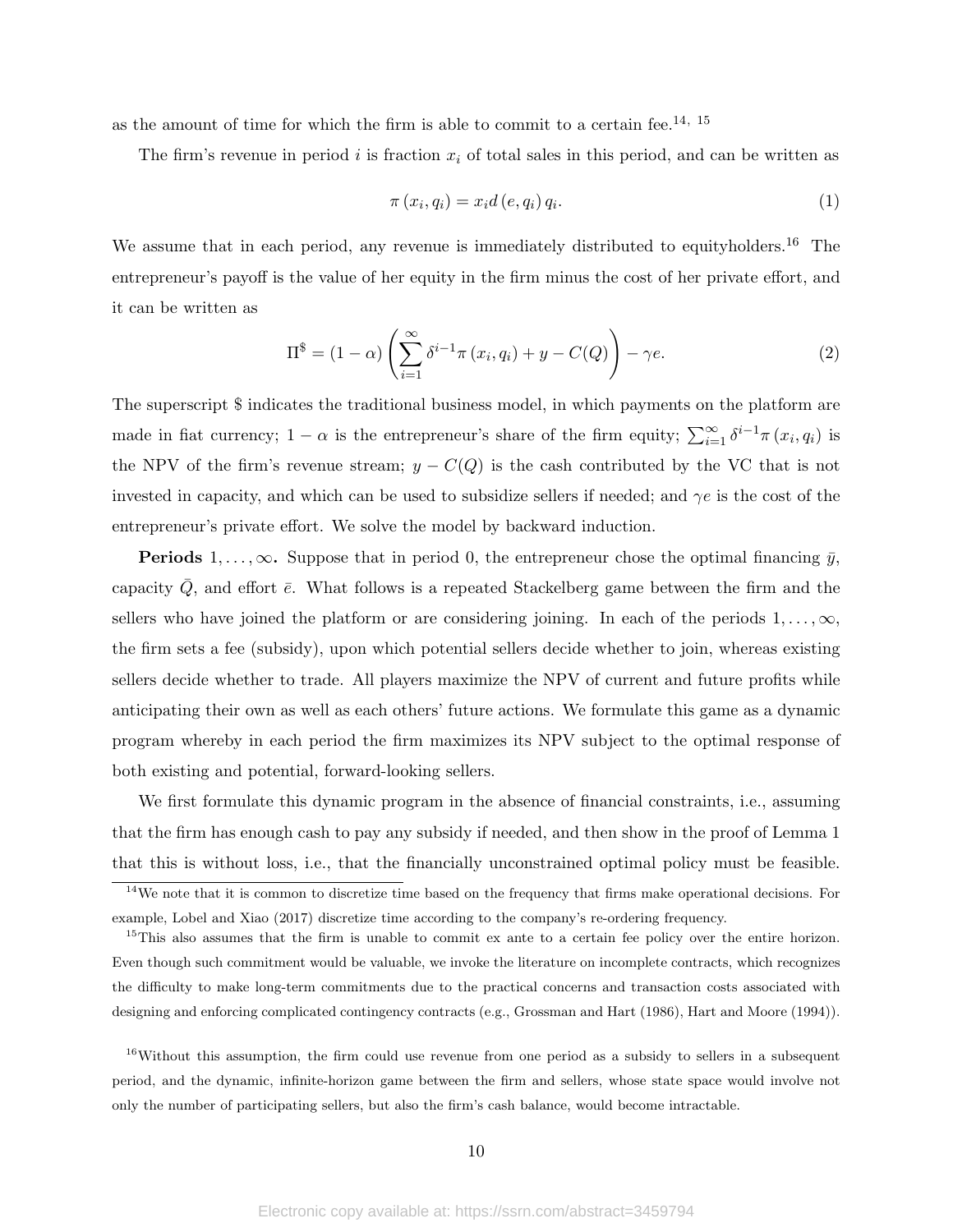Absent financial constraints, a sufficient state representation for the firm's problem is the number of sellers who have joined the platform by incurring the cost of joining, c. Suppose that  $p$  sellers have joined by the beginning of a given period. We can formulate the firm's problem as one whereby the firm chooses both the fee,  $x$ , and the number of trading sellers,  $q$ , for that period, subject to appropriate participation constraints. Note that if the firm chooses  $q \leq p$ , this implies that no new sellers join the platform in this period; if  $q > p$ , then  $q - p$  sellers join. Thus, the number of sellers who will have joined by the beginning of the next period is  $p \vee q \equiv \max\{p, q\}.$ 

Let  $V(p)$ , for  $p \leq \overline{Q}$ , be the firm's value-to-go function that maps the number of sellers who have joined by the beginning of a period to the firm's optimal net discounted revenues from that period onward. Let further  $J(z, p)$ , for  $z \le p \le \overline{Q}$ , be the zth seller's surplus-to-go, i.e., the net discounted surplus that the zth seller anticipates to extract starting in a period by the beginning of which p sellers have joined. Finally, let  $x^*(p)$  and  $q^*(p)$  be the firm's optimal policies for choosing the fee and the number of traders, respectively.

According to the Bellman principle of optimality, for any  $p \leq \overline{Q}$ , we have

$$
V(p) = \max_{x,q} \left[ xd(\bar{e}, q)q + \delta V(p \vee q) \right]
$$
\n(3)

subject to 
$$
(1-x)d(\bar{e},q) - s(q) \ge 0
$$
 (4)

$$
(1-x)d(\bar{e},q) - s(q) + \delta J(q,q) \ge c, \quad \text{if } q > p \tag{5}
$$

$$
0 \le q \le \bar{Q}, \quad x \le 1,\tag{6}
$$

where  $J(z, p)$  satisfies the following recursive equation:

$$
J(z,p) = \left[ (1 - x^*(p))d(\bar{e}, q^*(p)) - s(z) \right]^+ + \delta J(z, p \vee q^*(p)), \quad 0 \le z \le p. \tag{7}
$$

The objective in (3) comprises two parts, the revenue generated during the current period by charging fee x and having q traders, and the net discounted revenues from the future periods, which will begin with  $p \vee q$  sellers having joined. Constraint (4) ensures that the q<sup>th</sup> trader extracts nonnegative surplus by trading in the current period, and, implicitly, so does the zth trader,  $\forall z \leq q$ . Constraint (5) ensures that if  $q > p$ , i.e., if the qth trader joins in the current period, his anticipated net discounted surplus exceeds the cost of joining, and, implicitly, so does the surplus of all other traders who join in the current period. Note that the qth trader's anticipated net discounted surplus comprises the current-period surplus and the discounted surplus-to-go. Finally, the latter can be recursively expressed as in (7), by similarly breaking it down into the current-period surplus and the discounted surplus-to-go.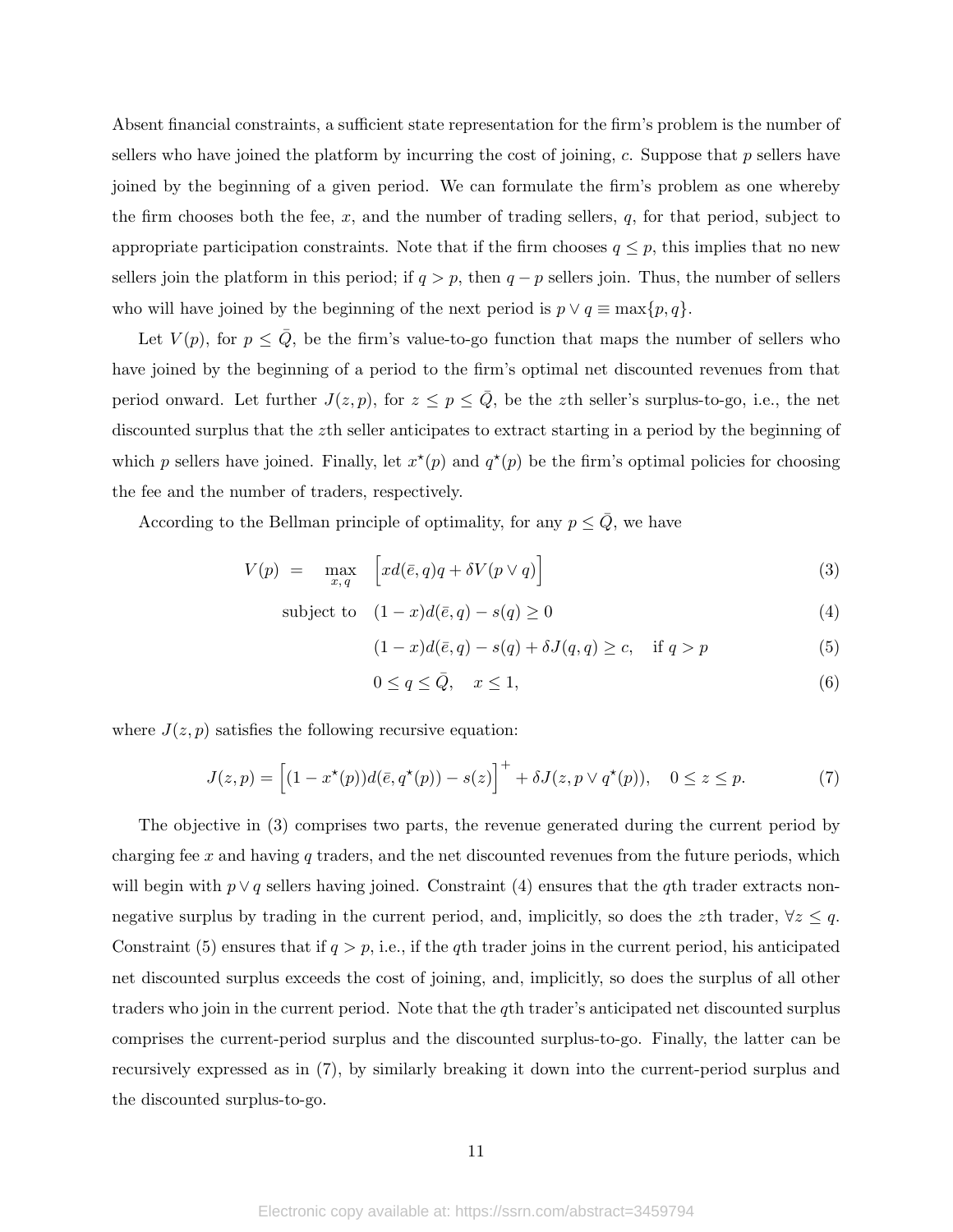Before we characterize the optimal policy, it is useful to define

$$
\mathscr{F}(e,q) \equiv q(d(e,q) - s(q)). \tag{8}
$$

As quantity traded times the difference between the price at which the marginal buyer is willing to buy and the price at which the marginal sellers is willing to sell,  $\mathscr{F}(e,q)$  is the maximum surplus that the firm can extract from the platform in the form of a flat transaction fee for given quantity traded q and effort level e. Let  $\mathscr{F}_z$  and  $\mathscr{F}_{zz}$  be the first and second partial derivatives of  $\mathscr{F}$  with respect to  $z \in \{e, q\}$ , respectively. We assume that  $\mathscr{F}_{qq}(e, q) < 0$ ,  $\forall e \geq 0$ , which is satisfied, for example, in the case of linear or iso-elastic supply and demand curves.

Lemma 1. Suppose that platform capacity, effort, and the amount of outside financing were chosen optimally. The equilibrium fees are

$$
\bar{x}_1 = \frac{d(\bar{e}, \bar{Q}) - s(\bar{Q}) - c}{d(\bar{e}, \bar{Q})}, \text{ and}
$$
\n(9)

$$
\bar{x}_i = \frac{d\left(\bar{e}, \bar{Q}\right) - s\left(\bar{Q}\right)}{d\left(\bar{e}, \bar{Q}\right)} \text{ for } i \ge 2. \tag{10}
$$

The equilibrium number of sellers as well as quantity traded in each period equal platform capacity, i.e.,  $\bar{p}_i = \bar{q}_i = \bar{Q}$  for all i. The NPV of the firm's revenue stream is

$$
\sum_{i=1}^{\infty} \delta^{i-1} \pi \left( \bar{x}_i, \bar{q}_i \right) = \frac{\mathcal{F}\left( \bar{e}, \bar{Q} \right)}{1 - \delta} - c\bar{Q}.
$$
\n(11)

Lemma 1 stipulates that, assuming platform capacity, effort, and the amount of outside financing were chosen optimally, the firm sets the first-period fee so as to immediately bring the number of sellers up to the capacity. In period 2, the firm increases the fee and keeps it constant thereafter, while the quantity traded remains at platform capacity.

The equilibrium dynamics are driven by a holdup problem to which sellers become exposed after incurring the cost of joining the platform. Once this cost becomes sunk, the firm increases the fee so as to extract the entire surplus from the marginal seller in all future periods. Because the seller rationally anticipates this, he will join only if the first-period fee is low enough for him to fully recover the cost of joining in period 1. In other words, the fee in each period is such that the marginal seller breaks even in that period. This fee has to be lower, and possibly negative, in the first period, when sellers incur the cost of joining.

Interestingly, absent any other frictions, the holdup problem would not affect the equilibrium number of sellers, quantity traded, or the NPV of the firm's revenues. To see this, suppose that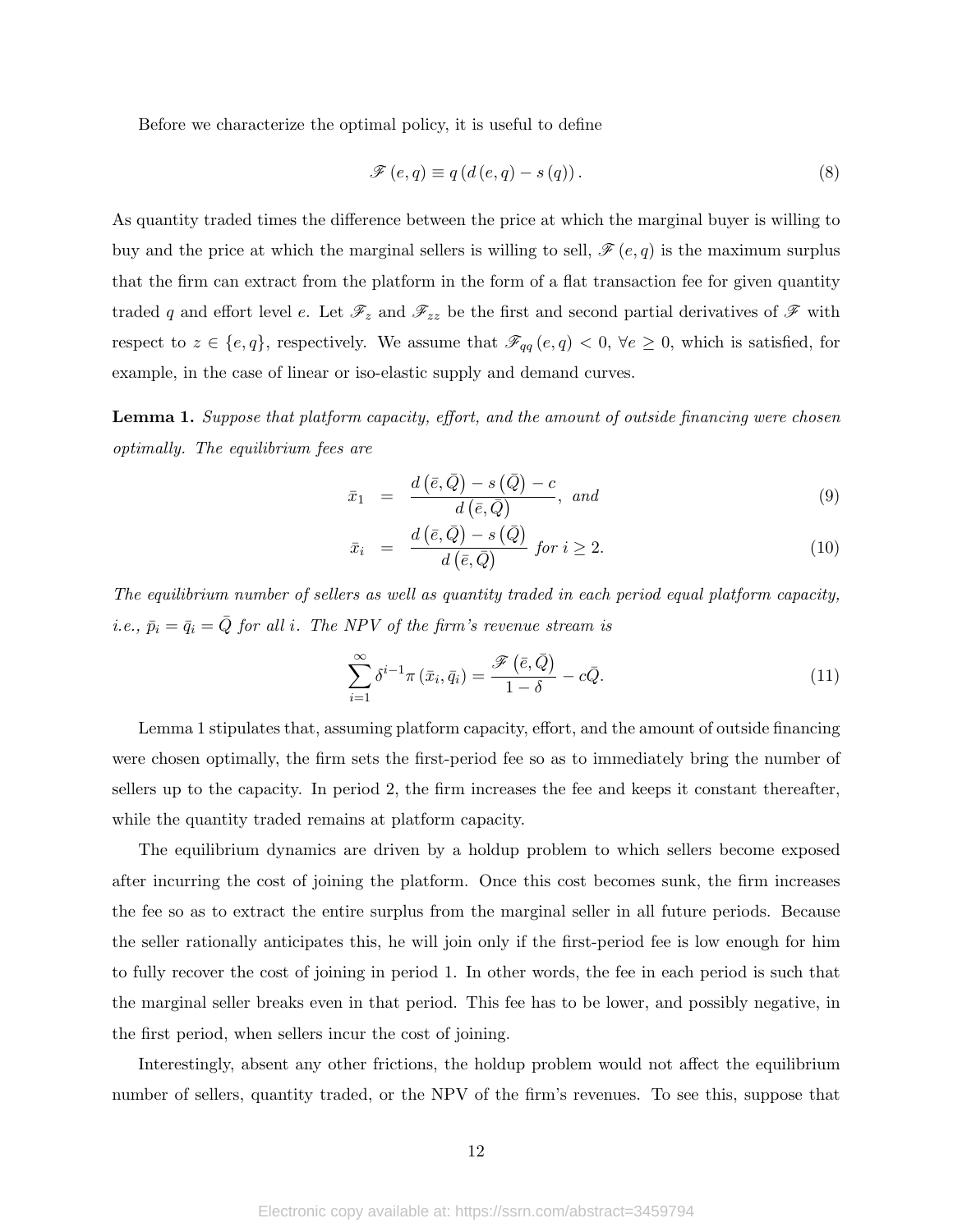the firm were able to commit to never increasing the fee. It can be checked that in this case the optimal fee would be  $\bar{x} = \frac{d(\bar{e}, \bar{Q}) - s(\bar{Q}) - (1-\delta)c}{d(\bar{z}, \bar{Q})}$  $\frac{d\mathbf{z}(\mathbf{z}) - (1 - \theta)\mathbf{c}}{d(\bar{\epsilon}, \bar{Q})}$ , the marginal seller would break even by recovering the cost of joining gradually over time, and the NPV of the firm's revenues would be again given by (11). What the holdup problem does affect, however, is the time structure of the firm's cash flows. In particular, it reduces the firm's first-period revenue while increasing its revenue in all subsequent periods. If the cost of joining is high enough, the first-period fee is negative, i.e., the firm has to provide sellers with an initial subsidy as an incentive to join. This in turn increases the amount of outside financing that the entrepreneur needs to raise, which becomes material when outside financing is costly, as we will see next.

As a technical remark, note that the policy prescribed by Lemma 1 is guaranteed to be feasible only if the entrepreneur follows the optimal strategy in period 0. This is because in deriving  $\bar{x}$ , we assumed that the firm is not financially constrained in providing a user subsidy. Importantly, this assumption is without loss as long as the optimal strategy,  $\bar{y}$ ,  $\bar{Q}$ ,  $\bar{e}$ , is followed in period 0. The reason is the following. The policy characterized in Lemma 1 is to charge the highest fee, or offer the smallest subsidy, that induces  $Q$  sellers to join. If the firm does not have enough cash to finance this policy, it is guaranteed to end up with excess capacity and, hence, its choice of  $(y, Q, e)$  cannot be optimal.

Period 0. Before sellers join the platform, the entrepreneur exerts effort to stimulate demand for the good to be traded therein. Because effort is not contractible, the entrepreneur chooses its level after the contract with the VC and platform capacity have been determined. In doing so, she chooses the optimal effort,  $\bar{e}$ , as an optimal solution to the following optimization problem:<sup>17</sup>

$$
\max_{e \ge 0} \left[ (1 - \alpha) \left( \frac{\mathcal{F}(e, Q)}{1 - \delta} - cQ + y - C(Q) \right) - \gamma e \right]. \tag{12}
$$

When choosing effort, the entrepreneur maximizes the value of her share,  $1 - \alpha$ , of the firm equity minus her private cost of exerting effort,  $\gamma e$ . The firm equity value equals the NPV of the fee revenue given by (11) plus the cash brought in by the VC that was not invested in capacity,  $y - C(Q)$ .

The entrepreneur's choice of the optimal platform capacity,  $\overline{Q}$ , and financing contract,  $(\overline{y}, \overline{\alpha})$ ,

<sup>&</sup>lt;sup>17</sup>To ease notation, we write  $\bar{e}(\alpha, Q, y)$  to denote the value of  $\bar{e}$  when the variables it depends on take specific values. For example, if  $(\bar{y}, \bar{\alpha})$  is the equilibrium VC contract,  $\bar{e}(\bar{\alpha}, \bar{Q}, \bar{y})$  is the optimal effort in equilibrium. Also, we use  $\bar{e}$ to denote  $\bar{e}(\alpha, Q, y)$  as well as  $\bar{e}(\bar{\alpha}, \bar{Q}, \bar{y})$  whenever there is no risk of confusion, and similar for other variables.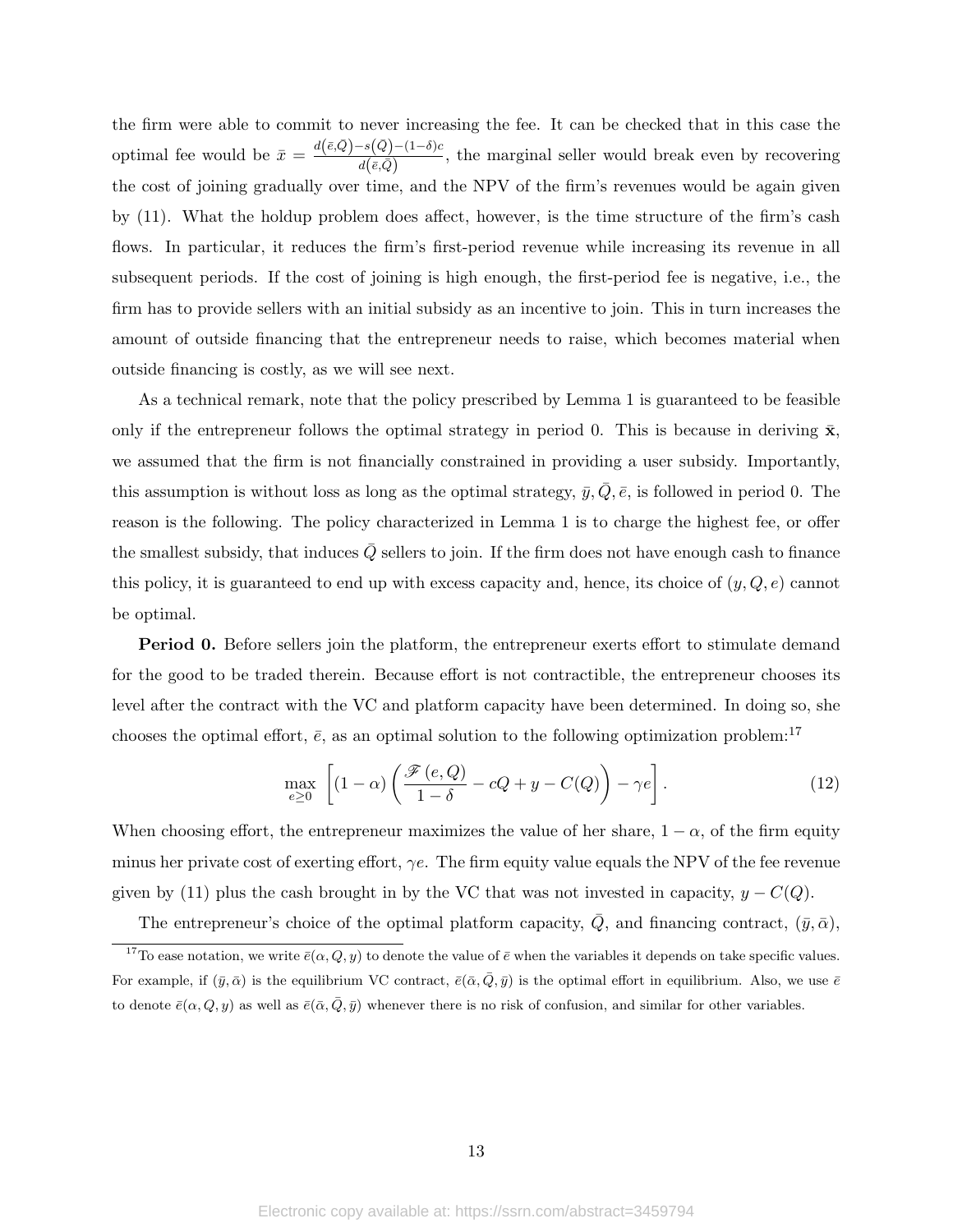corresponds to an optimal solution to the following optimization problem:

$$
\max_{Q, y, \alpha} \quad \left[ (1 - \alpha) \left( \frac{\mathcal{F}\left(\bar{e}, Q\right)}{1 - \delta} - cQ + y - C(Q) \right) - \gamma \bar{e} \right] \tag{13}
$$

subject to  $y \geq C(Q) + \max\{-\pi(\bar{x}_1(\bar{e}, Q), \bar{q}_1(Q)), 0\}$  (14)

$$
y \le \alpha \left( \frac{\mathcal{F}\left(\bar{e}, Q\right)}{1-\delta} - cQ + y - C(Q) \right) \tag{15}
$$

$$
Q \ge 0, \quad y \ge 0, \quad 0 \le \alpha \le 1. \tag{16}
$$

The entrepreneur's objective is the same as in (12). Constraint (14) ensures that the fee policy prescribed by Lemma 1 is feasible, that is, the firm raises enough capital, y, to finance the capacity investment,  $C(Q)$ , as well as the potential subsidy to sellers, i.e., the first-period "revenue" if it is negative. Constraint (15) ensures that the VC breaks even, i.e., the VC's capital injection does not exceed the value of his share of the firm. The next lemma characterizes the entrepreneur's equilibrium strategy, assuming the equilibrium is interior, i.e.,  $Q > 0$  and  $\bar{e} > 0$ .

**Lemma 2.** Suppose  $\bar{Q} > 0$  and  $\bar{e} > 0$ . The entrepreneur's equilibrium payoff,  $\mathbf{\Pi}^{\$}$ , is given by

$$
\Pi^{\$} = \max_{Q, \alpha, e} \quad \left[ \frac{\mathcal{F}(e, Q)}{1 - \delta} - cQ - C\left(Q\right) - \gamma e \right] \tag{17}
$$

subject to 
$$
(1 - \alpha) \frac{\mathscr{F}_e(e, Q)}{1 - \delta} = \gamma
$$
 (18)

$$
\alpha = \frac{C(Q) - \min\left\{\pi(\bar{x}_1, \bar{q}_1), 0\right\}}{\pi(\bar{x}_1, \bar{q}_1) + \frac{\delta}{1 - \delta}\pi(\bar{x}_2, \bar{q}_2) - \min\left\{\pi(\bar{x}_1, \bar{q}_1), 0\right\}}\tag{19}
$$

$$
Q > 0, \quad e > 0, \quad 0 < \alpha < 1. \tag{20}
$$

The entrepreneur's payoff inside (17) is the NPV of the fee revenues minus the capacity investment cost and the cost of effort. The equilibrium effort given by (18) is below the first best level because the entrepreneur internalizes the entire cost of exerting effort, but only a fraction of the benefit that corresponds to her share of the firm equity,  $1 - \alpha$ . Underprovision of entrepreneurial effort in the case of external financing is well established (e.g., Jensen and Meckling (1976)), and it is the feature of our model that breaks the Modigliani-Miller paradigm and makes financing relevant.

The equilibrium capacity investment too is distorted by the aforementioned agency conflict, and for the following reason. When choosing capacity, and thereby the amount of outside financing, the entrepreneur needs to take into account that the larger the VC's stake in the firm, the lower her own incentives to provide effort ex post.

Furthermore, the aforementioned inefficiencies could be exacerbated by the holdup problem. Depending on its severity, the equilibrium takes one of three possible forms.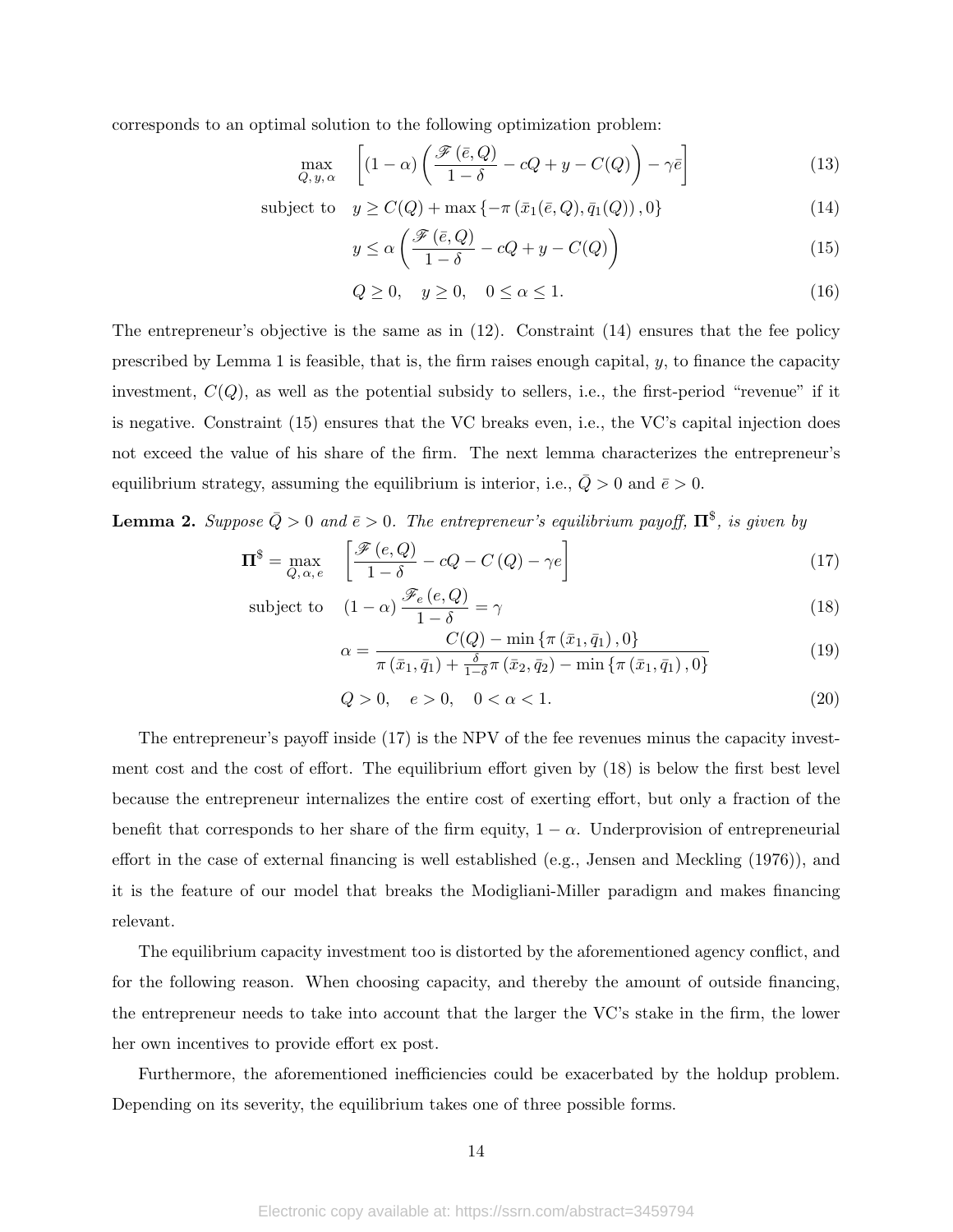- (i) If  $c < d \left(\bar{e}, \bar{Q}\right) s \left(\bar{Q}\right)$ , then  $\pi (\bar{x}_1, \bar{q}_1) > 0$ , i.e., the firm earns a positive revenue already in the first period, so only capacity investment needs to be financed by outside capital,  $\bar{y} = C(\bar{Q})$ . In this case the holdup problem is immaterial in the sense that the entrepreneur's equilibrium payoff is the same as if the firm could commit to charging the same fee in each period.
- (ii) If  $c > d(\bar{e}, \bar{Q}) s(\bar{Q})$ , then  $\pi(\bar{x}_1, \bar{q}_1) < 0$ , i.e., the firm provides sellers with a subsidy in the first period, which increases the amount of outside financing that the entrepreneur needs to raise,  $\bar{y} = C(\bar{Q}) - \pi(\bar{x}_1, \bar{q}_1)$ . The additional outside financing further dilutes the entrepreneur's equity in the firm, exacerbating effort underprovision.
- (iii) If  $c = d\left(\bar{e}, \bar{Q}\right) s\left(\bar{Q}\right)$ , then  $\pi\left(\bar{x}_1, \bar{Q}\right) = 0$ , i.e., the firm does not charge any fee nor provides any subsidy in the first period. This is a boundary solution, in which the firm builds the largest capacity that it can populate with sellers without providing them with an initial subsidy. The effect of the holdup problem is thus a distorted capacity level, which is chosen specifically so that the entrepreneur does not have to use costly outside financing to pay sellers a subsidy.

To sum up, our benchmark model illustrates two phenomena in the context of building and operating a platform: (i) the well-known problem of effort underprovision under outside equity financing and (ii) a holdup problem that changes the time structure of a firm's cash flows, which can, in some cases, increase the amount of outside financing that the firm needs, further exacerbating (i). Next, we examine how both of these moral hazard frictions are affected by platform tokenization.

### 4 Blockchain-based business model

The blockchain-based business model differs from its traditional counterpart in two ways. First, the entrepreneur raises capital via an initial coin offering (ICO), i.e., by selling tokens that will be used as the sole means of payment on the platform. Second, the blockchain technology allows the entrepreneur to relinquish the control of the platform. In particular, the smart contract underlying the platform can be used to lock in the transaction fee charged to platform participants. (For completeness, we formally show that such commitment to a fixed fee is indeed an optimal policy in Appendix A.) The sequence of events is the following.

In period 0, the entrepreneur issues a certain number of tokens, which we normalize to one.<sup>18</sup> She then raises capital by selling fraction  $\alpha$  of the tokens to investors in an ICO. We assume that the terms of the ICO involve three legally enforceable commitments on the part of the entrepreneur:

<sup>&</sup>lt;sup>18</sup>Because of this normalization, we can use the terms "number of tokens" and "fraction of tokens" interchangeably.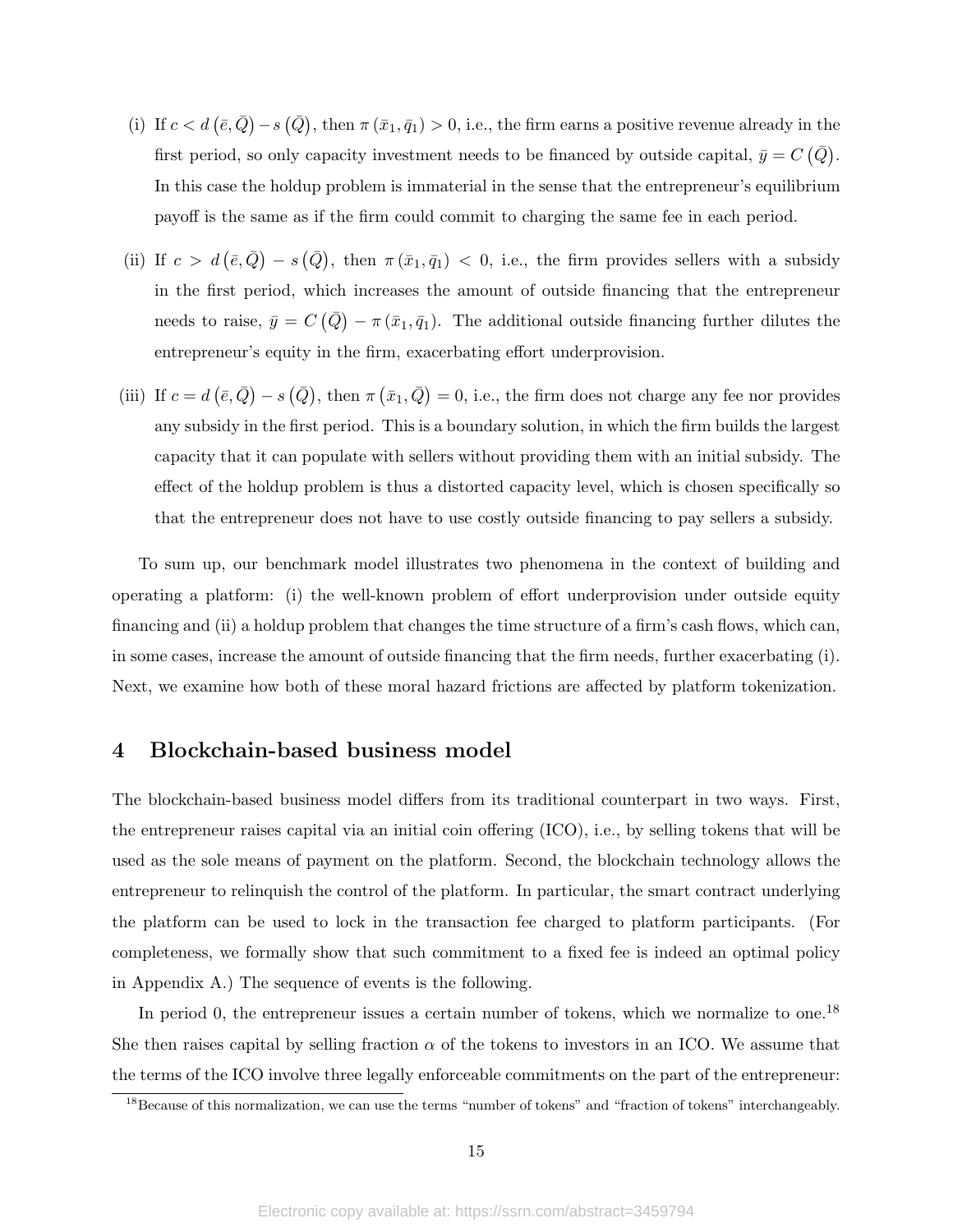(i) not to increase the total number of tokens in circulation, (ii) not to sell the tokens retained until the platform is operational, and (iii) to invest the entire ICO proceeds in platform capacity. The first commitment, which prevents token inflation, is present in the vast majority of ICOs and can be enforced by the smart contract underlying the token (see, e.g., Catalini and Gans (2018)). The second commitment, which incentivizes the entrepreneur to exert effort, is typically ensured by gradual vesting of tokens retained by the founders post ICO.<sup>19</sup> The last commitment assumes that necessary regulation and monitoring mechanisms are in place that prevent diversion of the ICO proceeds by an opportunistic entrepreneur.<sup>20</sup>

Immediately following the ICO, the entrepreneur invests the proceeds in building platform capacity  $Q$ , exerts effort  $e$ , and chooses the transaction fee x that she will collect in each period from sellers as a proportion of their revenue. The assumption that the entrepreneur alone determines the transaction fee reflects the fact that in the majority of ICOs, investors are not given any meaningful control rights (e.g., Catalini and Gans (2018) and Kaal (2018)).<sup>21</sup> Once the platform becomes operational, the entrepreneur sells her remaining tokens. In period 1, sellers join the platform by incurring cost c, and trading takes place. Because the fee  $x$  is guaranteed to remain the same in each subsequent period, the number of sellers and quantity traded do not change across periods, and are equal to the same quantity, which we denote with q, i.e.,  $p_i = q_i = q$ , for all  $i \ge 1$ .

Let  $v$  be the token velocity defined as the number of times each token is used to purchase goods during one period. Because the value of tokens in circulation must equal  $(1/v)^{th}$  of the value of goods traded during one period,  $d(e, q)$ , and because we normalized the number of tokens to one, the price of a token must equal

$$
\frac{1}{v}d\left(e,q\right)q.\tag{21}
$$

Note that no-arbitrage principle requires the token price to be the same in each period, which implies a constant token velocity.

We take token velocity  $v$  to be a model parameter that characterizes agents' behavioural patterns and, similar to the discount factor  $\delta$ , depends on the length of a period. Recall our definition of one period as the amount of time for which the firm can commit to a given fee in the traditional model. By using the same discount factor across the two models, we implicitly assumed the same

<sup>&</sup>lt;sup>19</sup>In the case of Filecoin, for example, vesting is linear over a six-year period (Chod and Lyandres 2018).

<sup>&</sup>lt;sup>20</sup>Because diversion in the emerging ICO market is still too prevalent with regulation lagging technology (see e.g., Zetsche et al. (2018)), we revisit this assumption in §6.

<sup>&</sup>lt;sup>21</sup> Adhami, Giudici and Martinazzi (2018) report that in a sample of 253 ICOs between 2014 and 2017, ICO investors could participate in governance decisions in only 25% of cases.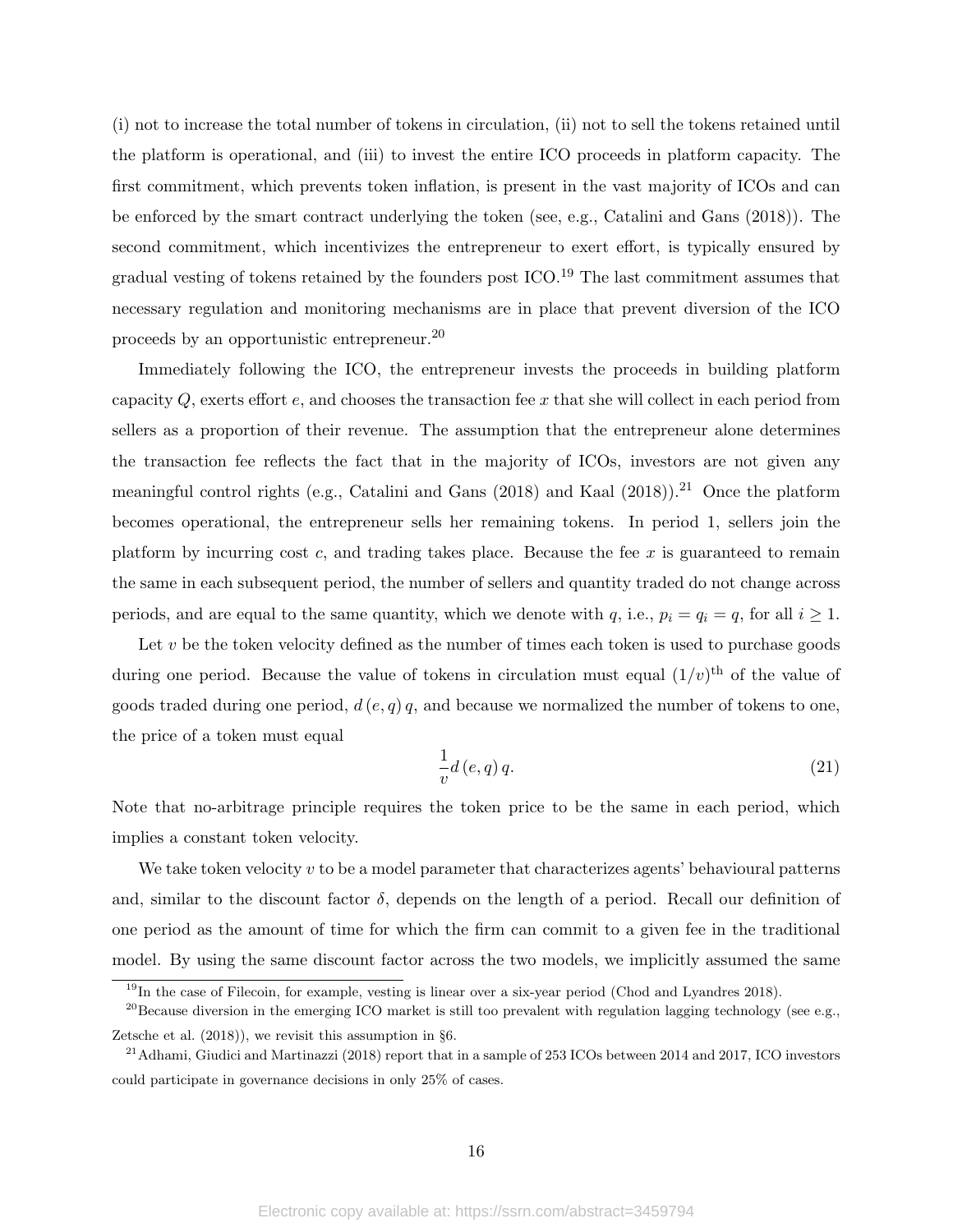duration of one period in the blockchain-based model. This means that in our model, one period is relatively long, months rather than days, and tokens are likely to change hands several times within each period. Hence, we assume that  $v \geq 1$ , which implies the following token dynamics within a period: (i) Buyers use the total token supply to purchase  $(1/v)^{\text{th}}$  of total output. (ii) Sellers and the entrepreneur sell their tokens received as payment and fee, respectively, back to buyers. (iii) Buyers use these tokens to buy another  $(1/v)^{\text{th}}$  of total output, etc., until total output changes hands. Note that each token is now used exactly  $v$  times in each period to purchase goods. Also note that the entrepreneur as well as sellers end up holding  $(1/v)^{th}$  of their revenue earned in a given period in tokens. Finally, we note that our model is not appropriate when a period is very short or tokens are very illiquid, so that  $v < 1$ .

We assume for the sake of exposition that at the end of each period 1,  $..., \infty$ , the entrepreneur and the sellers carry their tokens over to the next period. This is without a loss of generality because under no-arbitrage principle, it is irrelevant who holds tokens between periods. What is important, however, is that holding tokens, which are only useful to trade on the platform, across periods incurs holding cost due to the time value of money. In other words, there is a cost of using tokens as a means of payment: the cost of capital tied in the tokens in circulation. As we will see, this cost is ultimately borne by the entrepreneur, regardless of who holds tokens across periods, and it exactly offsets the entrepreneur's revenue from creating the tokens in period 0.

Let  $P$  be the ICO price of a token. Because investors can anticipate the entrepreneur's future decisions and, therefore, the future value of tokens, and because the length of period 0 is assumed to be negligible, no-arbitrage principle implies

$$
P = \frac{1}{v}d\left(e, q\right)q.\tag{22}
$$

The entrepreneur's total payoff can thus be written as

$$
\Pi^{\mathcal{B}} = \alpha P + (1 - \alpha) \frac{1}{v} d(e, q) q + \sum_{i=1}^{\infty} \delta^{i-1} \left( 1 - \frac{1}{v} + \frac{1}{v} \delta \right) \pi(x, q) - C(Q) - \gamma e,
$$
 (23)

where the first term represents the proceeds from selling  $\alpha$  tokens during the ICO; the second term represents the proceeds from selling the remaining  $1 - \alpha$  tokens once the platform becomes operational; the third term is the NPV of the perpetual fee revenue  $\pi(x,q) = xd(e,q)q$ , which is paid in tokens,  $(1/v)^{\text{th}}$  of which the entrepreneur carries over to the next period, as remarked above; and the last two terms are the capacity investment cost and the cost of exerting effort, respectively. The entrepreneur maximizes this payoff in two stages. First, she chooses the fraction of tokens to sell in the ICO, which automatically determines the amount of money raised and, thereby, the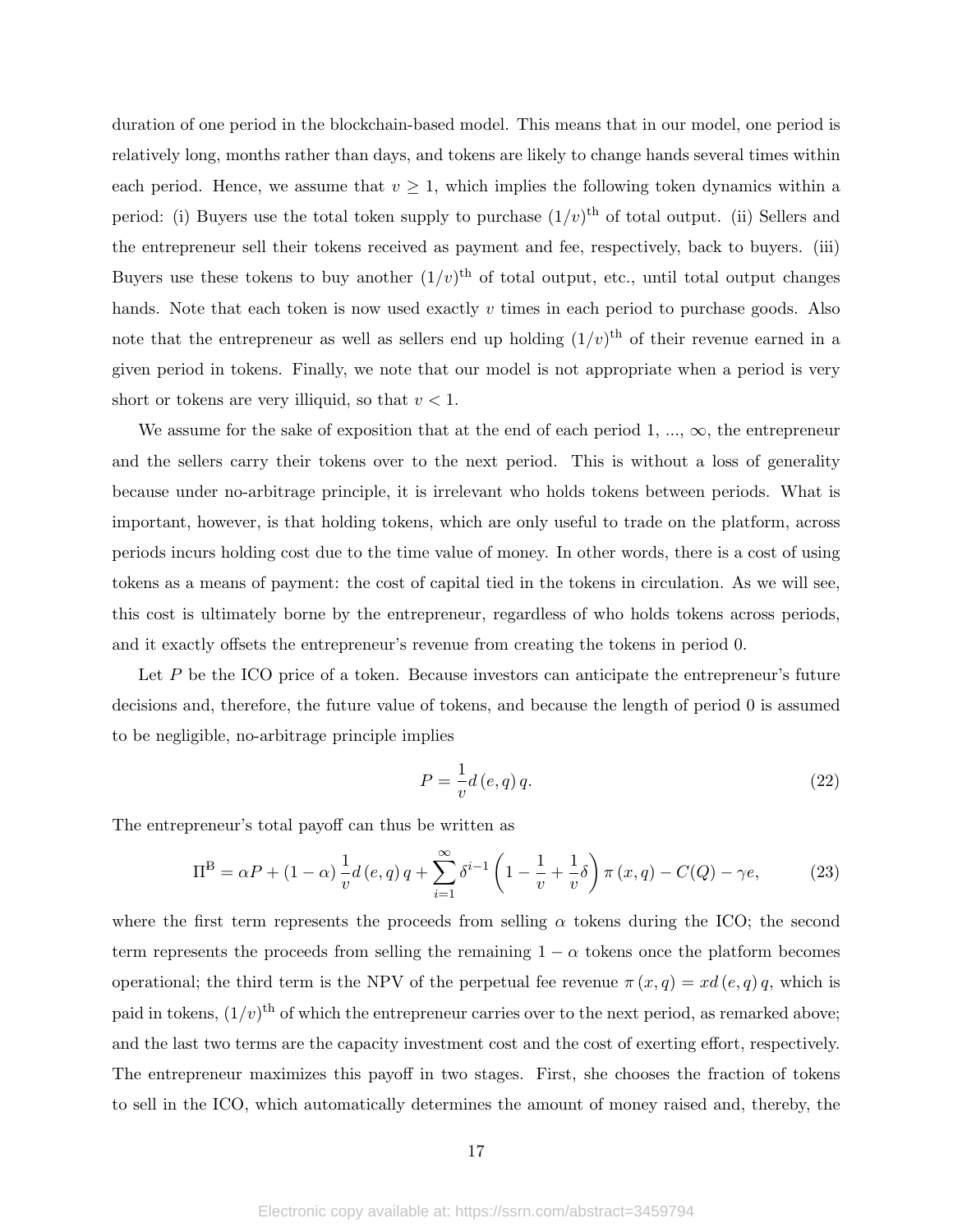platform capacity. After the ICO takes place, she chooses effort and the transaction fee. We solve for the equilibrium strategy by backward induction.

Post-ICO decision problem. At this stage, the ICO price of a token, P, as well as the share  $\alpha$  of tokens sold in the ICO are already given, and the ICO proceeds uniquely determine the capacity investment

$$
C(Q) = \alpha P. \tag{24}
$$

The entrepreneur chooses her optimal effort,  $\tilde{e}$ , and transaction fee  $\tilde{x}$ , which then jointly determine the equilibrium number of sellers, or, equivalently, quantity traded,  $\tilde{q}$ , by solving

$$
\max_{e, x, q} \quad \Pi^{\mathcal{B}} \tag{25}
$$

subject to 
$$
c = \frac{1}{1-\delta} \left( \left( 1 - \frac{1}{v} + \frac{1}{v} \delta \right) (1-x) d(e,q) - s(q) \right)
$$
 (26)

$$
e \ge 0, \quad x \le 1, \quad 0 \le q \le Q. \tag{27}
$$

While we formally treat the number of sellers  $q$  as a decision variable, constraint  $(26)$  ensures that the marginal seller breaks even in the long run. This is the case if the cost of joining the platform c equals the NPV of the seller's perpetual profit. The seller's profit in a given period is the difference between the price of the good net of the transaction fee,  $(1 - x) d(e, q)$ , which is paid in tokens,  $(1/v)$ <sup>th</sup> of which the seller holds until the next period, and the seller's reservation price  $s(q)$ .

**Pre-ICO decision problem.** At this stage, the entrepreneur chooses a fraction  $\alpha$  of tokens to sell to investors through the ICO. In general, there could be multiple ICO token prices,  $P$ , at which investors break even.<sup>22</sup> To eliminate Pareto-dominated equilibria, we assume that the entrepreneur sets the token price so as to maximize payoff, subject to investors breaking even, i.e.,  $P = \frac{1}{n}$  $\frac{1}{v}d(q,e)q.$ The platform capacity  $Q$  is then uniquely determined by the stipulation that all ICO proceeds are invested, i.e.,  $C(Q) = \alpha P$ . Finally, the entrepreneur as well as investors rationally anticipate the entrepreneur's optimal post-ICO choice of  $\tilde{e}$  and  $\tilde{x}$ , and the resulting equilibrium  $\tilde{q}$ . Formally, the entrepreneur's pre-ICO decision problem can be written as follows:

$$
\max_{Q, \alpha, P} \quad \Pi^{\mathcal{B}}\left(\tilde{x}, \tilde{q}, \tilde{e}, Q, \alpha, P\right) \tag{28}
$$

subject to 
$$
P = \frac{1}{v} d(\tilde{e}, \tilde{q}) \tilde{q}
$$
 (29)

$$
C(Q) = \alpha P \tag{30}
$$

$$
Q \ge 0, \quad 0 \le \alpha \le 1, \quad P \ge 0. \tag{31}
$$

 $22$ Intuitively, a low token valuation inducing low capacity investment and low entrepreneurial effort could be equally correct as a high token valuation inducing high capacity investment and high effort.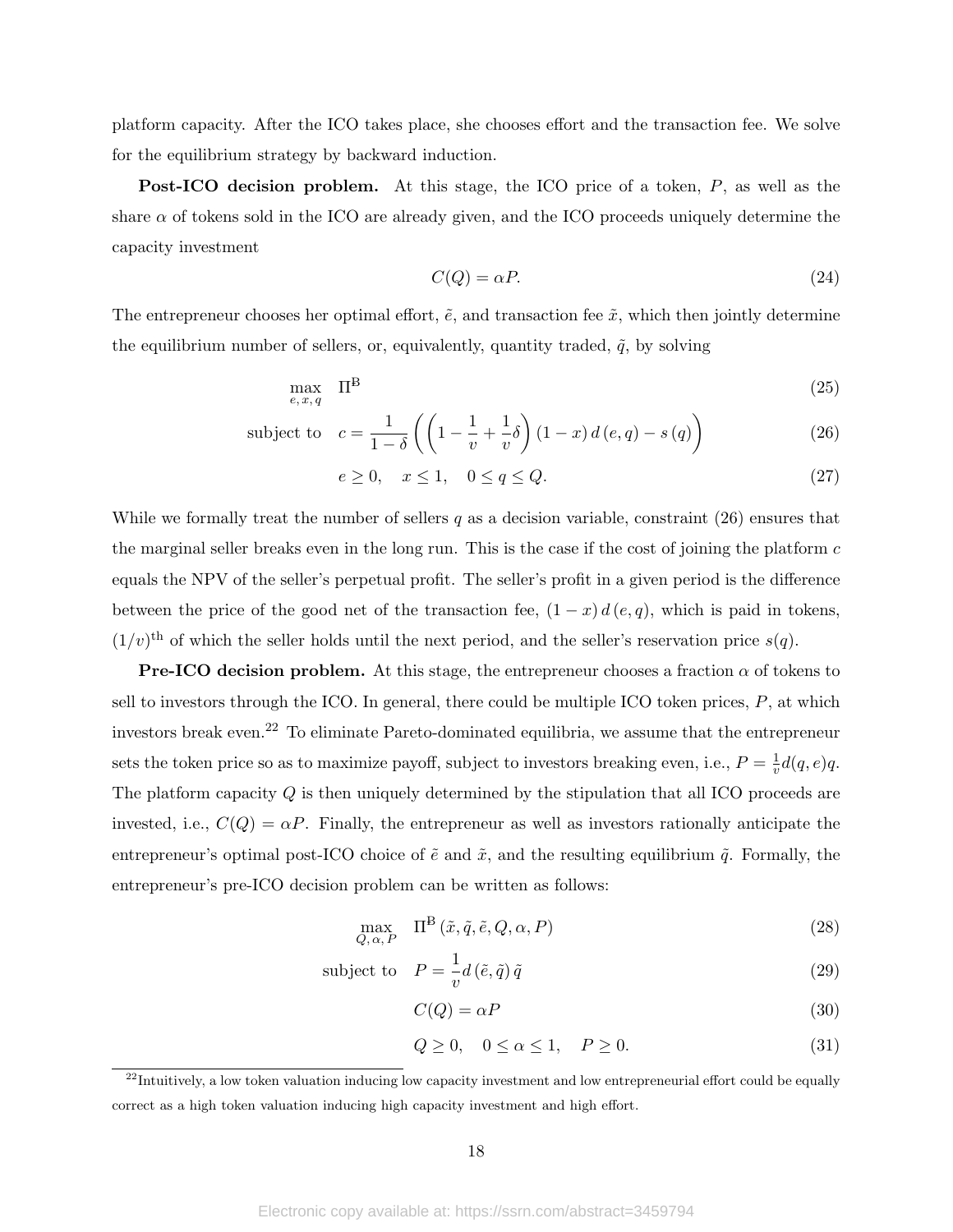Let  $\tilde{Q}$ ,  $\tilde{\alpha}$  be optimal for the problem above. The next lemma characterizes the entrepreneur's equilibrium strategy, assuming the equilibrium is interior, i.e.,  $\tilde{Q} > 0$  and  $\tilde{e} > 0$ .

**Lemma 3.** Suppose  $\tilde{Q} > 0$  and  $\tilde{e} > 0$ . The equilibrium transaction fee satisfies

$$
\tilde{x} = \frac{\left(1 - \frac{1}{v} + \frac{1}{v}\delta\right)d(\tilde{e}, \tilde{Q}) - s(\tilde{Q}) - (1 - \delta)c}{\left(1 - \frac{1}{v} + \frac{1}{v}\delta\right)d(\tilde{e}, \tilde{Q})}.
$$
\n(32)

The equilibrium number of sellers as well as quantity traded in each period equal platform capacity, i.e.,  $\tilde{p} = \tilde{q} = \tilde{Q}$ . The entrepreneur's equilibrium payoff,  $\Pi^B$ , is given by

$$
\Pi^{\mathcal{B}} = \max_{Q, \alpha, e} \quad \left[ \frac{\mathcal{F}(e, Q)}{1 - \delta} - cQ - C(Q) - \gamma e \right],\tag{33}
$$

subject to 
$$
\frac{\mathcal{F}_e(e,Q)}{1-\delta} - \alpha \frac{1}{v} d_e(e,Q) Q = \gamma
$$
 (34)

$$
\alpha d\left(e,Q\right)Q = vC(Q) \tag{35}
$$

$$
Q \ge 0, \quad e \ge 0, \quad 0 \le \alpha \le 1. \tag{36}
$$

Note that the entrepreneur's equilibrium payoff  $\Pi^B$  is the same function of capacity and effort as  $\Pi^{\$}$  in the traditional business model; cf. eq. (17). Namely, it is the NPV of the maximal surplus that can be extracted from the platform in perpetuity minus the costs of building and joining the platform and that of effort. The difference between the two business models thus boils down to the different capacity and effort choices that the models lead to.

Condition (34) reflects the fact that when choosing effort, the entrepreneur internalizes only a part of its full marginal benefit,  $\frac{\mathscr{F}_e(e,Q)}{1-\delta}$ . Namely, she ignores the effect that effort has on the value of tokens sold in the ICO,  $\frac{\partial}{\partial e}(\alpha P) = \alpha \frac{1}{v}$  $\frac{1}{v}d_e(e,Q)Q$ . Thus, similar to the traditional model, the blockchain-based model leads to effort underprovision. Its magnitude, however, is generally different, reflecting the different exposure of token investors and equity investors to entrepreneurial effort, a point we examine in detail in the next section.

Also similar to the traditional model, the effort underprovision problem distorts the equilibrium capacity. Namely, when choosing the portion of tokens to sell through the ICO, and thereby platform capacity, the entrepreneur needs to take into account that selling more tokens to finance larger capacity will dilute her stake in the venture, which will in turn weaken her incentives to provide effort post ICO. Finally, condition (35), which can be equivalently stated as  $\alpha P = C(Q)$ , ensures that the entrepreneur invests the entire ICO proceeds in platform capacity. The absence of a central authority capable of holding up platform participants means that the entrepreneur does not need to finance an initial subsidy that may be required in the traditional business model.<sup>23</sup>

<sup>&</sup>lt;sup>23</sup>As a technical remark, note that  $\tilde{x}$  could be negative, i.e., it could be optimal for the entrepreneur to subsidize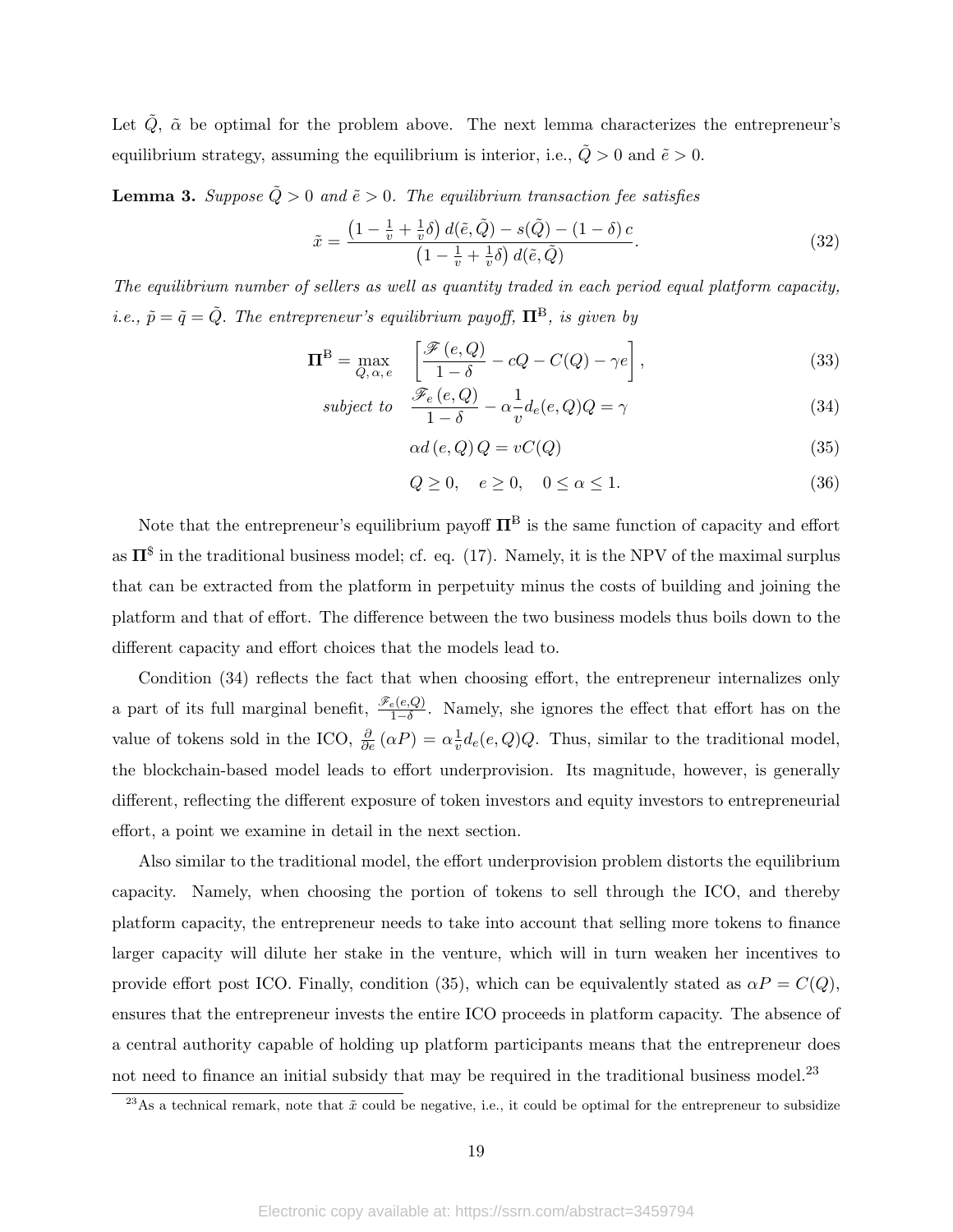## 5 Effect of tokenization

We now examine the entrepreneur's preference for one business model over the other. For the sake of tractability, we assume from now on that demand is iso-elastic with respect to both quantity and effort, i.e.,  $d(e,q) = e^a q^{-b}$ , where  $0 < a < b < 1$  to ensure joint concavity of the "market size,"  $d(e,q)q$ . We also assume iso-elastic supply,  $s(q) = mq^n$ , where  $m, n \ge 0$ . Finally, we assume that  $C(Q) = KQ^k$ . We allow the capacity investment cost to be linear  $(k = 1)$ , convex  $(k > 1)$ , or concave  $(k < 1)$  in capacity, but we require that  $k > (1 - b)/(1 - a)$  to ensure that "revenue is more concave than cost" and the problem is well behaved. Assuming the venture is viable, i.e., the optimal capacity and effort are not zero, we can to rewrite the entrepreneur's equilibrium payoff in each model as follows:

**Corollary 1.** Suppose  $\overline{Q} > 0$ ,  $\overline{e} > 0$ ,  $\tilde{Q} > 0$ , and  $\tilde{e} > 0$ . The entrepreneur's equilibrium payoff in model  $i \in \{\$\}, B\}$  can be written as

$$
\Pi^{i} = \max_{Q > 0, e > 0} \quad \left[ \frac{\mathcal{F}(e, Q)}{1 - \delta} - cQ - C\left(Q\right) - \gamma e \right] \tag{37}
$$

$$
subject\ to\ \ \beta^i \frac{\mathscr{F}_e(e, Q)}{1 - \delta} = \gamma,\tag{38}
$$

$$
and \quad d(e,Q)Q \ge vC(Q) \text{ if } i = B,
$$
\n
$$
(39)
$$

where

$$
\beta^{\mathcal{B}} = 1 - \frac{(1-\delta)C(Q)}{d(e,Q)Q} \quad and \quad \beta^{\mathcal{S}} = \begin{cases} 1 - \frac{(1-\delta)C(Q)}{\mathscr{F}(e,Q) - (1-\delta)cQ} & \text{if } c \le d(e,Q) - s(Q) \\ 1 - \frac{(1-\delta)(C(Q) + cQ - \mathscr{F}(e,Q))}{\delta \mathscr{F}(e,Q)} & o/w. \end{cases} \tag{40}
$$

According to the corollary, there are two differences between the payoffs attainable under the two models. The first has to do with the entrepreneur's ex-post choice of effort given by eq. (38). The second is constraint (39) that applies to the blockchain model only.

In what follows, we first examine the effect of each of these two differences separately by considering two special cases. Namely, we compare the two business models in the case entrepreneurial effort is irrelevant and in the case of sufficiently small capacity cost. We then relax both these assumptions, but focus on the case of linear capacity cost. Finally, we examine the fully general case using numerical analysis.

sellers in each period. Setting aside its implausibility in practice, such a perpetual subsidy could be always paid using the tokens retained by the entrepreneur post ICO. Thus, unlike the one-time subsidy in the traditional model, a perpetual subsidy in the blockchain-based model would not affect the amount of outside financing sought by the entrepreneur.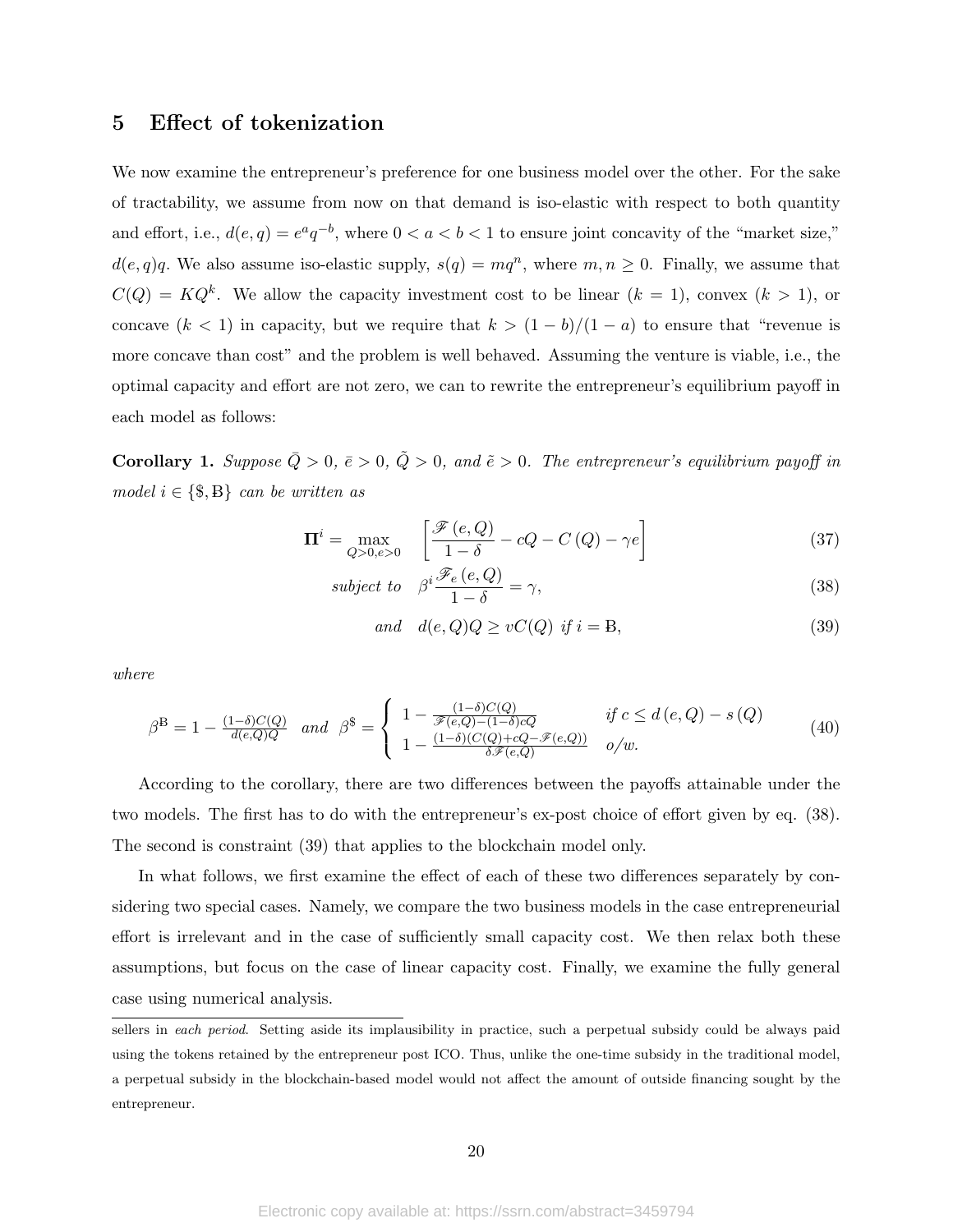#### 5.1 No sensitivity to effort

In the absence of effort considerations, i.e., when  $d_e = \gamma = 0$ , the only difference in payoff between the two business models is due to constraint (39). It ensures that under the blockchain model the entrepreneur does not sell more than 100% of tokens,  $\alpha \leq 1$ , or, equivalently, that her desired capacity investment can be financed using the ICO proceeds,  $C(Q) \leq P = \frac{1}{n}$  $\frac{1}{v}d(e,Q)Q.$ 

The analogous constraint,  $\alpha \leq 1$ , does not appear in the the traditional model because it cannot be binding: selling 100% of equity to finance the capacity investment would leave the entrepreneur with zero payoff, making the venture not worth undertaking. In contrast, selling all tokens is conceivable because the entrepreneur retains the claim to the fee revenue.

Intuitively, token financing is more restrictive than equity financing because the former allows raising money only up to a fraction of one-period platform sales, whereas the latter allows raising money up to the NPV of all future profits. This gives an advantage to traditional equity financing.

**Proposition 1.** In the absence of effort considerations, i.e., when  $d_e = \gamma = 0$ , the traditional business model weakly dominates the blockchain-based business model, i.e.,

$$
\Pi^{\$} \ge \Pi^{\$},\tag{41}
$$

and the dominance is strict if, and only if,  $\frac{v}{k} > \frac{1-\delta}{1-b}$  $\frac{1-\delta}{1-b}$  and K is sufficiently large.

According to Proposition 1, the traditional model is superior only if token velocity  $v$  and the discount factor  $\delta$  are relatively high. Because high v means that tokens change hands many times during one period, whereas high  $\delta$  means that one period is short, high v as well as high  $\delta$  indicate that tokens are highly liquid, i.e., they change hands many times in a unit of time. In this case, token value is small relative to the NPV of the platform profits, limiting how much money one can raise using tokens relative to equity. Moreover, this matters only if capacity is expensive (recall that  $C(Q) = KQ^k$ , in which case the above limitation of token financing in effect constrains the desired capacity investment.

#### 5.2 Small cost of capacity

In this subsection, we bring back effort, but we focus on the situation, in which constraint (39) is non-binding, which has to be the case when the capacity cost parameter  $K$  is sufficiently small.

In this case, the only difference between the two models is the entrepreneur's choice of effort, which depends on the fraction  $\beta_i$  of the marginal payoff of effort,  $\frac{\mathscr{F}_e(e,Q)}{1-\delta}$ , that the entrepreneur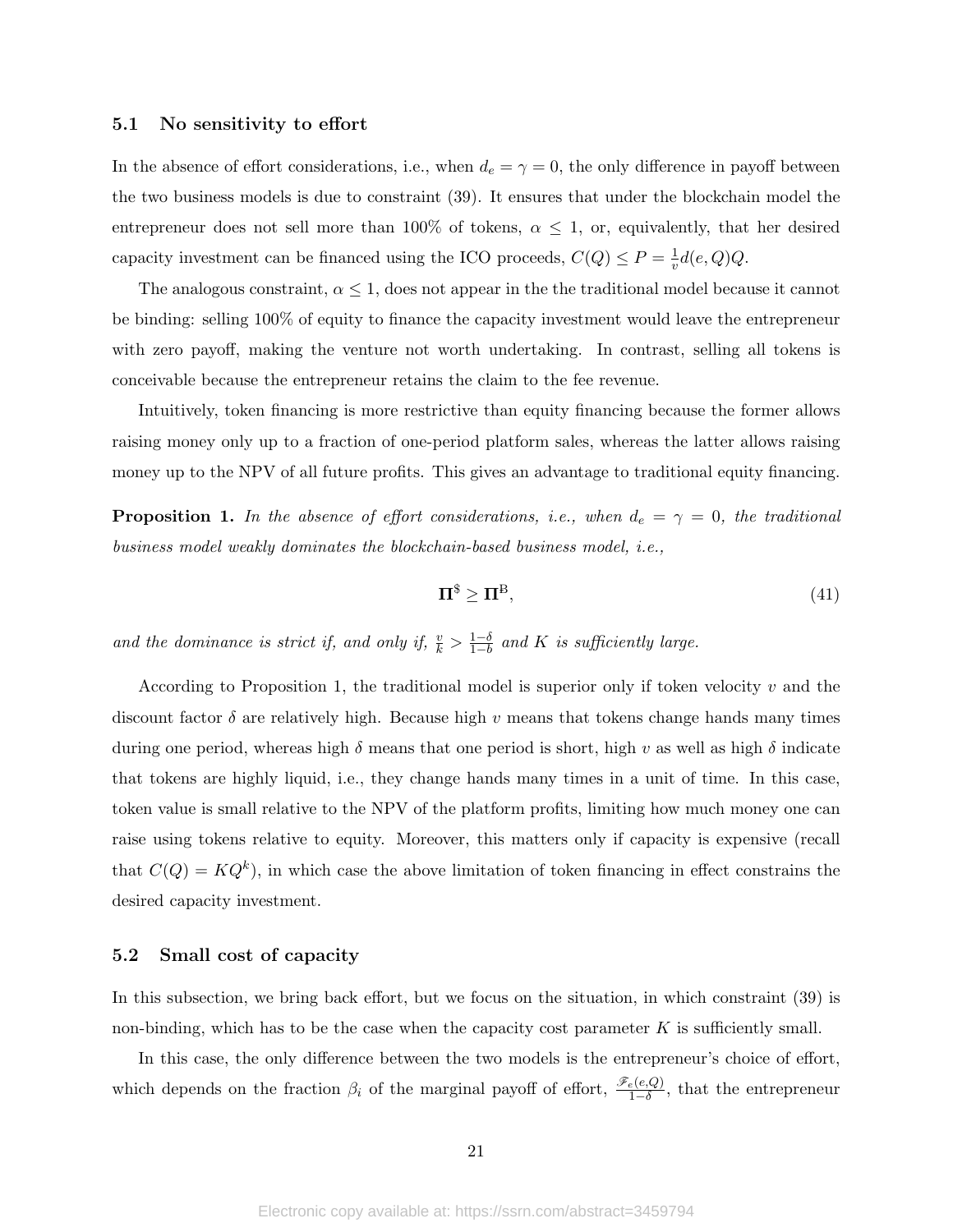internalizes. In both models, the entrepreneur ignores the payoff of her private effort that accrues to outside financiers—whether these are VC or ICO investors—resulting in effort underprovision. What determines its severity is the size and form of investors' claim to the venture payoff. This is what ultimately determines the preference for one business model over the other, which we characterize next.

**Proposition 2.** For sufficiently small capacity cost, i.e., when  $K \in [0, \varepsilon]$ , the blockchain-based business model strictly dominates the traditional one, i.e.,

$$
\Pi^{\mathcal{B}} > \Pi^{\$},\tag{42}
$$

unless the venture is unfeasible, i.e.,  $\Pi^B = \Pi^\$ = 0$ .

There are two distinct reasons for the superiority of the blockchain-based model, and they have to do with (i) token vs. equity financing and (ii) centralized vs. peer-to-peer governance.

(i) Financing advantage. When a venture payoff depends on entrepreneurial effort, there is an advantage of raising a given amount of outside capital by issuing tokens rather than equity. Suppose, for simplicity, that platform participants can join at no cost and, therefore, require no subsidy in either model. Suppose further that the entrepreneur has raised  $C(Q)$  to build capacity Q, either by issuing equity or by issuing cryptocurrency, and has to decide how much effort to exert. An agency problem now arises as the entrepreneur's choice of effort disregards the payoff to outside investors. In the traditional model, the investors' payoff is proportional to the value of equity, i.e., the NPV of the *profits* from operating the platform,  $\frac{\mathscr{F}(e,Q)}{1-\delta}$ . In the blockchain-based model, the investors' payoff is proportional to the market capitalization of the cryptocurrency, and thus, to the transaction volume of the platform in each period,  $d(e, Q)$  Q. Because the transaction volume is relatively less sensitive to effort than profits, disregarding the investors' share of the former does less harm. To be precise, the elasticity of  $d(e, Q)$  with respect to e is smaller than that of  $\mathscr{F}(e,Q)$ , formally,

$$
\frac{\partial d(e,Q)Q}{\partial e} \frac{e}{d(e,Q)Q} < \frac{\partial \mathcal{F}(e,Q)}{\partial e} \frac{e}{\mathcal{F}(e,Q)}.\tag{43}
$$

To develop more intuition for this result, it is useful to abstract from the dynamic nature of the problem and focus on the fundamental distinction between equity and tokens. Equity investors receive a portion of the platform profit, which equals the platform revenue (what buyers pay) minus the platform cost (what sellers receive). Token investors receive a portion of the cryptocurrency market capitalization, i.e., a portion of the platform revenue. Because token investors, unlike equity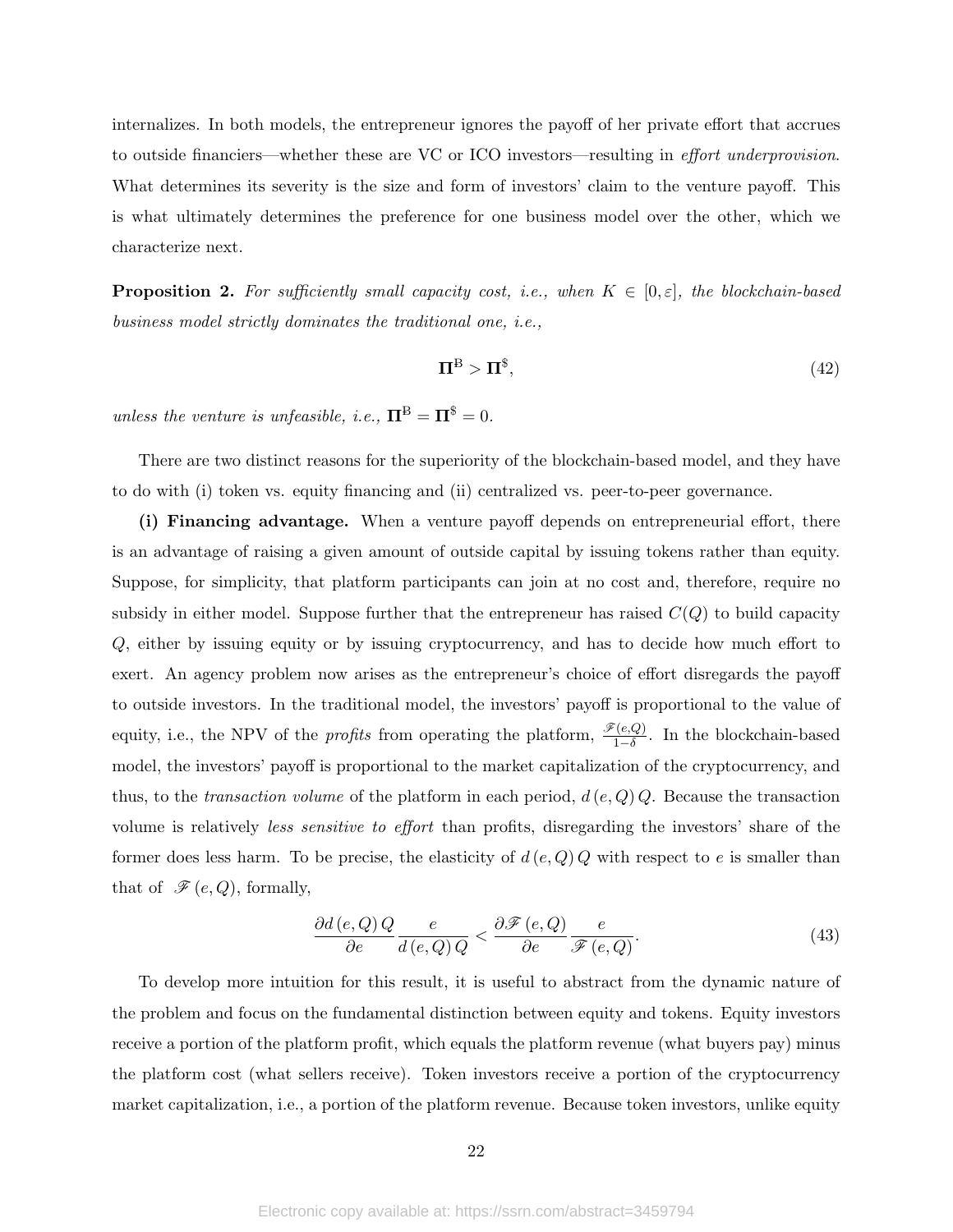investors, do not share with the entrepreneur the platform cost, they require a smaller portion of the platform revenue to contribute a given amount of money. By allowing the entrepreneur to retain a larger portion of the effort-sensitive revenue, token financing increases the entrepreneur's incentives to provide effort. This provides the blockchain-based business model with a financing advantage, which exists regardless of the potential user holdup, a point we discuss next.

(ii) Governance advantage. An additional advantage of the blockchain-based model emerges when joining a platform incurs a cost that is sufficiently large to warrant a first-period subsidy in the traditional model. By eliminating the threat of holdup and, thus, the need to offer such subsidy, the blockchain-based model reduces the amount of money that the entrepreneur needs to raise, further decreasing the agency cost associated with external financing.

To sum up, the blockchain-based model affords two distinct advantages: (i) issuing tokens rather than equity reduces the agency cost associated with raising a given amount of outside financing, and (ii) eliminating a central authority capable of holding up platform participants in some cases reduces the amount of outside financing required to launch the platform in the first place.

#### 5.3 Linear cost of capacity

In this subsection, we consider entrepreneurial effort and, at the same time, we allow capacity to be expensive. In this case, a trade-off emerges between the potential cost and benefits associated with the blockchain model that we discussed in the previous two subsections. In this general case, it is difficult to compare the two models analytically. However, we can say something about the effect of the cost structure on the value of tokenization assuming linear capacity cost.

Suppose  $C(Q) = KQ$  and consider the "full unit cost" of building and populating the platform,  $K+c$ , which comprises the cost of building one unit of capacity and the cost of one seller joining. Let  $\tau \equiv \frac{c}{K}$  $\frac{c}{K+c}$  be the fraction of this cost that is incurred by a platform user rather than by the platform founders. In the next proposition, we characterize the effect of this parameter on the benefit of platform tokenization when the cost of joining the platform is relatively high,  $c > d \ (\bar{e}, \bar{Q}) - s \ (\bar{Q})$ , requiring a traditional platform to offer sellers an initial subsidy.

**Proposition 3.** Suppose that  $C(Q) = KQ$  and  $c > d(\bar{e}, \bar{Q}) - s(\bar{Q})$ . Keeping the total cost  $c + K$ fixed, the benefit of platform tokenization increases in the proportion of this cost that is incurred by platform users, i.e.,

$$
\frac{d}{d\tau}\left(\Pi^{\mathcal{B}} - \Pi^{\$}\right) > 0.\tag{44}
$$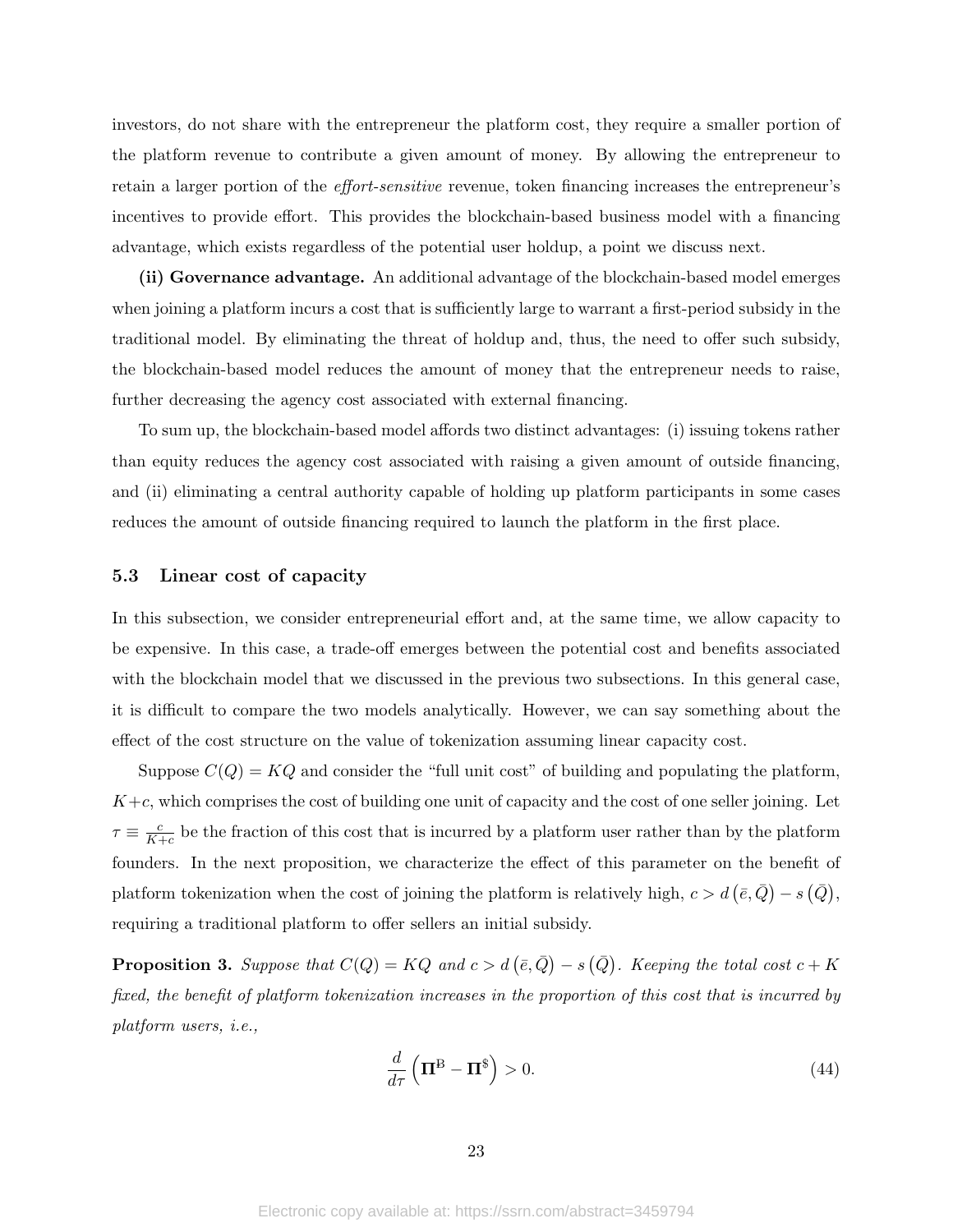Intuitively, the larger the portion of the investment cost that is borne by users, the more severe the holdup problem in the traditional model, and the greater the governance benefit of tokenization. A more nuanced explanation is the following. As more of the investment cost is borne by users, the entrepreneur in the blockchain-based model needs less outside financing, which alleviates the effect of the token financing constraint as well as effort underprovision. In contrast, the entrepreneur's payoff in the traditional model is unaffected by the change in the cost structure. Because the firm internalizes the users' cost of joining from the outset via the first-period subsidy, the entrepreneur needs to finance the entire cost,  $K + c$ , and is thus indifferent to its composition.

#### 5.4 General case

According to Proposition 1, absent effort considerations, the traditional business model is superior only if capacity cost  $K$  is high. According to Propositions 2 and 3, in the presence of effort considerations, the blockchain model is preferable when capacity cost is low, and more so, when the cost of joining the platform is high. One would, therefore, expect that, in general, the blockchain model dominates when building the platform is cheap, joining the platform is costly, and demand is sensitive to entrepreneurial effort.

Figure 1 presents numerical results that confirm the above intuition. Panels  $(a)$ – $(c)$  show the impact of platform capacity cost K on payoffs  $\Pi^{\text{B}}$  and  $\Pi^{\text{S}}$ , and on the corresponding equilibrium capacity and effort, all normalized by their financially unconstrained counterparts. When capacity cost is low, the blockchain model, which is better at mitigating moral hazard, dominates the traditional one. However, as capacity cost increases, the token financing constraint (39) becomes binding, and limits the amount of capacity the entrepreneur can build. This tension drives down  $\Pi^B$ , and eventually leads to dominance of the traditional model. Panels  $(d)$ –(f) illustrate the effect of the joining cost c. The traditional model is superior for small c, whereas the blockchain model dominates for large c, and the reason is twofold. First, when c is small, the token financing constraint  $(39)$  is binding, thus limiting the performance of the blockchain model. For large c, the constraint becomes non-binding. Second, the holdup problem inflicting the traditional model is more pronounced for larger c. For these two reasons, the relative performance of the blockchain model increases with c. Finally, Panels  $(g)$ –(i) present the impact of parameter a, which measures how sensitive demand is to entrepreneurial effort. Not surprisingly, as demand becomes more sensitive to effort, the performance of both business models deteriorates relative to the first-best benchmark. However, the decline is less severe under the blockchain model than under the traditional one, confirming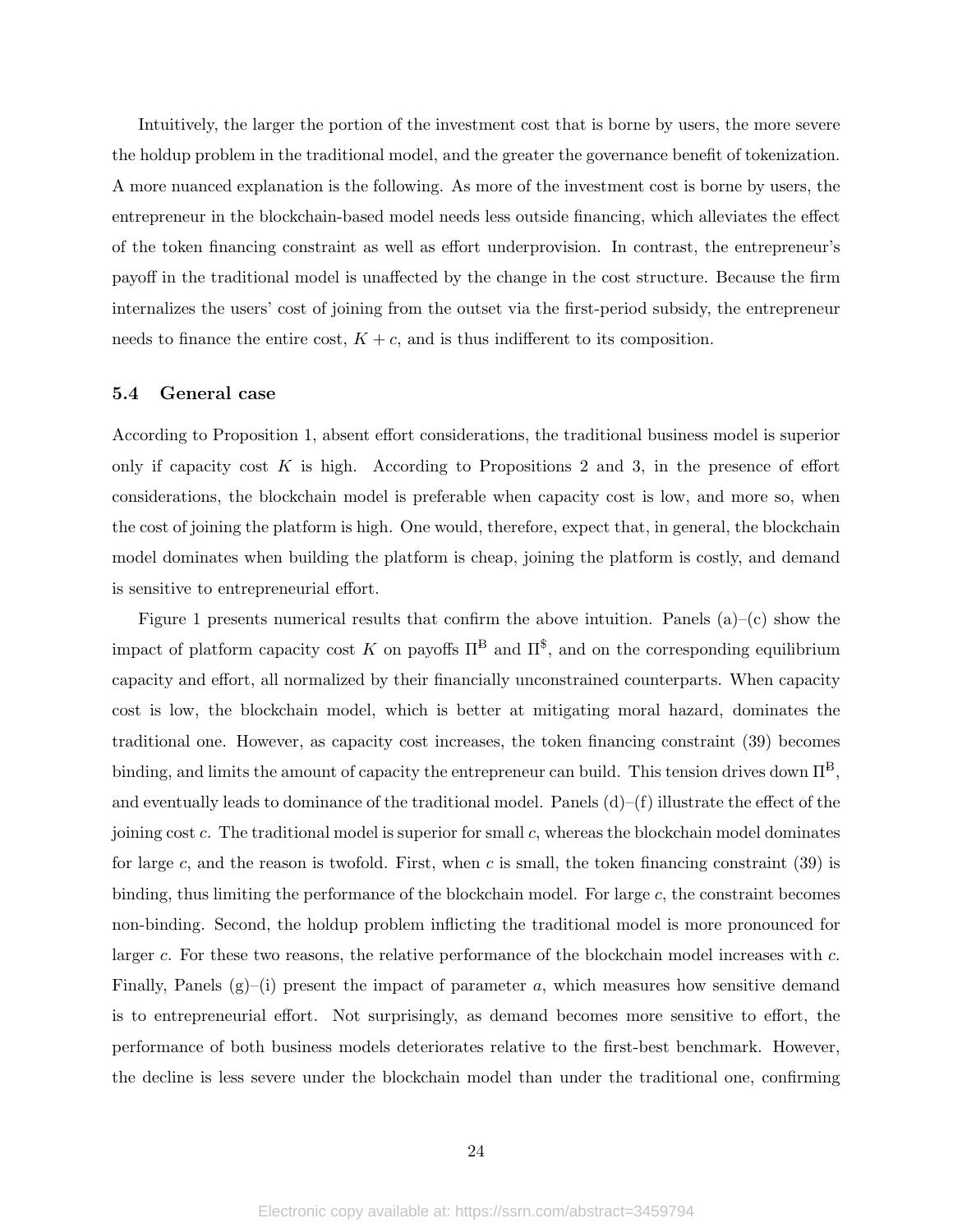

Figure 1: Impact of costs on payoffs and equilibrium decisions (normalized by the financially unconstrained benchmarks) when demand is sensitive to effort.

Notes. The y-axis reports the quantity normalized by the "first-best" benchmark (when the entrepreneur is financially unconstrained). Parameters:  $m = 1, n = 1, K = 1$  (between [0,2] in Panel(a)–(c)),  $c = 10$  (between [0,20] in Panel(d)-(f)),  $a = 0.4$  (between [0, 0.4] in Panel (g)-(i)),  $b = 0.75$ ,  $\gamma = 100$ ,  $\delta = 0.95$ , and  $v = 1$ .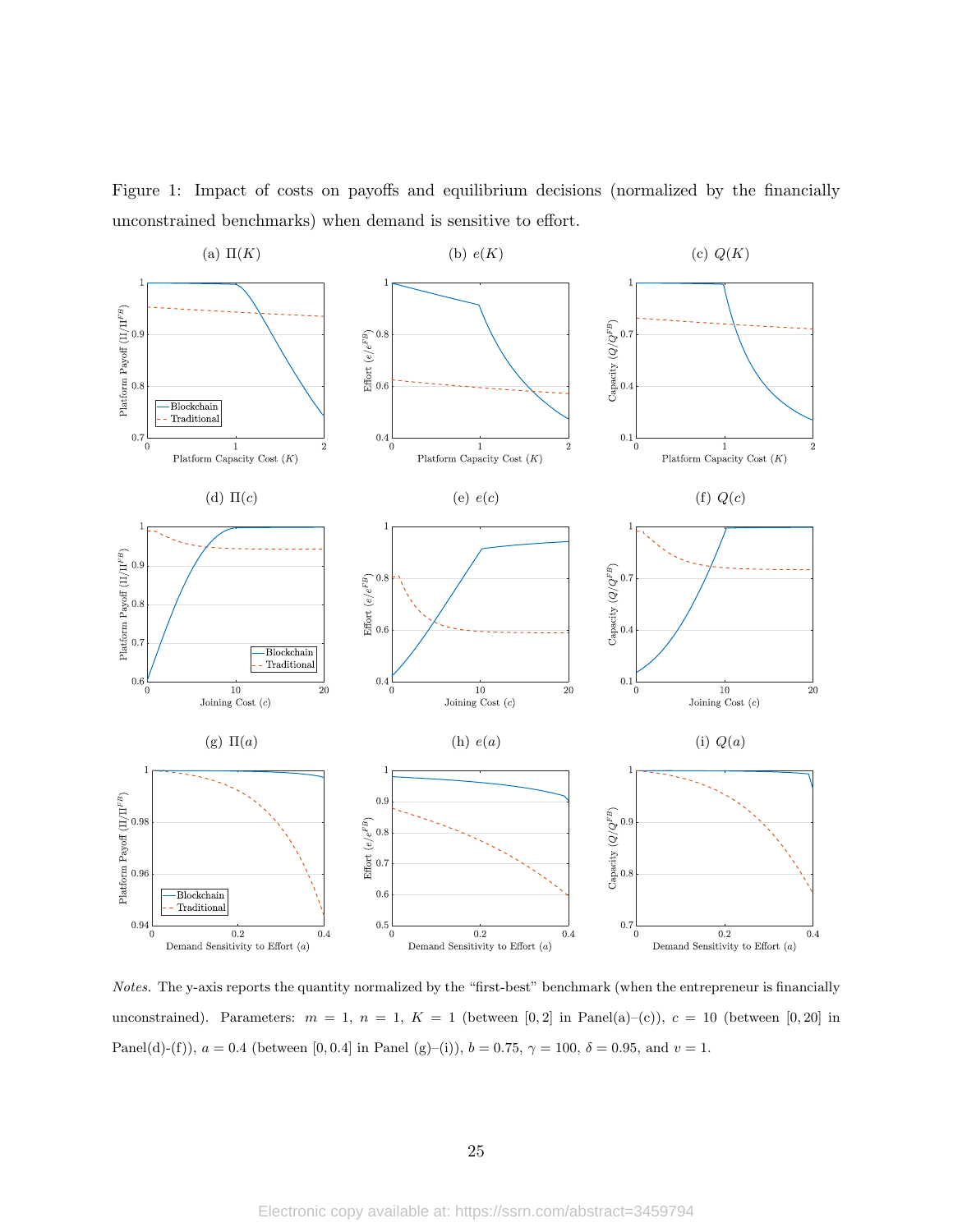that the blockchain model has an advantage in mitigating moral hazard.

Combining analytical and numerical results, our findings afford the following managerial implications and empirical predictions. Platform tokenization is preferable and is to be expected when (i) a large part of the cost of building the platform is borne by users and, at the same time, (ii) building the platform requires significant entrepreneurial effort or, more generally, there are significant agency or other deadweight costs associated with external financing. Finally, the blockchain model tends to dominate in the parameter space where the token financing constraint is not binding, that is, in equilibrium, the entrepreneur only sells a fraction of tokens in ICO,  $\alpha < 1$ . This is consistent with the practice wherein entrepreneurs often retain a considerable portion of tokens post-ICO.

## 6 Cash diversion

Thus far we have been assuming that the entrepreneur is able to contractually commit to investing the entire contribution of outside financiers, and subsequently carries out the commitment. While diversion by an opportunistic entrepreneur can take place under ICO as well as conventional equitybased financing, in practice as of now, it is disproportionately more common under the former (Zetsche et al. (2018)). The sheer novelty of ICOs means that regulation and enforcement protecting investors are necessarily lagging behind (Robinson (2017)). Resulting from the low transaction cost combined with enthusiasm surrounding the new technology, token investors tend to be more dispersed and often less sophisticated than equity investors, which limits their monitoring capacity. Most important, unlike equity holders, investors in the majority of ICOs are given minimal control rights (e.g., Catalini and Gans (2018) and Kaal (2018)). In fact, many recent white papers include explicit statements such as "the founders of Telegram will be responsible for the efficient use of funds resulting from any sale of tokens" (Chod and Lyandres (2018)).

There is an apparent and somewhat ironic dichotomy between decentralized governance eliminating the possibility of opportunistic behavior and ICO financing not just allowing, but facilitating precisely such behavior. The catch-22 is that building a secure, decentralized, and fully distributed platform requires raising funds first. To capture this distinguishing, though likely transient, feature of ICOs, we next consider a blockchain-based model wherein the entrepreneur is able to divert part of the ICO proceeds. Formally, the effect of diversion opportunity boils down to the timing of the capacity investment decision, which is now made post  $\text{ICO.}^{24}$  With the rest of the model remaining

<sup>&</sup>lt;sup>24</sup>Note that this allows the entrepreneur to build no capacity and "run away" with the money if she chooses to.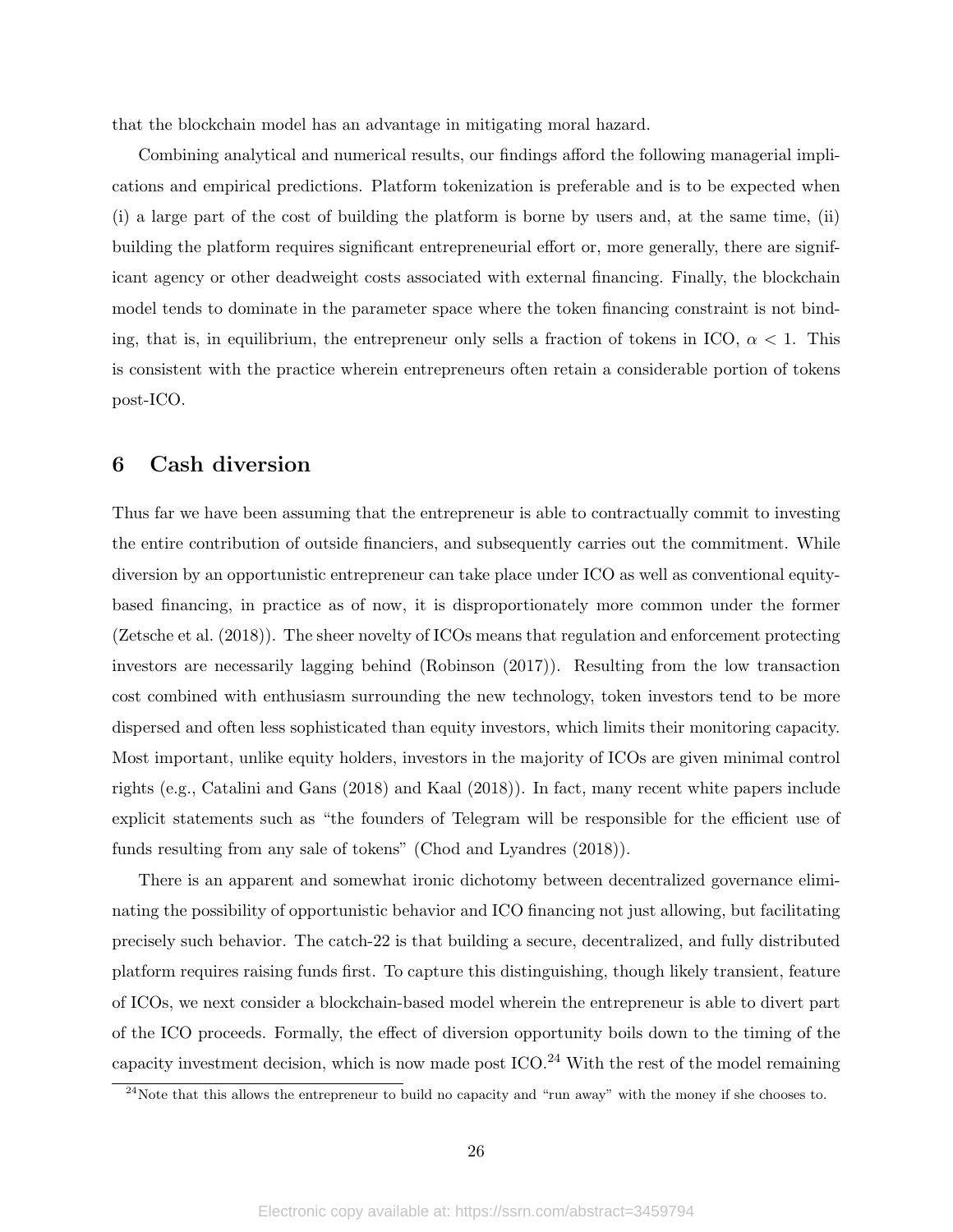intact, the entrepreneur's decision problems can be written as follows:

Post-ICO decision problem. The problem is the same as  $(25)-(27)$  except that it also involves the choice of capacity, which is constrained by the ICO proceeds:

$$
\max_{e,x,q,Q} \quad \Pi^{\mathcal{B}} \tag{45}
$$

subject to 
$$
c = \frac{1}{1-\delta} \left( \left( 1 - \frac{1}{v} + \frac{1}{v} \delta \right) (1-x) d(e,q) - s(q) \right)
$$
(46)

$$
C(Q) \leq \alpha P \tag{47}
$$

$$
e \ge 0, \quad x \le 1, \quad 0 \le q \le Q. \tag{48}
$$

**Pre-ICO decision problem.** The problem is the same as  $(28)-(31)$  except that the entrepreneur does not choose capacity, but instead anticipates her optimal post-ICO capacity choice, and so do investors when pricing the tokens:

$$
\max_{\alpha, P} \quad \Pi^{\mathcal{B}}\left(\tilde{x}, \tilde{q}, \tilde{e}, \tilde{Q}, \alpha, P\right) \tag{49}
$$

subject to 
$$
P = \frac{1}{v} d(\tilde{e}, \tilde{q}) \tilde{q}
$$
 (50)

$$
0 \le \alpha \le 1, \quad P \ge 0. \tag{51}
$$

To analyze this setting, we retain our assumptions from §5 regarding the functional forms of  $d(e, q), s(q)$ , and  $C(Q)$ . The next lemma characterizes the equilibrium payoff assuming the venture is viable.

**Lemma 4.** Suppose  $\tilde{Q} > 0$  and  $\tilde{e} > 0$ . The entrepreneur's equilibrium payoff in the blockchain-based model with a diversion opportunity can be written as

$$
\Pi^{\mathcal{B}} = \max_{Q > 0, e > 0} \quad \left[ \frac{\mathcal{F}(e, Q)}{1 - \delta} - cQ - C\left(Q\right) - \gamma e \right] \tag{52}
$$

subject to 
$$
\beta^{\mathcal{B}} \frac{\mathcal{F}_e(e, Q)}{1 - \delta} = \gamma,
$$
 (53)

$$
d(e,Q)Q \ge vC(Q),\tag{54}
$$

$$
\frac{\mathcal{F}_Q(e,Q)}{1-\delta} - c - C_Q(Q) - \frac{C(Q)}{d(e,Q)Q} (d(e,Q) + d_Q(e,Q)Q) \ge 0.
$$
 (55)

The only difference from the base-case equilibrium characterized in Corollary 1 is the additional constraint (55), which can be written as

$$
\frac{\mathcal{F}_Q(e,Q)}{1-\delta} - c - C_Q(Q) - \alpha P_Q(e,Q) \ge 0,
$$
\n(56)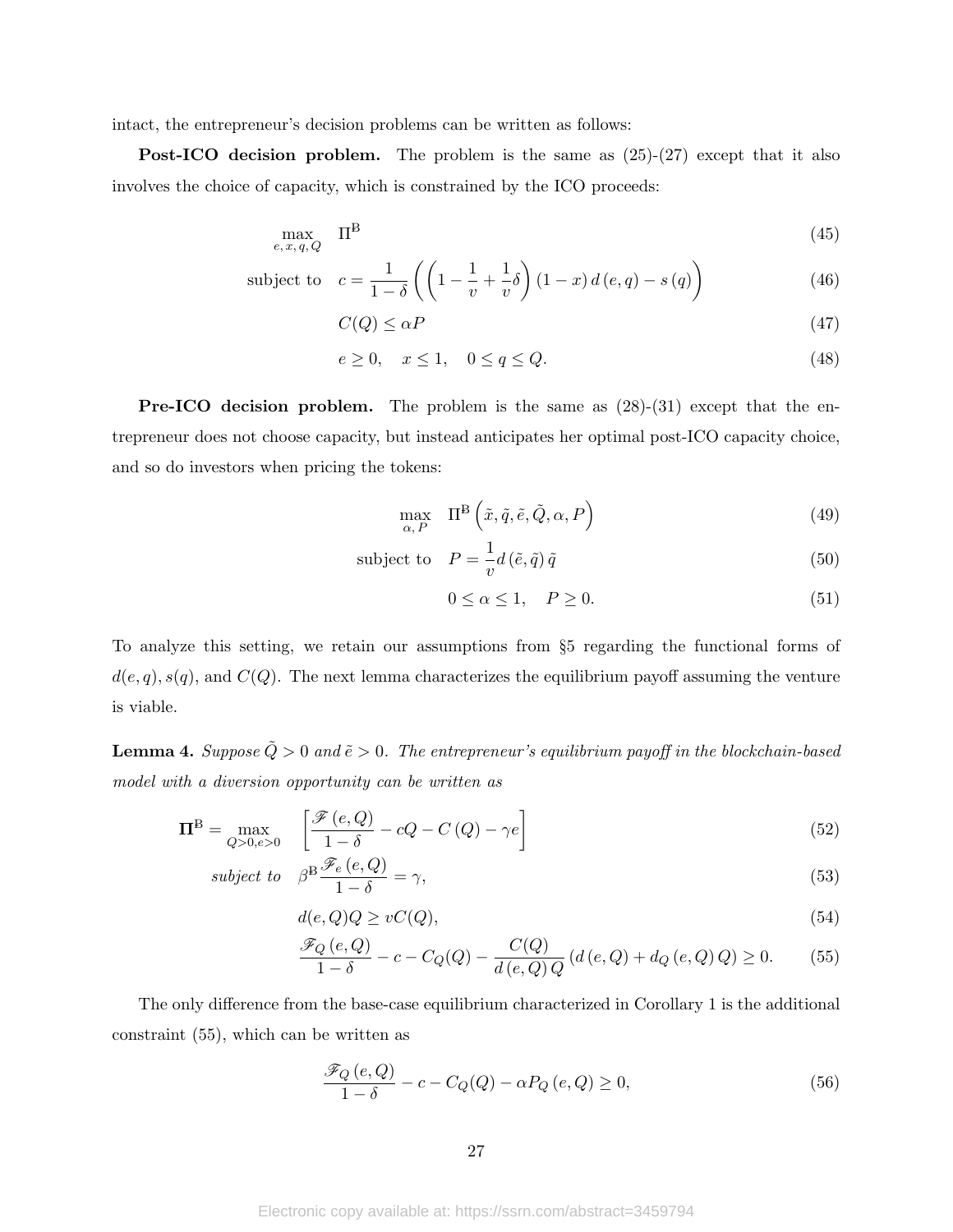and has the following interpretation. First note that raising cash beyond the anticipated capacity investment cannot be optimal because any anticipated diversion would be priced in the ICO valuation, so its only effect would be to dilute the entrepreneur's holding of tokens, and to reduce her incentives to provide effort. Therefore, as the entrepreneur cannot contractually commit to investing the entire ICO proceeds, she can raise money only up to the amount that she will be willing to invest ex post. This is what constraint (56) ensures. Namely, it guarantees that the net marginal payoff of the capacity investment to the entrepreneur is non-negative when the entire ICO proceeds are invested. This payoff, i.e., the left-hand side of (56), is reduced by  $\alpha P_Q(e,Q)$ because the entrepreneur does not internalize the effect of capacity investment on the value of  $\alpha$ tokens held by outside investors. Constraint (56) thus represents an additional limit on how much money the entrepreneur can raise by issuing tokens.<sup>25</sup>

Despite this additional disadvantage, the blockchain-based model preserves its benefits associated with effort provision. In the limiting case of  $K = 0$ , i.e., when building the platform requires only effort on the part of the entrepreneur, whereas all monetary costs are borne by platform users, the blockchain-based model does not require outside financing, and leads to first best. If, furthermore, the costs borne by users are such that  $c > d(\bar{e}, \bar{Q}) - s(\bar{Q})$ , the traditional model requires outside financing of the user subsidy, and the blockchain model is strictly preferable, i.e.,  $\Pi^{\rm B}>\Pi^{\rm \tiny S}.$ By continuity, this dominance must hold true for a sufficiently small  $K$ . In other words, tokenization is the strictly preferred strategy when building the platform requires little capital investment from the entrepreneur, but joining it is costly for users.

We make this result more precise in the next proposition. Similar to Proposition 3, it assumes linear capacity cost and focuses on the scenario in which the cost of joining is relatively high, so that the traditional business model entails a user subsidy. Recall the definition of  $\tau = \frac{c}{C}$  $\frac{c}{C+c}$  as the fraction of total cost that is incurred by a platform user rather than by the platform founders.

**Proposition 4.** Suppose that  $C(Q) = KQ$  and  $c > d\left(\bar{e}, \bar{Q}\right) - s\left(\bar{Q}\right)$ . Keeping the total cost  $c + C$ fixed, the benefit of platform tokenization increases in the proportion of this cost that is incurred by

 $^{25}$ This is somewhat similar to underinvestment described by Chod and Lyandres (2018), which also results from the entrepreneur not internalizing the investment payoff accruing to outside token holders. The difference is that Chod and Lyandres (2018) consider neither platform nor entrepreneurial effort, and the benefit of ICO financing in their model has to do with transferring risk to diversified investors. Most important, because Chod and Lyandres (2018) consider uncertainty and different risk preferences between the entrepreneur and investors, in their model, unlike in ours, the entrepreneur can benefit from diversion even if it is rationally anticipated by investors.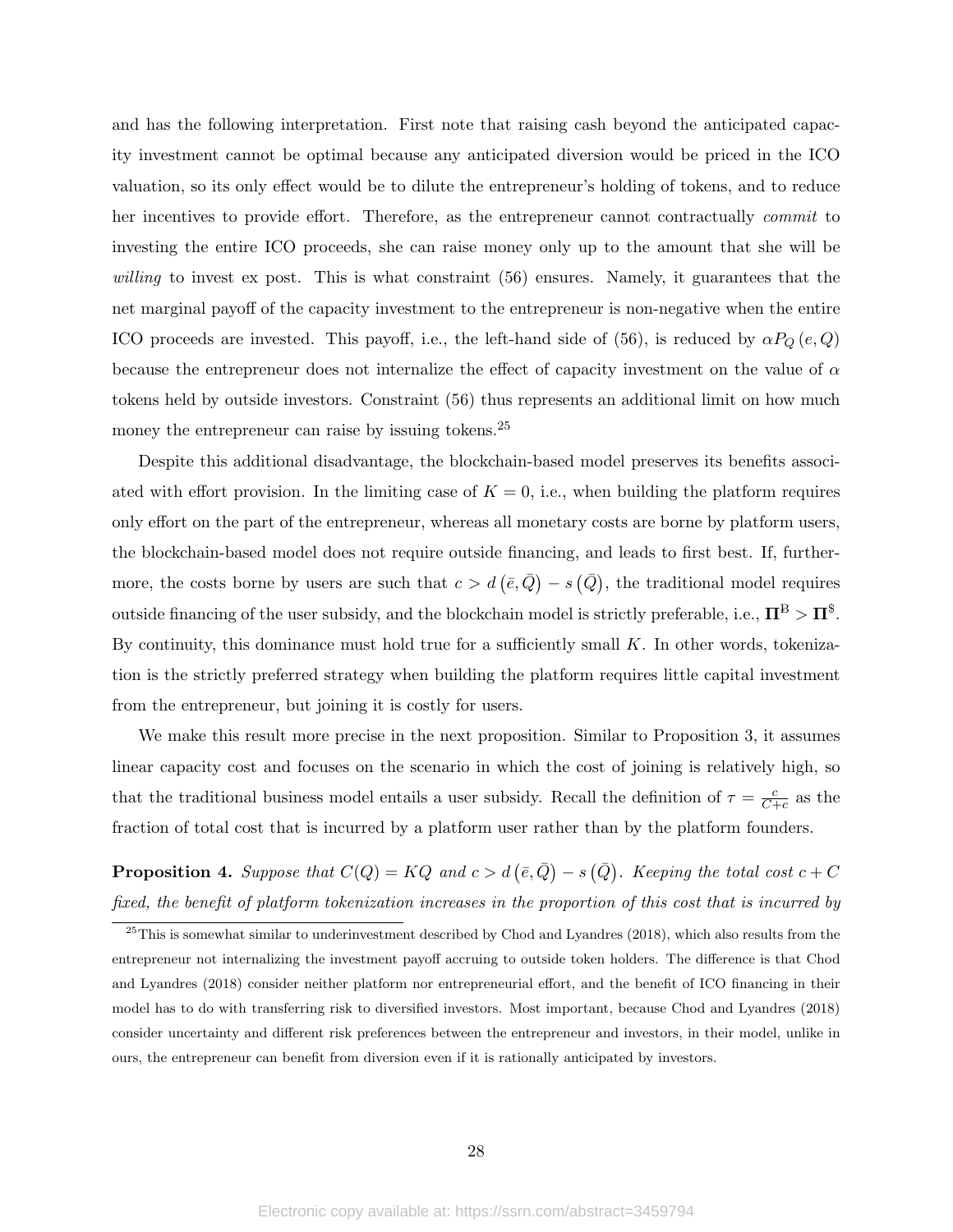platform users, i.e.,

$$
\frac{d}{d\tau} \left( \mathbf{\Pi}^{\mathbf{B}} - \mathbf{\Pi}^{\$} \right) > 0. \tag{57}
$$

As discussed in §5, the entrepreneur's payoff in the traditional model under the subsidy regime does not depend on the composition of the total cost,  $K + c$ , because both its components require outside financing. In the blockchain-based model, as more of the cost is borne by users, the entrepreneur needs to raise less outside financing, which alleviates effort underprovision as well as constraints associated with token financing.

## 7 Conclusions

Digital platforms matching independent buyers and sellers have become one of the most successful business models of our times, penetrating virtually every sector of the economy. Recently, a new type of digital platforms has emerged that uses blockchain technology to issue platform-specific cryptocurrencies and to decentralize governance. This paper highlights two potential benefits of tokenization in mitigating moral hazard frictions between platform founders, investors, and users. First, we show that raising outside capital by issuing tokens rather than equity reduces the wellknown problem of effort underprovision. This is because the value of equity is proportional to profit, whereas the value of tokens is proportional to the transaction volume, with the latter being less sensitive to entrepreneurial effort.

Second, by providing a decentralized, fully distributed governance mechanism, blockchain technology enables to eliminate a potential holdup of users by the platform when joining it is costly. This in turn allows the platform to attract users without providing them with an initial subsidy, reducing the founders' financing burden and effort underprovision associated with it. While decentralized governance minimizes the possibility of opportunistic behavior, raising funds through issuing tokens without appropriate investor protection not only allows, but facilitates opportunism. We show that diversion opportunities of token financing provided by inadequate regulation and monitoring mechanisms can lead to underinvestment, offsetting the aforementioned benefits that tokenization has to offer.

Our model suggests that tokenization is the preferable business model when (i) the platform success depends significantly on entrepreneurial effort and/or (ii) a significant part of the cost of building the platform is borne by users, which aggravates the holdup problem of the traditional business model, while mitigating the underinvestment problem of token financing in the presence of diversion opportunities. Our paper contributes to the emerging theoretical literature on crypto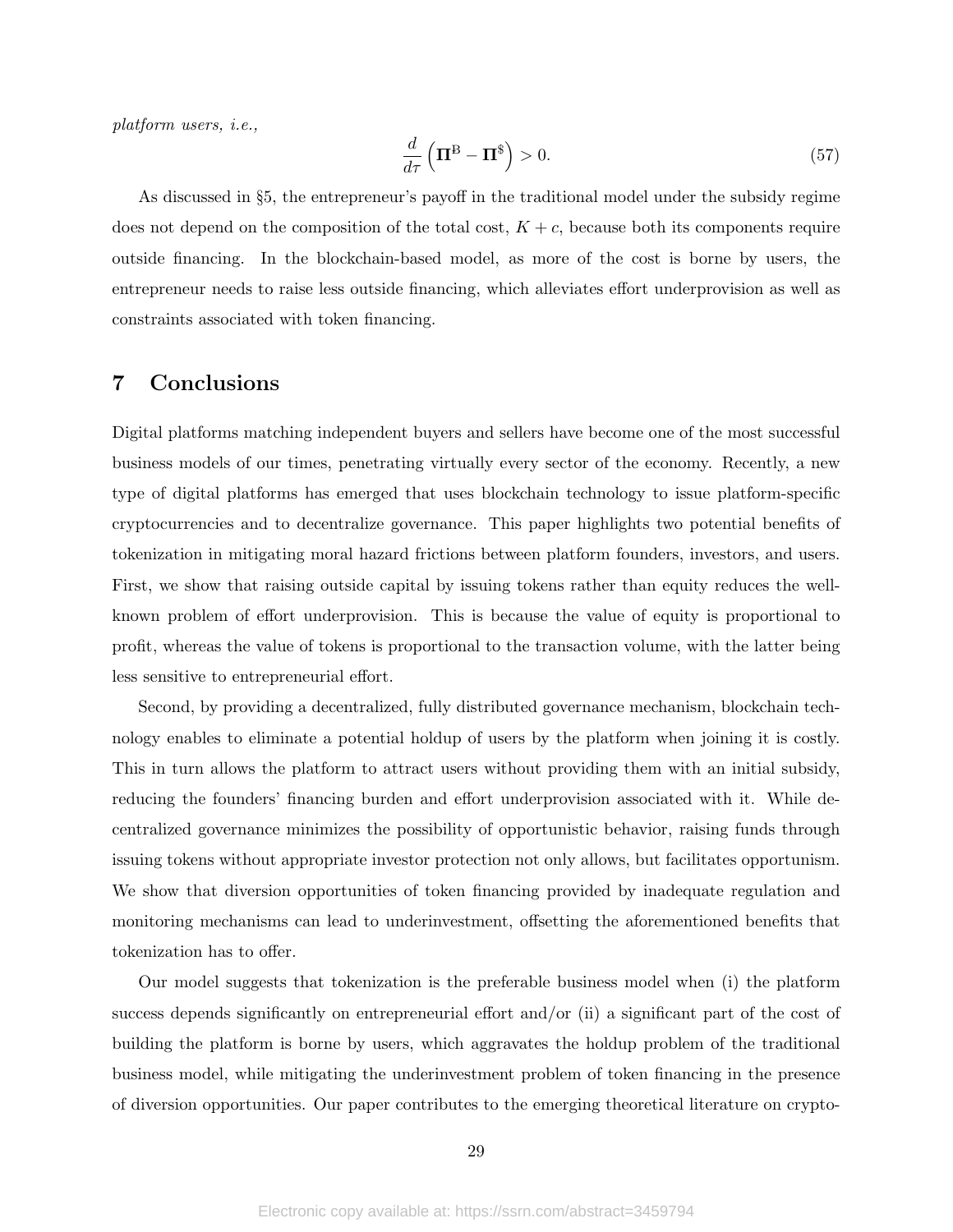economics. While this literature has acknowledged the potential of blockchains to resolve agency problems inherent in corporate governance via smart contracts, we show that the technology can remedy, through two distinct channels, underprovision of non-contractible effort.

Our model has several limitations. First, our setting is deterministic, which means that commitment to a given policy is always optimal. With uncertainty, there is likely to be a trade-off between commitment and some flexibility. Second, our model assumes stationary supply and demand, which leads to a stationary optimal policy. In reality, a new platform is likely to follow a growth process, which could call for dynamic capacity expansion. Third, we assume that the entrepreneur exerts effort only while building the platform. In practice, entrepreneurs can continue to exert effort even after their ventures becomes up-and-running. Finally, our model abstracts from network effects, which can play an important role in platform adoption. All of these considerations are beyond the scope of this paper, and provide opportunities for future research.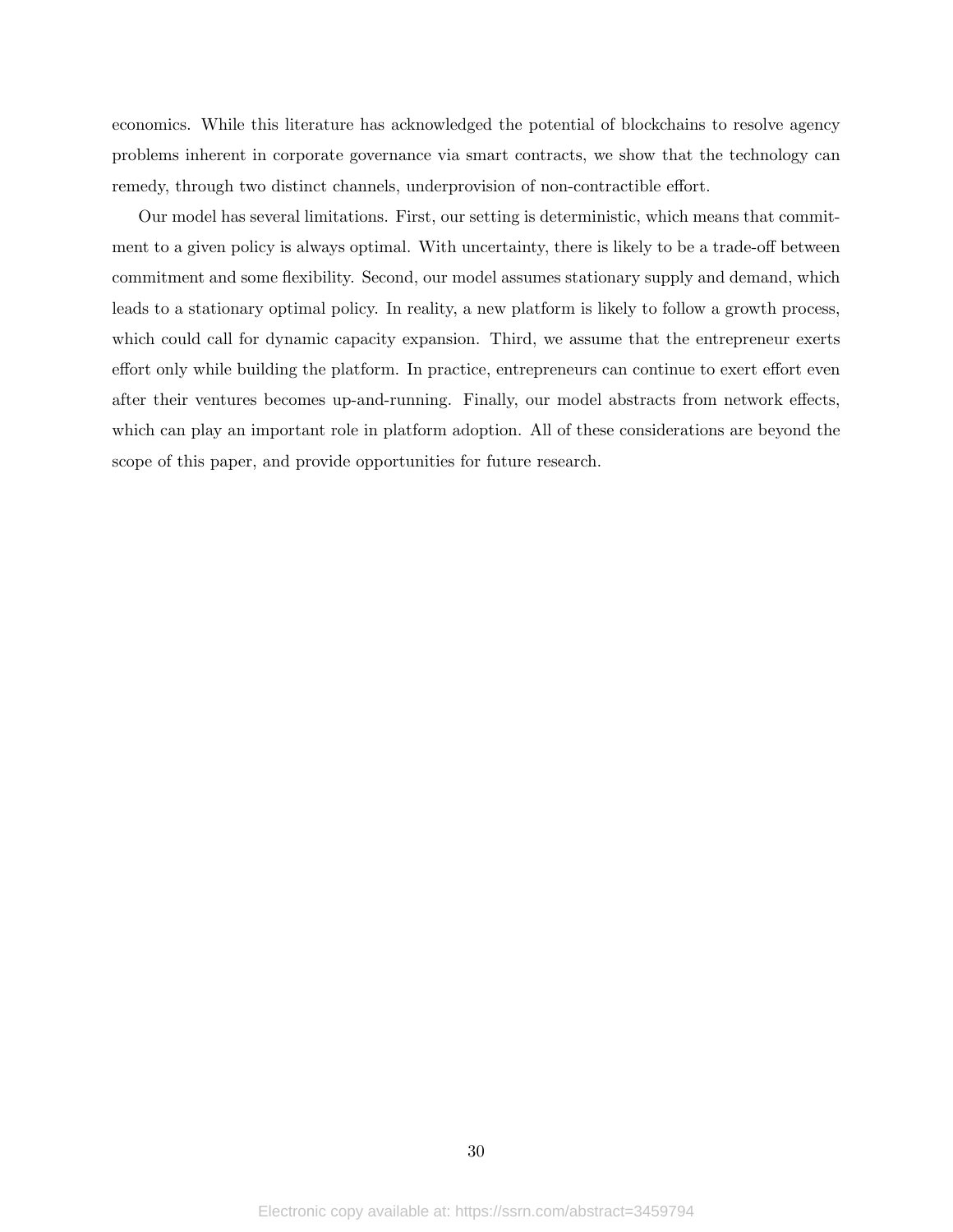## References

- Adhami, S, G Giudici, and S Martinazzi. 2018. "Why do businesses go crypto? An empirical analysis of Initial Coin Offerings." Journal of Economics and Business, forthcoming.
- Alaei, Saeed, Azarakhsh Malekian, and Mohamed Mostagir. 2016. "A dynamic model of crowdfunding." Ross School of Business Paper, , (1307).
- Allon, Gad, Kimon Drakopoulos, and Vahideh Manshadi. 2019. "Information Inundation on Platforms and Implications." 555–556.
- Armstrong, Mark. 2006. "Competition in Two-Sided Markets." The RAND Journal of Economics, 37(3): 668–691.
- Atluri, V, M Dietz, and N Henke. 2017. "Competing in a world of sectors without borders." McKinsey Quarterly, No. 3, pp 33–47.
- Bakos, Y, and H Halaburda. 2018. "The Role of Cryptographic Tokens and ICOs in Fostering Platform Adoption." New York University Working Paper.
- Bakos, Y, and H Halaburda. 2019. "Funding New Ventures with Digital Tokens: Due Diligence and Token Tradability." New York University Working Paper.
- Bourveau, T, E De George, A Ellahie, and D Macciocchi. 2018. "Initial coin offerings: Early evidence on the role of disclosure in the unregulated crypto market." London Business School Working Paper.
- Caillaud, B, and B Jullien. 2003. "Chicken and Egg: Competition Among Intermediation Service Providers." RAND Journal of Economics, 34(2): 309–328.
- Canidio, A. 2018. "Financial incentives for open source development: the case of Blockchain." INSEAD Working Paper.
- Catalini, C, and J Gans. 2018. "Initial coin offerings and the value of crypto tokens." MIT Working Paper.
- Chen, Ying-Ju, Tinglong Dai, C Gizem Korpeoglu, Ersin Körpeoğlu, Ozge Sahin, Christopher S Tang, and Shihong Xiao. 2019. "Innovative online platforms: Research opportunities." Manufacturing & Service Operations Management.
- Chod, J, and E Lyandres. 2018. "A Theory of ICOs: Diversification, agency, and information asymmetry." Boston College Working Paper.
- Chod, J., N. Trichakis, G. Tsoukalas, H. Aspegren, and M. Weber. 2019. "On the financing benefits of supply chain transparency and blockchain adoption." Management Science, Forthcoming.
- Cong, W, Y Li, and N Wang. 2018. "Tokenomics: Dynamic adoption and valuation." University of Chicago Working Paper.
- Dong, Lingxiu, Phil Puping Jiang, and Fasheng Xu. 2020. "Blockchain adoption for traceability in food supply chain networks." Working Paper (SSRN).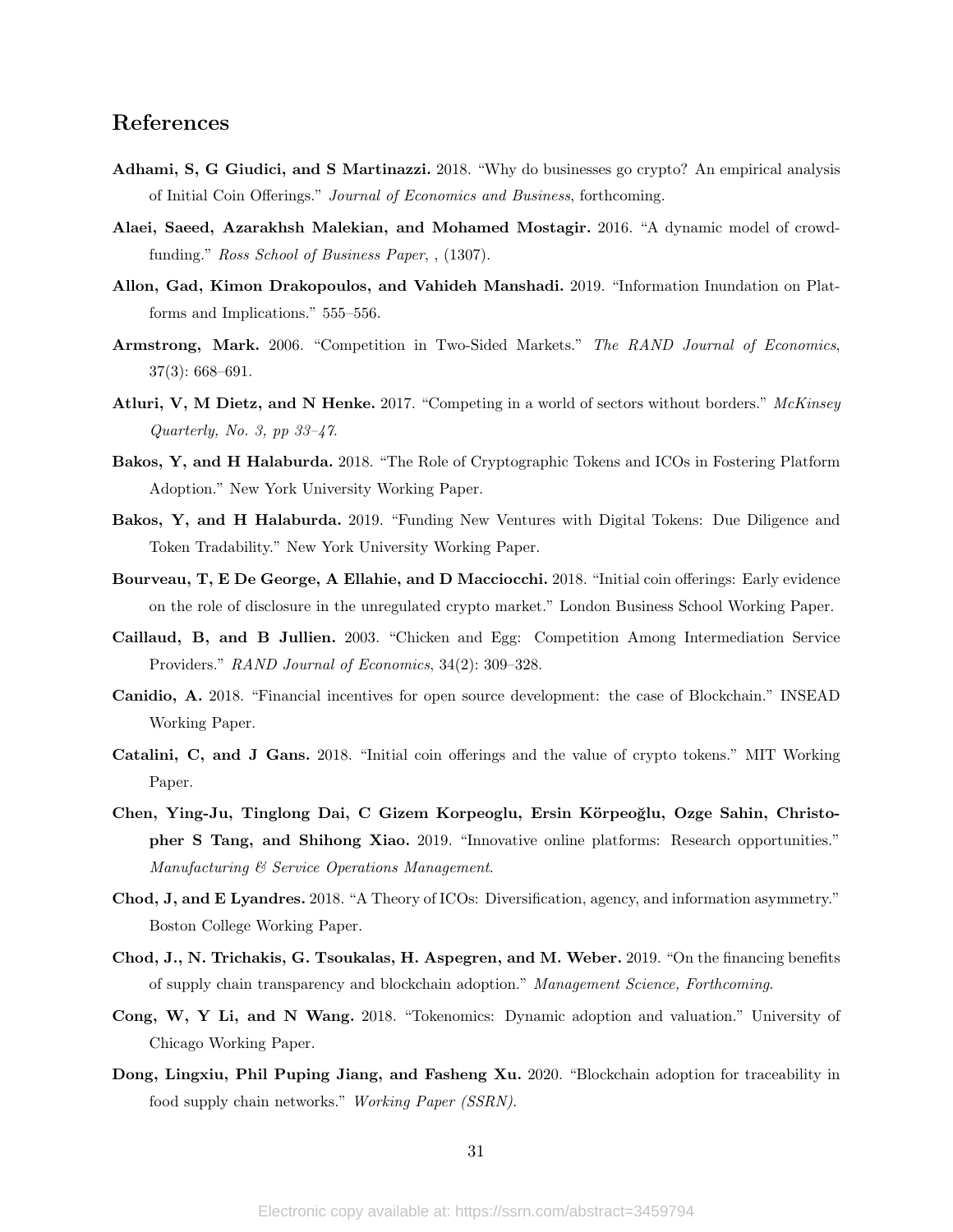- FT. 2018. "Amazon's ever-increasing power unnerves vendors." Financial Times, September 20, https://www.ft.com/content/ c82ce968-bc8a-11e8-94b2-17176fbf93f5.
- Gan, Jingxing Rowena, Gerry Tsoukalas, and Serguei Netessine. 2019. "Inventory, Speculators, and Initial Coin Offerings (ICOs)."
- Garratt, R., and M.R.C. van Oordt. 2019. "Entrepreneurial Incentives and the Role of Initial Coin Offerings." Bank of Canada Staff Working Paper.
- Gaur, Vishal, and Abhinav Gaiha. 2020. "Building a Transparent Supply Chain Blockchain can enhance trust, efficiency, and speed." HARVARD BUSINESS REVIEW, 98(3): 94–103.
- Gompers, P, and J Lerner. 2001. "The venture capital revolution." Journal of Economic Perspectives, 15(2): 145–168.
- Grossman, Sanford J, and Oliver D Hart. 1986. "The costs and benefits of ownership: A theory of vertical and lateral integration." *Journal of political economy*,  $94(4)$ :  $691-719$ .
- Gryglewicz, S., S. Mayer, and E. Morellec. 2019. "Financing with security tokens." University of Lausanne Working Paper.
- Hagiu, A. 2006. "Pricing and Commitment by Two-Sided Platforms." RAND Journal of Economics, 37(3): 720–737.
- Halaburda, H, and G Haeringer. 2019. "Bitcoin and Blockchain: What we know and what questions are still open." New York University Working Paper.
- Hart, Oliver, and John Moore. 1994. "A theory of debt based on the inalienability of human capital." The Quarterly Journal of Economics, 109(4): 841–879.
- Hellmann, T, and M Puri. 2002. "Venture capital and professionalization of start-up firms: empirical evidence." Journal of Finance, 57: 169-197.
- Holden, Richard T, and Anup Malani. 2019. "Can Blockchain Solve the Hold-up Problem in Contracts?" NBER Working Paper.
- Innes, R. 1990. "Limited liability and incentive contracting with ex-ante action choices." Journal of Economic Theory, 52(1): 45–67.
- Jayasuriya, D, and A Sims. 2019. "Genisys or Skynet? An Empirical and Theoretical View of Blockchain Enabled Corporate Governance and Accounting." University of Auckland Working Paper.
- Jensen, C, and W Meckling. 1976. "Theory of the firm: Managerial behavior, agency costs and ownership structure." Journal of Financial Economics, 3(4): 305-360.
- Kaal, W A. 2018. "Initial coin offerings: The top 25 jurisdictions and their comparative regulatory responses." Stanford Journal of Blockchain Law Policy, 1: 41–63.
- Kaal, W A. 2019. "Blockchain Solutions for Agency Problems in Corporate Governance." Economic Information to Facilitate Decision Making, , ed. K R Balachandran. World Scientific Publishers.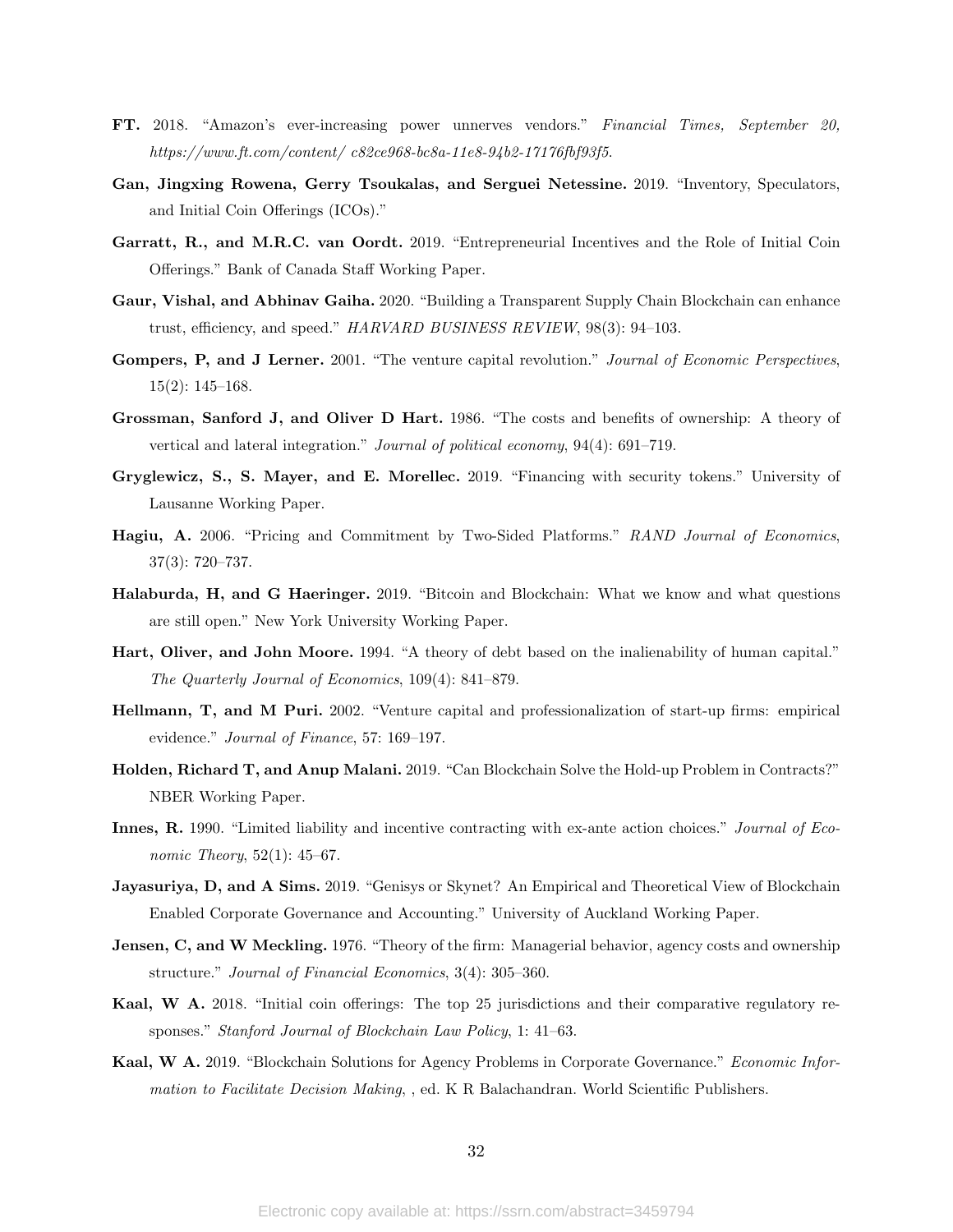- Kaplan, S, and P Stromberg. 2003. "Financial contracting theory meets the real world: An empirical analysis of venture capital contracts." Review of Economic Studies, 70(2): 281–315.
- KrASIA. 2019. "Alibaba launches \$300m reward scheme for mini-programmes." KrASIA, March 21, https://kr-asia.com/alibaba-launches-300-million-reward-scheme-for-mini-programmes/.
- Lai, G., H. Liu, W. Xiao, and Xinyi Zhao. 2019. "'Fulfilled by Amazon': A Strategic Perspective of Competition at the E-commerce Platform."
- Levi, Retsef, Georgia Perakis, and Gonzalo Romero. 2017. "On the effectiveness of uniform subsidies in increasing market consumption." Management Science, 63(1): 40–57.
- Li, J, and W Mann. 2018. "Initial coin offering and platform building." UCLA Working Paper.
- Lobel, Ilan, and Wengiang Xiao. 2017. "Optimal long-term supply contracts with asymmetric demand information." Operations Research, 65(5): 1275–1284.
- Lyandres, E, B Palazzo, and D Rabetti. 2020. "ICO success and post-ICO performance." Tel Aviv University Working Paper.
- Malinova, K, and A Park. 2018. "Tokenomics: When Tokens Beat Equity." University of Toronto Working Paper.
- Papanastasiou, Yiangos, Kostas Bimpikis, and Nicos Savva. 2018. "Crowdsourcing exploration." Management Science, 64(4): 1727–1746.
- Robinson, R. 2017. "The new digital wild West: Regulating the explosion of initial coin offerings." University of Denver Working Paper.
- Rochet, J-C, and J Tirole. 2006. "Two-sided markets: a progress report." The RAND journal of economics, 37(3): 645–667.
- Schenker, JL. 2019. "The Platform Economy." The Innovator, https://innovator.news/the-platformeconomy-3c09439b56.
- Shermin, Voshmgir. 2017. "Disrupting governance with blockchains and smart contracts." Strategic Change, 26(5): 499–509.
- Shumkin, D, S. Hasija, and S. Netessine. 2019. "Blockchain and responsible sourcing in the diamond industry."
- Sockin, M, and W Xiong. 2018. "A model of cryptocurrencies." Princeton University Working Paper.
- Strausz, R. 2017. "A Theory of crowdfunding: A Mechanism design approach with demand uncertainty and moral hazard." American Economic Review, 107(6): 1430–76.
- TechInAsia. 2019. "Didi gives glimpse of its subsidy spending and cost structure." TechInAsia, April 24, https://www.techinasia.com/didi-glimpse-subsidy-spending-cost-structure.
- TG. 2018. "Uber Eats couriers' pay protest brings traffic to a halt in central London." The Guardian, September 20, https://www.theguardian.com/ technology/2018/sep/20/uber-eats-couriers-pay-protestbrings-traffic-to-a-halt-in-central-london.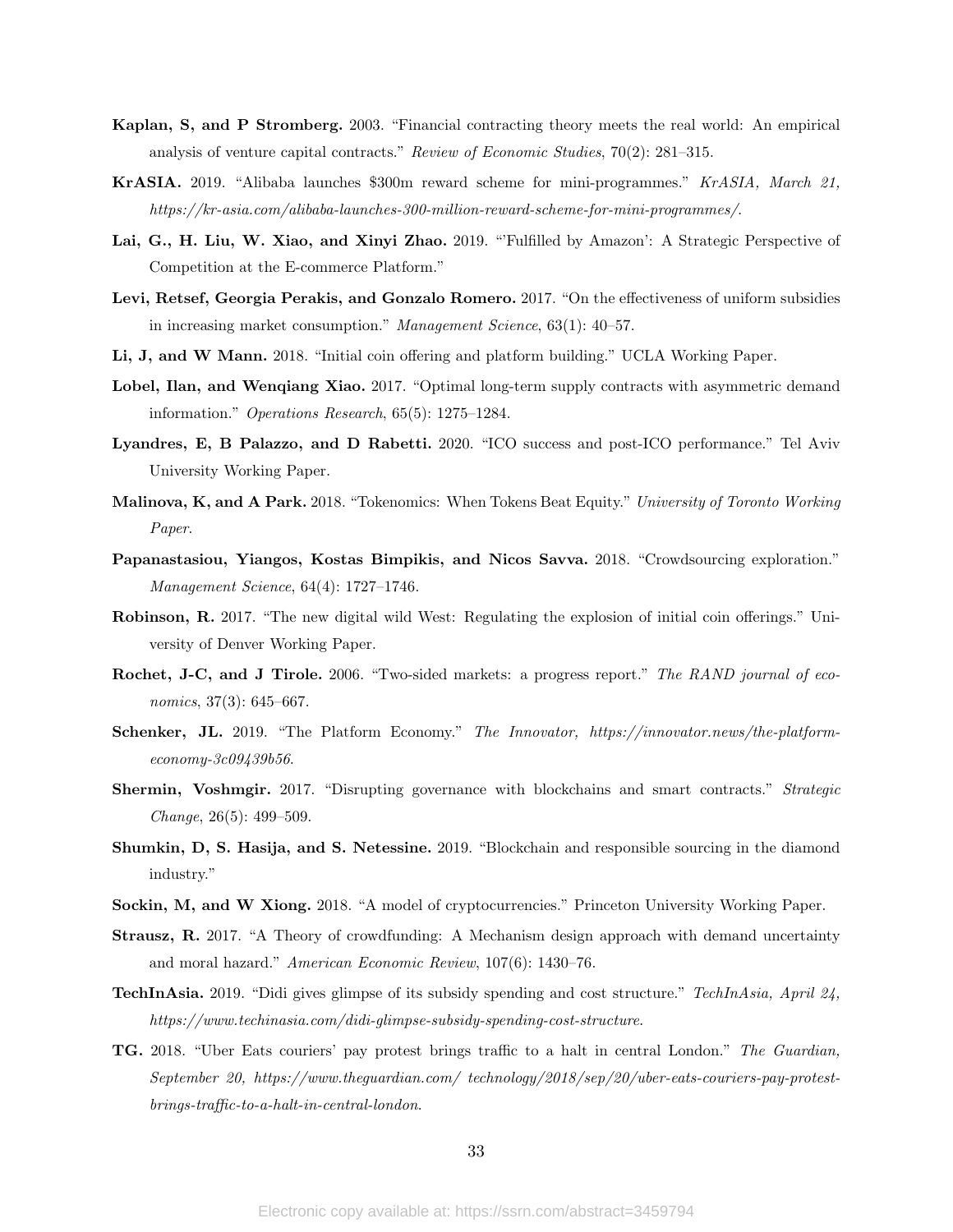Yermack, David. 2017. "Corporate Governance and Blockchains." Review of Finance, 21(1): 7-31.

- Yu, Ting, Zhiwei Lin, and Qingliang Tang. 2018. "Blockchain: The Introduction and Its Application in Financial Accounting." Journal of Corporate Accounting & Finance, 29(4): 37–47.
- Zetsche, D, R Buckley, D Arner, and L Fohr. 2018. "The ICO gold rush: It's a scam, it's a bubble, it's a super challenge for regulators." University of Luxembourg Working Paper.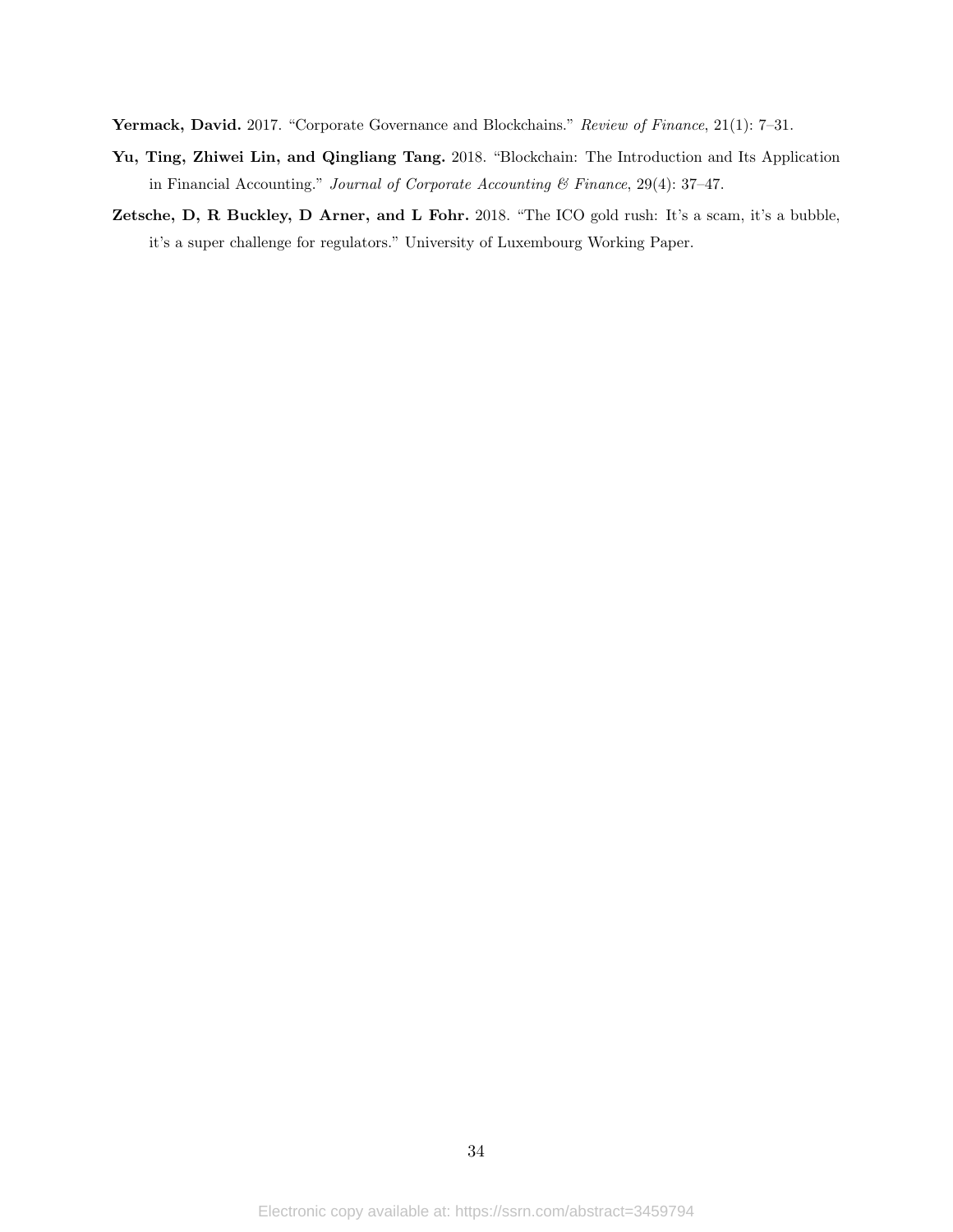# Appendix A: Optimality of commitment in the blockchain-based model

The business model described in §4 assumes that the entrepreneur uses the blockchain technology to commit to a fixed fee in all periods. In what follows, we prove that such commitment is indeed the optimal strategy by considering an alternative model that differs from our base-case blockchainbased model only in that the entrepreneur sets the fee  $x_i$  at the beginning of each period.

**Periods 1,...,** $\infty$ . The dynamic game between the platform, which sets the fee, and users, who decide whether to join and trade, is similar to the traditional model except that payments are settled in tokens.

Note that the equilibrium price of a token has to be the same in each period; otherwise, there would be arbitrage opportunities across periods. We continue using  $P$  to denote the price of a token during the ICO, and use  $P(e, Q)$  to denote the price of a token that emerges in equilibrium once the entrepreneur builds capacity  $Q$  and exerts effort  $e$ . Because  $x_i$  is allowed to vary across periods, the platform sales,  $d(e, q_i)$   $q_i$ , are not guaranteed to be the same in every period, and neither is the token velocity, defined as the ratio of the platform sales and the value of tokens in circulation,

$$
v_i = \frac{d(e, q_i) q_i}{P(e, Q)}, \text{ for all } i \ge 1.
$$
 (58)

Intuitively, if there is less trading in a given period, the token velocity decreases, so that eq. (58) holds true.

For now, we assume that the entrepreneur is not financially constrained in case it needs to provide a user subsidy in any given period. Similar to the traditional model, a sufficient state representation for the entrepreneur's problem is  $p$ , the number of sellers who have joined the platform by the beginning of a given period. We formulate the entrepreneur's problem as one whereby she chooses the fee, x, the number of trading sellers,  $q$ , and token velocity,  $v$ , for that period, subject to appropriate equilibrium constraints. Also similar to the traditional model, the number of sellers who will have joined by the beginning of the next period is  $p \vee q$ . Let  $V(p)$  and  $J(z, p)$ , for  $z \le p \le \tilde{Q}$ , be value-to-go functions of the entrepreneur and the zth seller, respectively. Finally, let  $x^*(p)$ ,  $q^*(p)$ , and  $v^*(p)$  be the entrepreneur's optimal policies for choosing the fee, the number of traders, and velocity, respectively.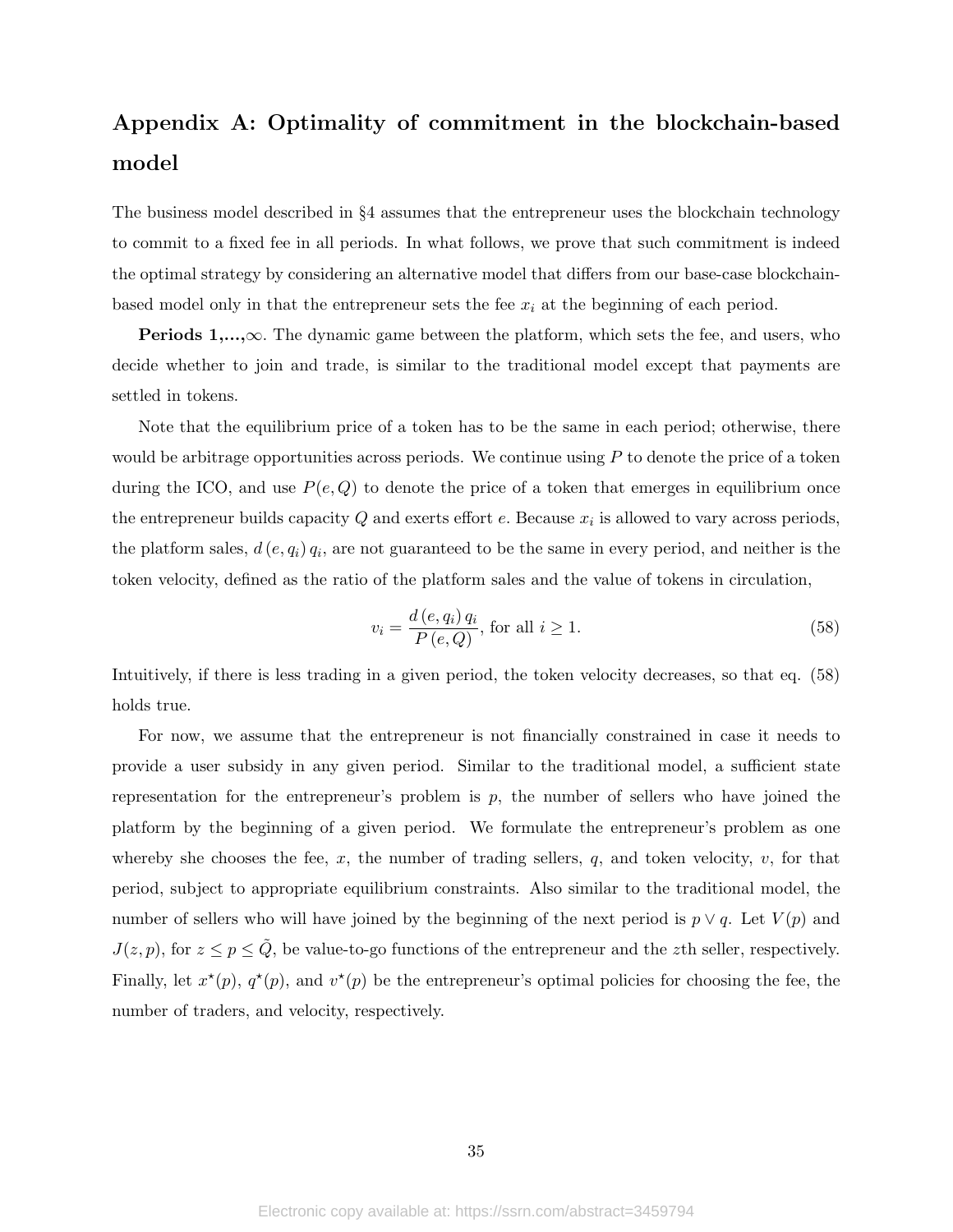According to the Bellman principle of optimality, for any  $p \leq \tilde{Q}$ , we have

$$
V(p) = \max_{x, q, v} \left[ \left( 1 - \frac{1}{v} + \frac{\delta}{v} \right) x d(\tilde{e}, q) q + \delta V(p \vee q) \right]
$$
(59)

subject to 
$$
\left(1 - \frac{1}{v} + \frac{\delta}{v}\right)(1 - x)d(\tilde{e}, q) - s(q) \ge 0
$$
 (60)

$$
\left(1 - \frac{1}{v} + \frac{\delta}{v}\right)(1 - x)d(\tilde{e}, q) - s(q) + \delta J(q, q) \ge c, \quad \text{if } q > p \tag{61}
$$

$$
\frac{1}{v}d\left(\tilde{e},q\right)q = P\left(\tilde{e},\tilde{Q}\right)
$$
\n(62)

$$
0 \le q \le \tilde{Q}, \quad x \le 1, \quad v \ge 1 \tag{63}
$$

where  $J(z, p)$  satisfies the following recursive equation:

$$
J(z,p) = \left[ \left( 1 - \frac{1}{v^\star(p)} + \frac{\delta}{v^\star(p)} \right) (1 - x^\star(p)) d(\tilde{e}, q^\star(p)) - s(z) \right]^+ + \delta J(z, p \vee q^\star(p)), \quad 0 \le z \le p. \tag{64}
$$

The dynamic program in  $(59)-(64)$  is analogous to that in  $(3)-(7)$ , described in detail in §3, except that (i) the entrepreneur as well as sellers are paid in tokens,  $(1/v)^{th}$  of which are always carried to the next period and need to be discounted accordingly, and (ii) the additional constraint (62) ensures that the value of a token remains unchanged across periods.

Next, we consider the following transformation of variables. Let

$$
w := x + \frac{1}{v} \left( 1 - \delta \right) \left( 1 - x \right), \text{ so that } x = \frac{w - \frac{1}{v} + \frac{\delta}{v}}{1 - \frac{1}{v} + \frac{\delta}{v}}. \tag{65}
$$

Substituting (65) into (59)-(64), and using eq. (62) to eliminate v, we obtain a dynamic program that differs from  $(3)-(7)$  only in that x is replaced by w, the per-period revenue in the objective,  $xd(\bar{e}, q)q$ , is replaced by

$$
wd(\tilde{e}, q)q - (1 - \delta) P(\tilde{e}, \tilde{Q}), \qquad (66)
$$

and there is an additional constraint

$$
\frac{d(\tilde{e}, q)q}{P(\tilde{e}, \tilde{Q})} \ge 1.
$$
\n(67)

Recall that the token price  $P(\tilde{e}, \tilde{Q})$  has already formed in period 0, so the term  $(1 - \delta) P(\tilde{e}, \tilde{Q})$ in eq. (66) is a constant that does not affect the optimal policy. Relaxing constraint (67) for now (we will show later that the optimal policy satisfies it), we can invoke Lemma 1 to obtain  $\tilde{q}_i = \tilde{Q}$ ,

$$
\tilde{w}_1 = \frac{d(\tilde{e}, \tilde{Q}) - s(\tilde{Q}) - c}{d(\tilde{e}, \tilde{Q})}, \text{ and}
$$
\n(68)

$$
\tilde{w}_i = \frac{d(\tilde{e}, \tilde{Q}) - s(\tilde{Q})}{d(\tilde{e}, \tilde{Q})} \text{ for } i \ge 2.
$$
\n(69)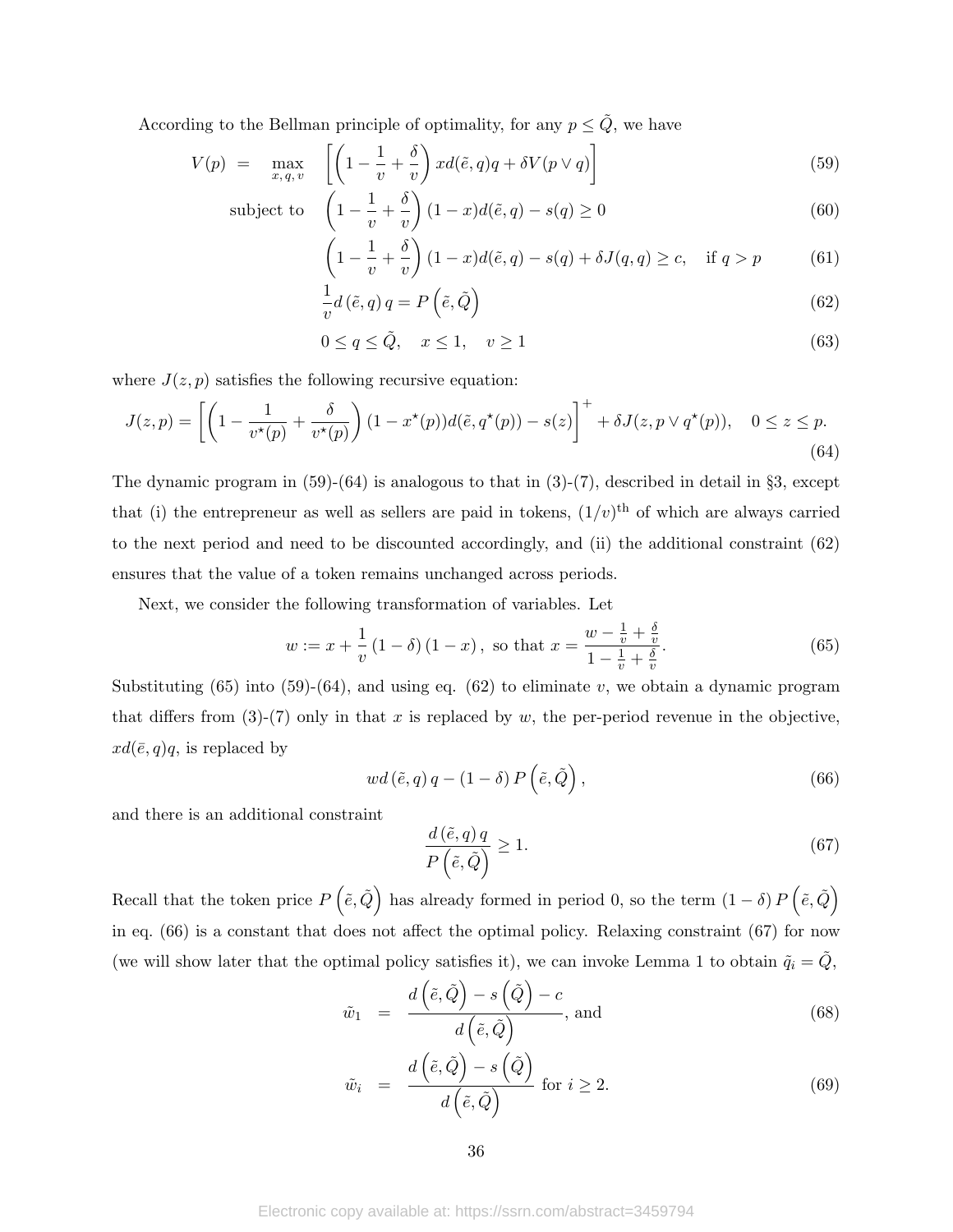From (62), we then obtain  $\tilde{v}_i = \frac{d(\tilde{e}, \tilde{Q})\tilde{Q}}{P(\tilde{e}, \tilde{Q})}$  $\frac{P(\overline{e},\overline{Q})\overline{Q}}{P(\tilde{e},\tilde{Q})}$  for  $i \geq 1$ . Given this optimal policy, the NPV of the perpetual fee (66) is

$$
\sum_{i=1}^{\infty} \delta^{i-1} \left( \tilde{w}_i d \left( \tilde{e}, \tilde{q}_i \right) \tilde{q}_i - (1 - \delta) P \left( \tilde{e}, \tilde{Q} \right) \right) = \frac{\mathscr{F} \left( \tilde{e}, \tilde{Q} \right)}{1 - \delta} - P \left( \tilde{e}, \tilde{Q} \right) - c \tilde{Q}.
$$
 (70)

**Period 0.** The token price,  $P(e,Q)$ , which emerges as soon as the entrepreneur builds capacity, exerts effort, and offers her remaining  $1-\alpha$  tokens for sale, but before she announces the first-period fee, is given, same as in our base-case model, by

$$
P(e,Q) = \frac{1}{v_0} d(e,Q) Q,
$$
\n(71)

where  $d(e, Q)$  are the anticipated platform sales and  $v_0 \geq 1$  is a model parameter. Note that condition (58), which determines token velocity  $v_i$  in each period  $i \geq 1$  as the ratio of the platform sales,  $d(e, Q)$ , and token price,  $P(e, Q)$ , implies that in equilibrium  $v_0 = v_1 = v_2 = \dots$  Thus, parameter  $v_0$  can be interpreted as the anticipated token velocity, which, in equilibrium, equals the actual token velocity in each period. Finally, note that our assumption  $v_0 \geq 1$  (the period is sufficiently long and/or tokens are sufficiently liquid) guarantees that constraint (67) is automatically satisfied in equilibrium.

Finally, we note

In addition to the NPV of the fee revenue (70), the entrepreneur's total payoff includes the ICO proceeds,  $\alpha P$ , the value of tokens retained post ICO,  $(1 - \alpha) P(e, Q)$ , the capacity cost,  $C(Q)$ , and the cost of effort,  $\gamma e$ , i.e.,

$$
\Pi^{\mathcal{B}} = \frac{\mathcal{F}(e, Q)}{1 - \delta} - P(e, Q) - cQ + \alpha P + (1 - \alpha) P(e, Q) - C(Q) - \gamma e \tag{72}
$$

$$
= \frac{\mathscr{F}(e,Q)}{1-\delta} - \alpha \frac{1}{v_0} d(e,Q) Q - cQ + \alpha P - C(Q) - \gamma e. \tag{73}
$$

The necessary and sufficient condition for the optimal effort, if the solution is interior, is, therefore,

$$
\left(1 - \alpha \left(1 - \delta\right) \frac{1}{v_0}\right) \frac{\mathscr{F}_e(e, Q)}{1 - \delta} = \gamma.
$$
\n(74)

Furthermore, since  $P = P(e, Q)$  in equilibrium, the payoff (73) can be rewritten as

$$
\Pi^{\mathcal{B}} = \frac{\mathcal{F}(e, Q)}{1 - \delta} - cQ - C\left(Q\right) - \gamma e. \tag{75}
$$

Comparing (74) and (75) with eq. (34) and (33) in Lemma 3, we observe that the entrepreneur's payoff as a function of Q and e, as well as the optimality condition for the latter are the same as in our base-case blockchain model.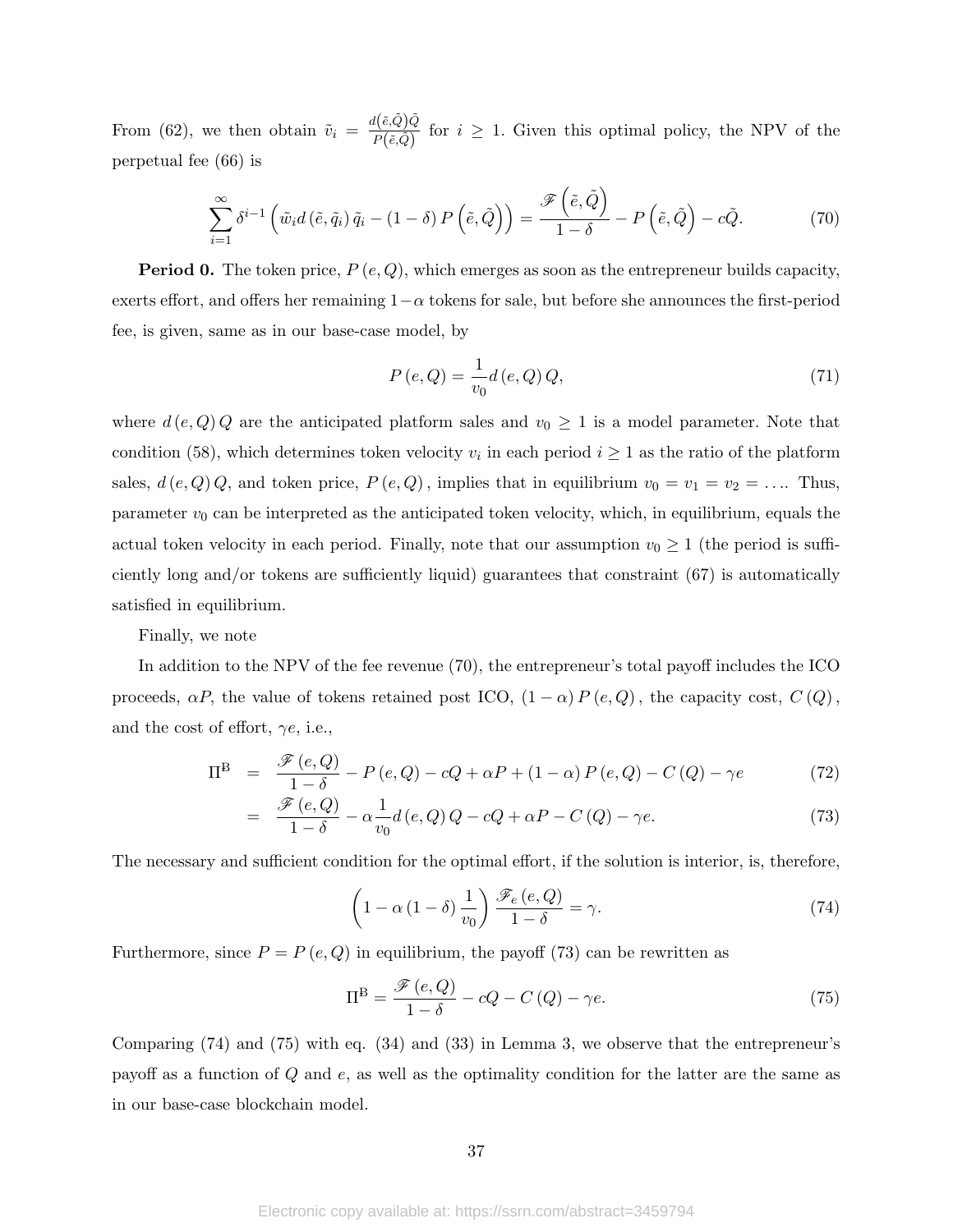The difference is that without the platform committing to a fixed fee, users are subject to holdup. Namely, the first-period fee,  $x_1$ , is lower than the fee in the subsequent periods,  $x_2 = x_3 =$ .... Furthermore, the first-period fee could be negative, in which case it is a subsidy, which the entrepreneur needs to finance using the tokens retained post ICO. At optimality, the first-period fee (subsidy) given by  $x_1$  must be feasible, otherwise not enough users would join the platform, and the entrepreneur would be better off building less capacity in the first place. However, to ensure feasibility, the entrepreneur's choice of ICO terms is subject to the following additional constraint, which ensures that the value of tokens retained post ICO plus the first-period fee is non-negative:

$$
(1 - \alpha) P(e, Q) + \left(1 - \frac{1}{v_1} + \delta \frac{1}{v_1}\right) x_1 d(e, q_1) q_1 \geq 0 \Longleftrightarrow \tag{76}
$$

$$
(\delta + v_0 - \alpha) \frac{1}{v_0} d(e, Q) - s(Q) - c \geq 0.
$$
 (77)

Because this additional constraint is the only difference between the blockchain models with and without commitment, the former is necessarily (weakly) superior to the latter.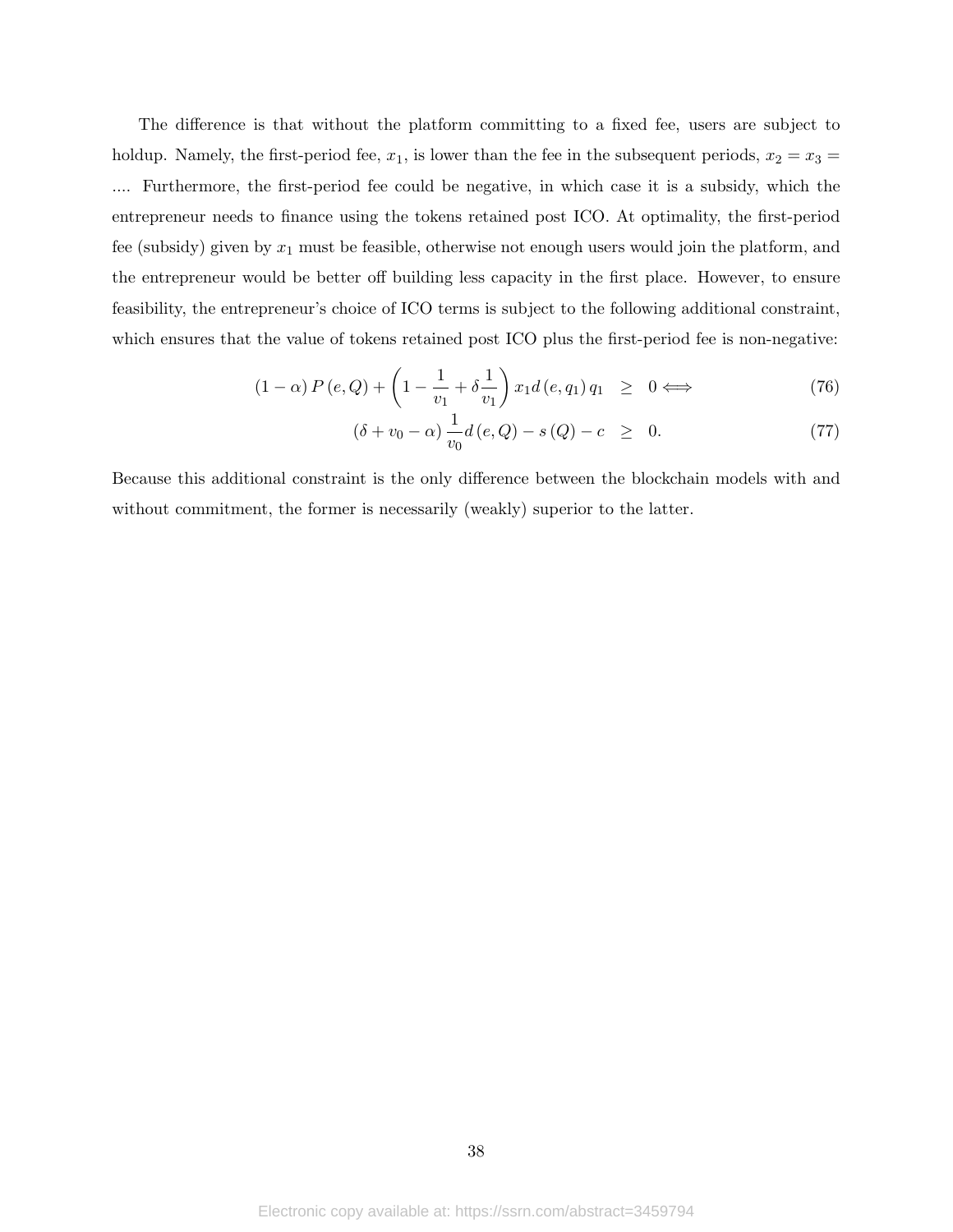## Appendix B: Proofs

**Proof of Lemma 1:** To ease notation, we let  $d(\cdot) \equiv d(\bar{e}, \cdot)$  and  $\mathscr{F}(\cdot) \equiv \mathscr{F}(\bar{e}, \cdot)$ . Let further

$$
\hat{p} \equiv \operatornamewithlimits{argmax}_{q \geq 0} \left[ \frac{\mathscr{F}(q)}{1-\delta} - cq \right]
$$

be the number of participating sellers that maximizes the NPV of the perpetual surplus that the firm can extract from the platform taking into account the sellers' cost of joining. Note that because building capacity is costly, the optimal capacity cannot exceed this "unconstrained" optimum, i.e.,  $\overline{Q} \leq \hat{p}$ . This in turn implies  $\mathscr{F}'(q) \geq \mathscr{F}'(\overline{Q}) \geq (1 - \delta)c > 0$ , for all  $0 \leq q \leq \overline{Q}$ . Finally, let  $p_0$  be the smallest root of

$$
\frac{\mathcal{F}(\bar{Q})}{1-\delta} - c\bar{Q} = \frac{\mathcal{F}(p_0)}{1-\delta},\tag{78}
$$

which implies  $p_0 < \bar{Q}$ .

Claim 1. Suppose that optimal capacity  $\overline{Q}$  and optimal effort level  $\overline{e}$  had been chosen, and p sellers joined the platform before the beginning of a given period. Absent financial constraints, the equilibrium fee,  $x^*(p)$ , and number of sellers,  $q^*(p)$ , in that period satisfy

$$
x^{\star}(p) = \begin{cases} \frac{d(\bar{Q}) - s(\bar{Q}) - c}{d(\bar{Q})}, & 0 \le p \le p_0 \\ \frac{d(p) - s(p)}{d(p)}, & p_0 < p \le \bar{Q}, \end{cases} \qquad q^{\star}(p) = \begin{cases} \bar{Q}, & 0 \le p \le p_0 \\ p, & p_0 < p \le \bar{Q}. \end{cases}
$$

Further, the firm's equilibrium value-to-go is given by

$$
V(p) = \begin{cases} \frac{\mathscr{F}(\bar{Q})}{1-\delta} - c\bar{Q}, & 0 \le p \le p_0 \\ \frac{\mathscr{F}(p)}{1-\delta}, & p_0 < p \le \bar{Q}. \end{cases}
$$

To prove this claim, it suffices to show that the proposed expressions in the statement of the Lemma for the value-to-go function, V and the optimal policies,  $x^*$ ,  $q^*$ , solve the Bellman's recursion (3)-(5), along with the following proposed expression for the surplus-to-go function

$$
J(z,p) = \begin{cases} \frac{s(\bar{Q}) - s(z)}{1 - \delta} + c, & 0 \le p \le p_0 \\ \frac{s(p) - s(z)}{1 - \delta}, & p_0 < p \le \bar{Q}, \end{cases} \qquad (79)
$$

It can also be readily checked using algebra that the surplus-to-go in (79) satisfies (7).

Consider now the Bellman equations for different cases depending on the value of p. Note that in the maximization problem, because the objective in  $(3)$  is increasing in x, one of the constraints will always be binding at optimality.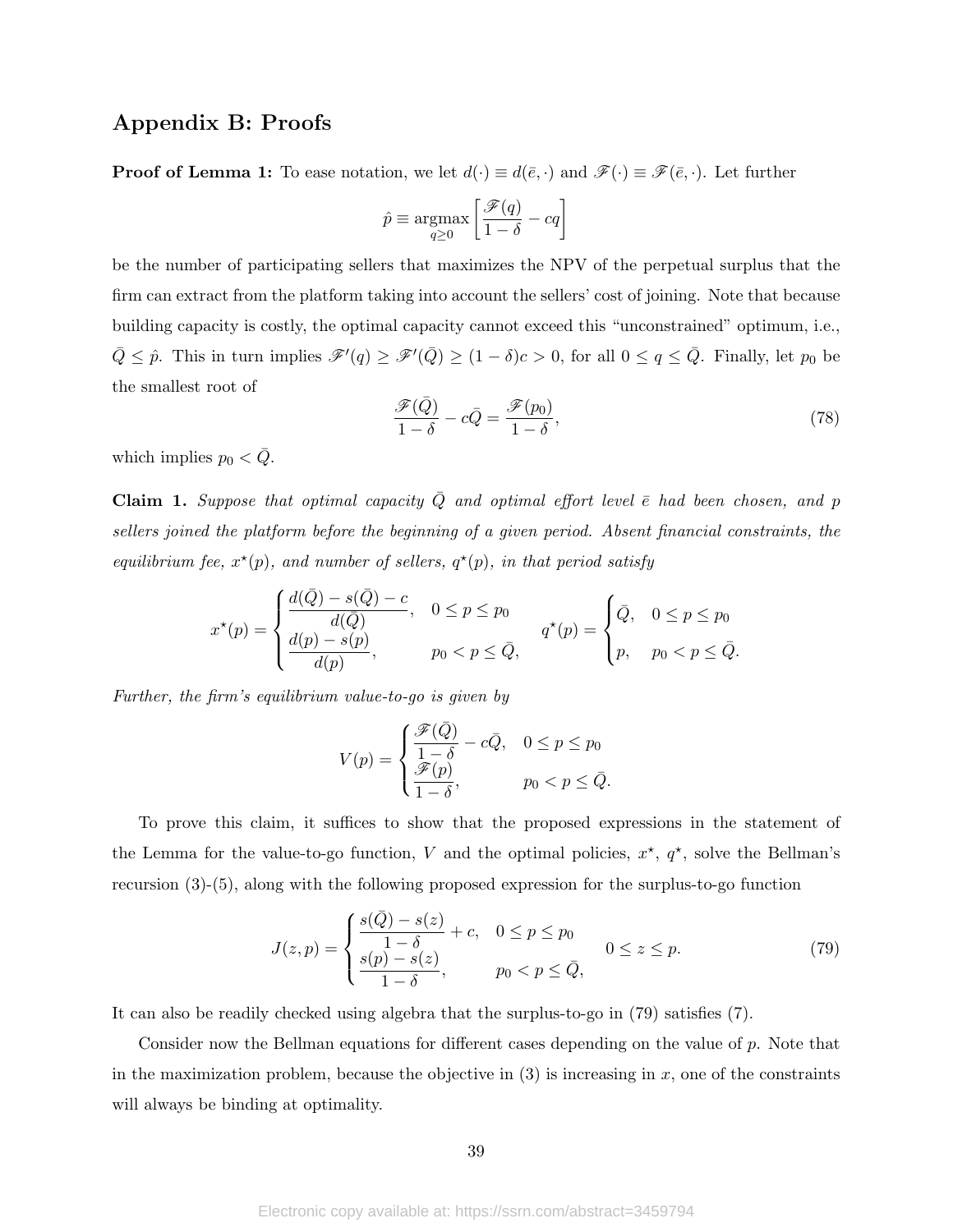Case 1:  $0 \le p \le p_0$ . To find the optimal  $q^*$ , we explore different regions that q could lie in.

1(a): For  $q \leq p$ , constraint (5) does not apply, and therefore, constraint (4) will be binding. By eliminating  $x$ , the objective can be written as a function of  $q$  as

$$
f(q) = \mathscr{F}(q) + \delta V(p),
$$

Given that  $\mathscr{F}$  is increasing, the maximum objective value over this region is given by  $\mathscr{F}(p)+\delta V(p)$ . Given that also  $p_0 < \overline{Q}$ , we can further bound the objective value over this region from above with

$$
\mathscr{F}(p_0) + \delta V(p) = \mathscr{F}(p_0) + \delta \frac{\mathscr{F}(\bar{Q})}{1 - \delta} - \delta c \bar{Q} = \mathscr{F}(\bar{Q}) - (1 - \delta)c\bar{Q} + \delta \frac{\mathscr{F}(\bar{Q})}{1 - \delta} - \delta c \bar{Q} = \frac{\mathscr{F}(\bar{Q})}{1 - \delta} - c\bar{Q}.
$$

1(b): For  $p < q \le p_0$ , constraint (5) also applies and we then have that  $(1 - x)d(q) - s(q) =$  $(c - \delta J(q,q))^+$ . By elimating x, we can obtain an upper bound on the objective value over this region:

$$
f(q) = \mathscr{F}(q) - (c - \delta J(q, q)) + q + \delta V(q)
$$
  
\n
$$
\leq \mathscr{F}(q) + \delta V(q)
$$
  
\n
$$
= \mathscr{F}(q) + \delta \frac{\mathscr{F}(\bar{Q})}{1 - \delta} - \delta c \bar{Q}
$$
  
\n
$$
\leq \mathscr{F}(p_0) + \delta \frac{\mathscr{F}(\bar{Q})}{1 - \delta} - \delta c \bar{Q}
$$
  
\n
$$
= \mathscr{F}(\bar{Q}) - (1 - \delta) c \bar{Q} + \delta \frac{\mathscr{F}(\bar{Q})}{1 - \delta} - \delta c \bar{Q}
$$
  
\n
$$
= \frac{\mathscr{F}(\bar{Q})}{1 - \delta} - c \bar{Q},
$$

where the second inequality follows from  $\mathscr F$  being increasing in  $[0, \overline{Q}]$  and  $p_0 < \overline{Q}$ .

1(c): For  $p < q$ , and  $p_0 < q \le \overline{Q}$ , we have that  $J(q,q) = 0$ . Therefore, constraint (5) is binding and we get

$$
f(q) = \mathscr{F}(q) - cq + \delta V(q) = \mathscr{F}(q) - cq + \delta \frac{\mathscr{F}(q)}{1 - \delta} = \frac{\mathscr{F}(q)}{1 - \delta} - cq.
$$

Clearly then,  $f(q)$  attains its maximum value for  $q = \overline{Q}$ , and evaluates to  $\frac{\mathscr{F}(\overline{Q})}{1-\delta} - c\overline{Q}$ . Because this is precisely the upper bound we obtained in cases  $1(a)$  and  $1(b)$ , we conclude that for  $0 \le p \le p_0$ ,

$$
q^{\star}(p) = \bar{Q}, \quad x^{\star}(p) = \frac{d(\bar{Q}) - s(\bar{Q}) - c}{d(\bar{Q})}, \quad V(p) = \frac{\mathscr{F}(\bar{Q})}{1 - \delta} - c\bar{Q}.
$$

Electronic copy available at: https://ssrn.com/abstract=3459794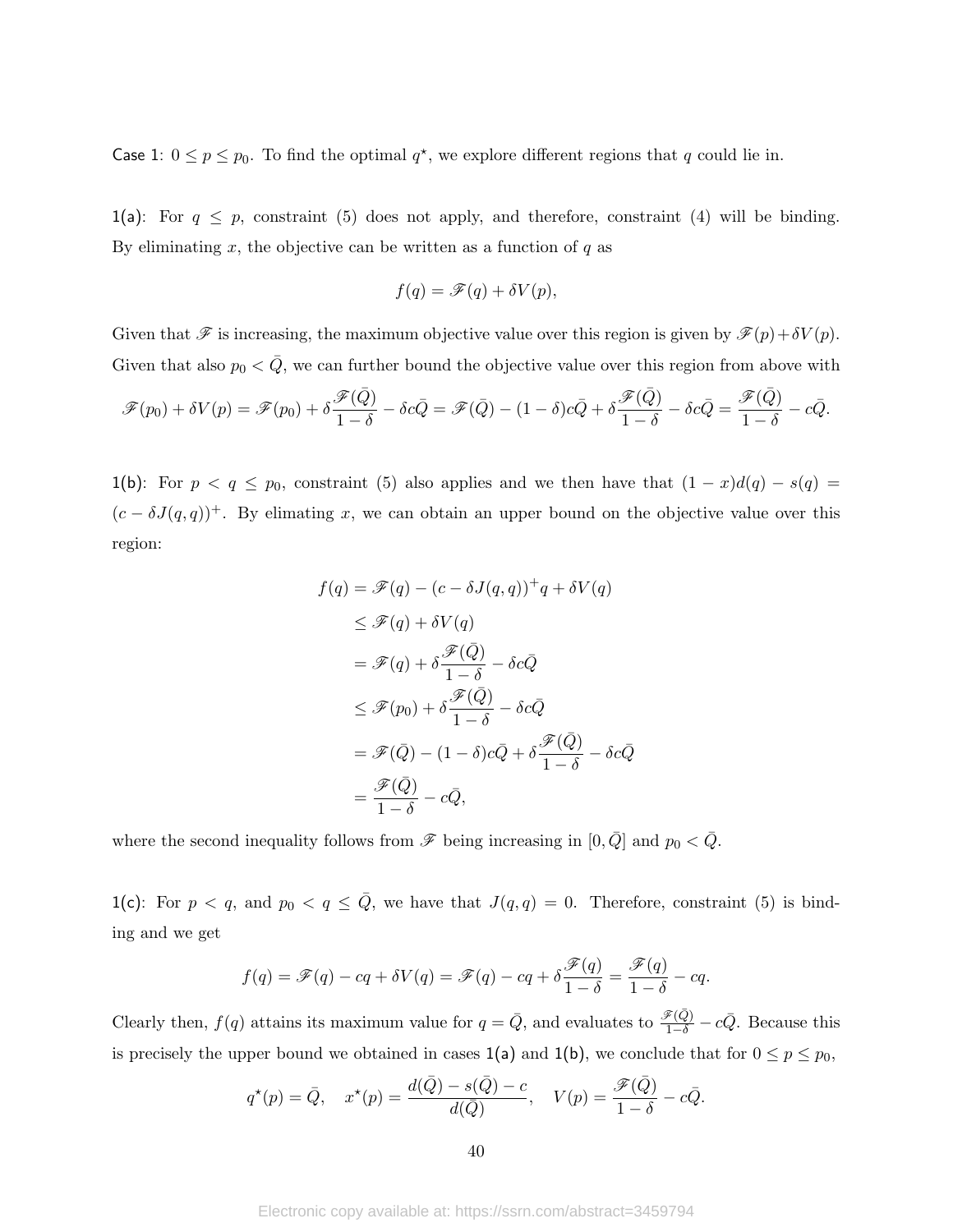Case 2:  $p_0 < p \le \overline{Q}$ . To find the optimal  $q^*$ , we explore different regions that q could lie in.

2(a): For  $q \leq p$ , constraint (5) does not apply, as in case 1(a). By eliminating x, we get for the objective  $f(q) = \mathscr{F}(q) + \delta V(p)$ . This is evidently an increasing function of q, therefore it attains its maximum value for this case for  $q = p$ , which equals

$$
f(p) = \mathscr{F}(p) + \delta V(p) = \mathscr{F}(p) + \delta \frac{\mathscr{F}(p)}{1 - \delta} = \frac{\mathscr{F}(p)}{1 - \delta}.
$$

2(b): for  $p < q \le \overline{Q}$ , constraint (5) applies, and because  $J(q, q) = 0$ , and it is also binding. Thus,

$$
f(q) = \mathscr{F}(q) - cq + \delta V(q) = \mathscr{F}(q) - cq + \delta \frac{\mathscr{F}(q)}{1 - \delta} = \frac{\mathscr{F}(q)}{1 - \delta} - cq \le \frac{\mathscr{F}(\bar{Q})}{1 - \delta} - c\bar{Q}.
$$

Further, note that for  $p > p_0$ , since  $\mathscr F$  is increasing

$$
\frac{\mathscr{F}(\bar{Q})}{1-\delta}-c\bar{Q}=\frac{\mathscr{F}(p_0)}{1-\delta}\leq \frac{\mathscr{F}(p)}{1-\delta},
$$

Comparing the two cases, we conclude that for for  $p_0 < p \leq \overline{Q}$ ,

$$
q^*(p) = p, \quad x^*(p) = \frac{d(p) - s(p)}{d(p)}, \quad V(p) = \frac{\mathscr{F}(p)}{1 - \delta},
$$

which completes the proof of Claim 1.

The equilibrium policy characterized in Claim 1 has an intuitive threshold structure. If the existing number of participating sellers is low,  $p \leq p_0$ , the firm sets a relative low fee so as to bring the total number of sellers up to the (optimally chosen) platform capacity, earning  $\mathcal{F}(Q) - cQ$ in the current period, and  $\mathscr{F}(\bar{Q})$  in each period thereafter. A downside of setting a low fee that attracts new sellers to join is that this fee needs to be charged not only to the new sellers, but also to the sellers who have joined the platform in the past. Thus, if the existing number of sellers is relatively high,  $p > p_0$ , attracting new sellers is not economical. Instead, the firm sets a fee that extracts the maximum surplus from the existing sellers, and does so in each period thereafter, collecting  $\mathscr{F}(p)$  each time.

Because at the beginning of period 1 the platform starts with no sellers, i.e.,  $p = 0$ , the policy characterized in Claim 1 prescribes that the firm sets a fee low enough to bring the number of sellers up to the platform capacity in period 1, and then charges a higher fee to extract the maximum surplus from the existing sellers in each period thereafter, resulting in the policy characterized in Lemma 1.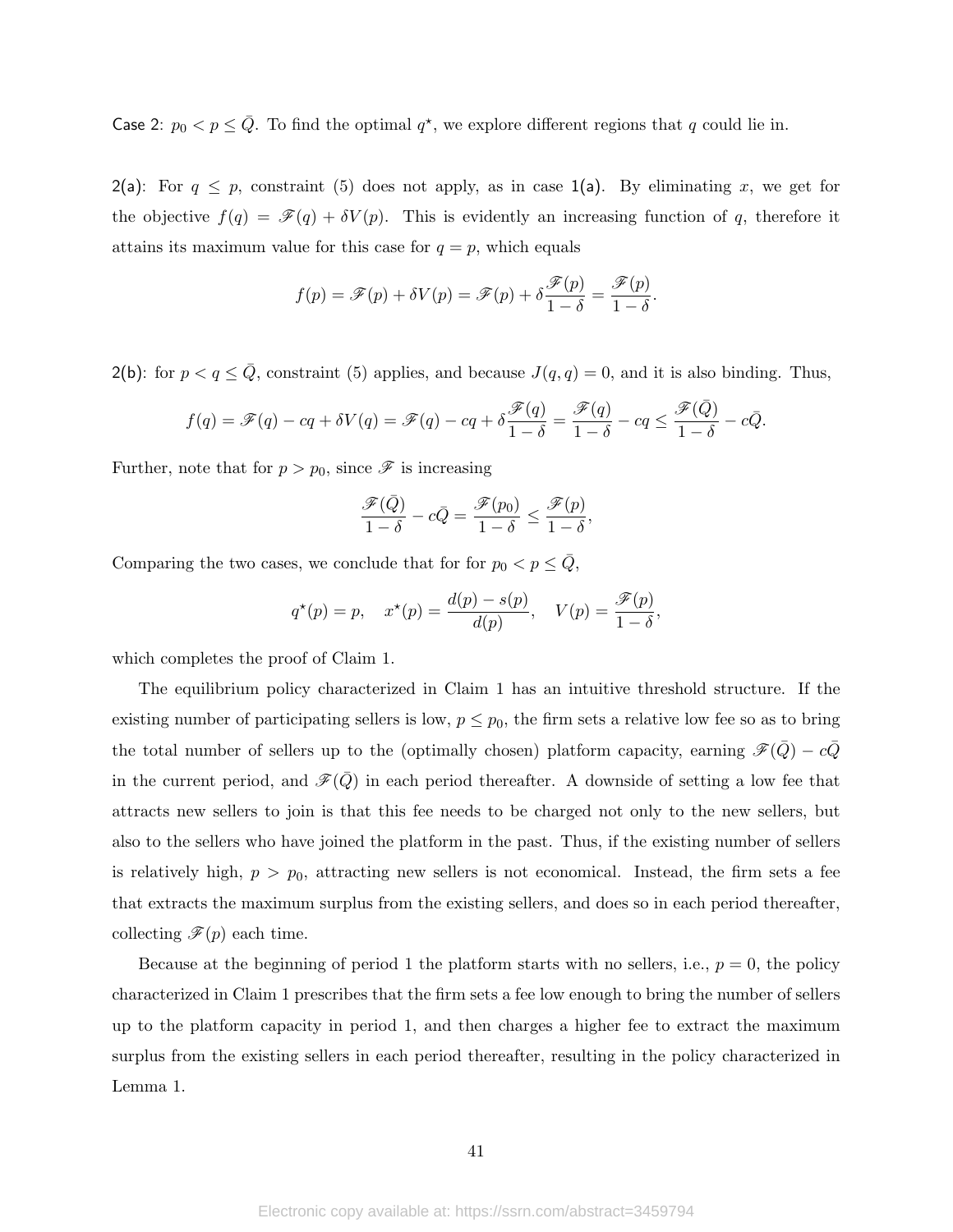Finally, note that the first-period fee given by (9) could be negative, i.e., it could be a subsidy. In general, this subsidy is constrained by the amount of capital available,  $y - C(Q)$ . However, at the optimal solution,  $\overline{Q}$ ,  $\overline{e}$ , and  $\overline{y}$ , the financially unconstrained fee given in (9) has to be feasible for the following reason. If it were not, the firm would not be able to bring participation up to the platform capacity in period 1. Furthermore, because the firm is assumed to pay out each period revenue instantly to equityholders, it would not be able to increase participation up to the platform capacity in any subsequent period. Since having permanently excess capacity cannot be optimal, the policy prescribed in Lemma 1 has to be feasible at  $\overline{Q}$ ,  $\overline{e}$ , and  $\overline{y}$ , which completes the proof.  $\blacksquare$ 

**Proof of Lemma 2:** Any interior solution,  $\bar{e} > 0$ , to (12) is given by the necessary and sufficient condition  $(18)$ . Thus, problem  $(13)-(16)$  can be written as

$$
\max_{Q,y,\alpha,e} \qquad \left[ (1-\alpha) \left( \frac{\mathcal{F}(e,Q)}{1-\delta} - cQ + y - C(Q) \right) - \gamma e \right] \tag{80}
$$

s.t. 
$$
y \ge C(Q) + \max\{-\pi(\bar{x}_1, \bar{q}_1), 0\}
$$

$$
\alpha \quad (\mathscr{F}(e, Q) \quad \alpha \quad C(Q))
$$
 (81)

$$
y \le \frac{\alpha}{1-\alpha} \left( \frac{\mathcal{F}(e,Q)}{1-\delta} - cQ - C(Q) \right) \tag{82}
$$

$$
Q > 0, \quad y > 0, \quad 0 < \alpha < 1, \quad e > 0
$$
\n(83)

$$
(1 - \alpha) \frac{\mathcal{F}_e(e, Q)}{1 - \delta} = \gamma.
$$
\n(84)

Because the objective increases in y, constraint  $(82)$  must be binding. Using this to eliminate y, the problem can be rewritten as

$$
\max_{Q,\alpha,e} \qquad \left[ \frac{\mathcal{F}(e,Q)}{1-\delta} - cQ - C(Q) - \gamma e \right] \tag{85}
$$

s.t. 
$$
\frac{\alpha}{1-\alpha} \left( \frac{\mathcal{F}(e,Q)}{1-\delta} - cQ - C(Q) \right) \ge C(Q) + \max \{-\pi (\bar{x}_1, \bar{q}_1), 0\}
$$
(86)

$$
Q > 0, \quad 0 < \alpha < 1, \quad e > 0 \tag{87}
$$

$$
(1 - \alpha) \frac{\mathcal{F}_e(e, Q)}{1 - \delta} = \gamma.
$$
\n(88)

Suppose that constraint (86) is non-binding at an optimal solution  $(\bar{Q}, \bar{\alpha}, \bar{e})$ . Consider an alternative solution  $(Q^*, \alpha^*, e^*)$ , where  $Q^* = \overline{Q}$ ,  $\alpha^* = \overline{\alpha} - \varepsilon$ , and  $e^*$  is a solution to (88) with  $Q = Q^*$  and  $\alpha = \alpha^*$ . This solution is clearly feasible, and it leads to a higher value of the objective (since  $\mathscr{F}(e,Q)$  is concave in e), leading to a contradiction. Hence, constraint (86) has to be binding at any optimal solution, and the problem can be written as  $(17)-(20)$ .

**Proof of Lemma 3:** We first consider the post-ICO decision problem  $(25)-(27)$ . In equilibrium, constraint  $q \leq Q$  must be binding, otherwise the entrepreneur would be better off by building less capacity in the first place. Using constraint (26), we can obtain  $\tilde{x}$  as in (32). Finally, using (23),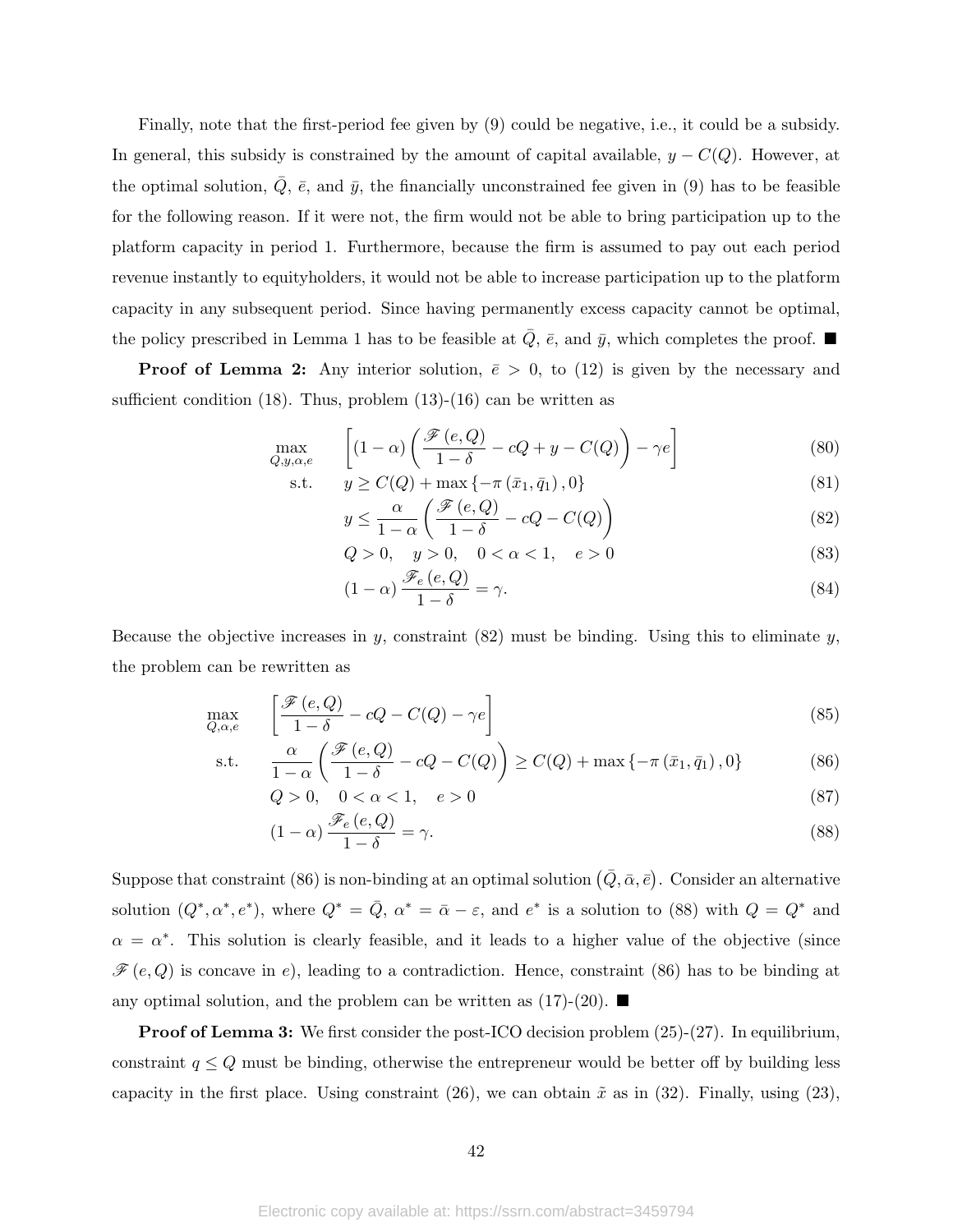problem  $(25)-(27)$  can be rewritten as

$$
\max_{e} \left[ -\alpha \frac{1}{v} d\left(e, Q\right) Q + \frac{d\left(e, Q\right) - s\left(Q\right)}{1 - \delta} Q - cQ - C(Q) - \gamma e + \alpha P \right]. \tag{89}
$$

Any interior solution  $\tilde{e} > 0$  must satisfy the necessary and sufficient first-order condition, which can be written as (34).

Next, we consider the pre-ICO decision problem  $(28)-(31)$ . Using  $(23)$ ,  $(32)$ , and the fact that  $\bar{q} = Q$ , and eliminating P using constraint (29), the problem can be written as (33)-(36).

**Proof of Corollary 1:** The result for  $i = B$  follows by eliminating  $\alpha$  from (33)-(36). The result for  $i = $$  follows from (17)-(20) by (i) substituting for x and q from Lemma 1, (ii) eliminating  $\alpha$ , and (iii) realizing that any  $(e, Q)$  solving (37)-(38) automatically satisfies  $\alpha \in [0, 1]$ .

**Proof of Proposition 1:** The first result follows from Corollary 1, namely, the fact that  $\Pi^B$ is the maximum of the same function as  $\Pi^{\$}$  over a smaller feasibility set.

To prove the second result, we first establish that the objective of (37), denoted within this proof as  $\Pi(Q)$ , is unimodal. If  $k \geq 1$ ,  $\Pi(Q)$  is clearly concave. Now suppose  $k < 1$ . We can write  $\Pi(Q) = G(Q) + H(Q)$ , where

$$
G(Q) := \frac{d(Q)Q}{1-\delta} - Qc - C(Q) = \frac{Q^{1-b}}{1-\delta} - Qc - KQ^{k},
$$
\n(90)

$$
G'(Q) = \frac{(1-b)Q^{-b}}{1-\delta} - c - KkQ^{k-1},\tag{91}
$$

$$
G''(Q) = -\frac{b(1-b)Q^{-b-1}}{1-\delta} - Kk(k-1)Q^{k-2}, \text{ and}
$$
\n(92)

$$
H(Q) := -\frac{s(Q)Q}{1-\delta} = -\frac{mQ^{n+1}}{1-\delta}.
$$
\n(93)

Note that

$$
G''(Q) < 0 \Longleftrightarrow Q < \left(\frac{b\left(1-b\right)}{\left(1-\delta\right)\left(1-k\right)k}{\right)^{\frac{1}{b+k-1}}}.
$$
\n(94)

Thus,  $G(Q)$  is first concave and then convex. Also,  $\lim_{Q\searrow0} G'(Q) = \infty$  and  $\lim_{Q\to\infty} G'(Q) = -c$ . Therefore,  $G(Q)$  is concave and unimodal on  $(0, \hat{Q})$  for some  $\hat{Q} > 0$ , and decreasing on  $(\hat{Q}, \infty)$ . Furthermore,  $H(Q)$  is clearly concave and decreasing, and  $\lim_{Q\searrow 0} H'(Q) = 0$ . Therefore,  $\Pi(Q)$ is concave and unimodal on  $(0, \hat{Q})$ , and decreasing on  $(\hat{Q}, \infty)$ . Since  $\Pi(Q)$  is continuous, it is unimodal on  $(0, \infty)$ .

Since constraint (39) can be written as  $Q \leq (vK)^{\frac{1}{1-b-k}}$ , we conclude that  $\Pi^{\$} > \Pi^{B} \iff$  $\Pi'\left((vK)^{\frac{1}{1-k-b}}\right) > 0$ , i.e.,

$$
K^{\frac{b}{k+b-1}}\left(\frac{1-b}{1-\delta}-\frac{k}{v}\right) > cv^{\frac{b}{1-k-b}} + \frac{m(n+1)}{1-\delta}v^{\frac{b+n}{1-k-b}}K^{\frac{n}{1-k-b}}.\tag{95}
$$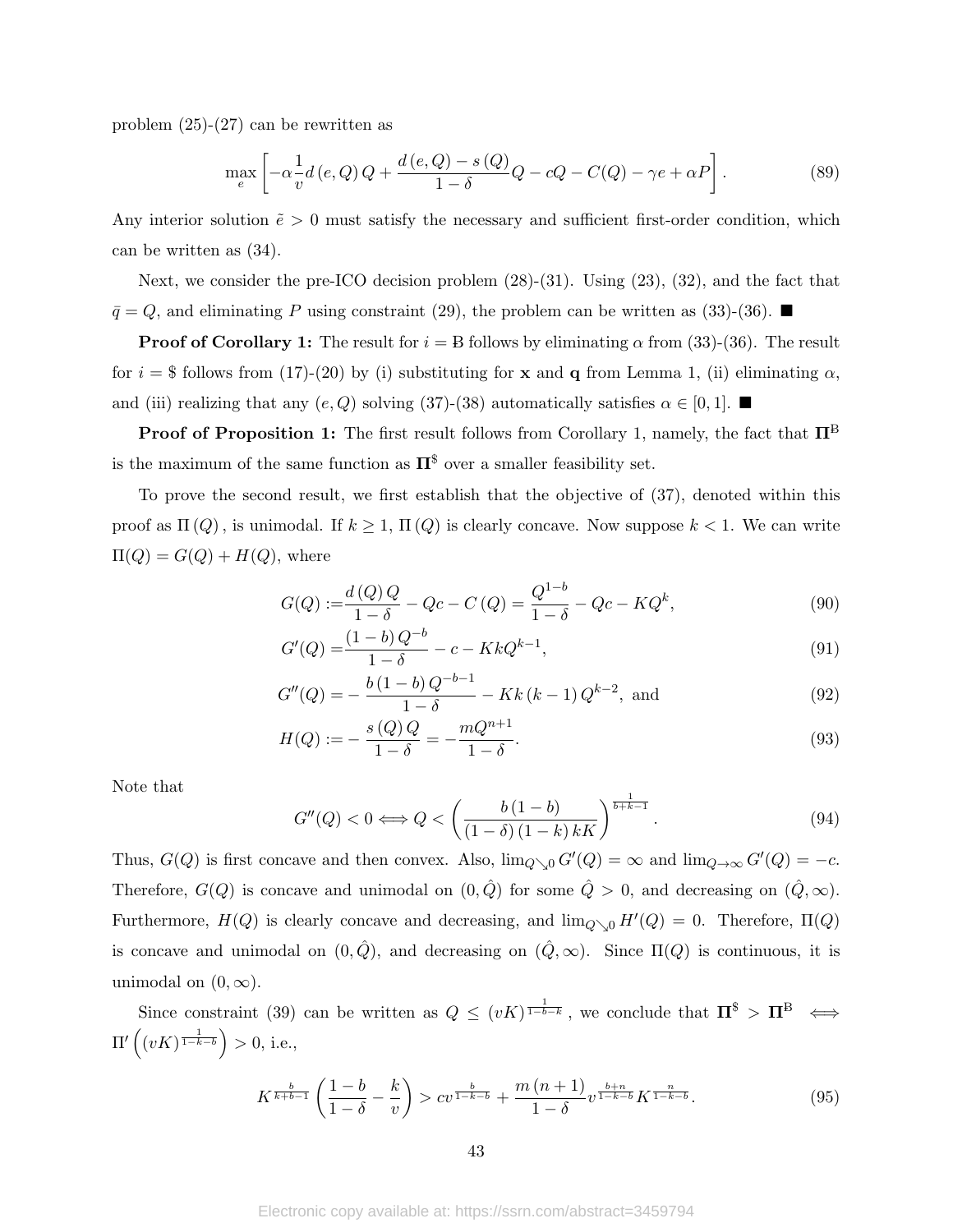If  $\frac{1-\delta}{1-b} \geq \frac{v}{k}$  $\frac{v}{k}$ , the LHS of (95) is non-positive, whereas its RHS is positive, so condition (95) cannot be true. Otherwise, as K increases from 0 to  $\infty$ , the LHS of (95) increases from 0 to  $\infty$ , whereas its RHS decreases from  $\infty$  to  $cv^{\frac{b}{1-k-b}}$ . Thus, condition (95) is true for large enough K. ■

Proof of Proposition 2: Before proving the desired inequality, we rewrite the expressions for  $\Pi^{\text{B}}$  and  $\Pi^{\$}$ , assuming the optimal  $Q > 0$  and  $e > 0$  in both models.

Blockchain-based model: If  $K = 0$  then  $d(e, Q)Q > vC(Q)$ . By continuity, this is also true when  $K \in (0, \varepsilon)$ . Assuming this is the case, we can relax (39). Using Corollary 1, we can then write

$$
\Pi^{\mathcal{B}} = \max_{Q>0, e>0} \left[ \frac{\mathcal{F}(e, Q)}{1-\delta} - cQ - C(Q) - \gamma e \right]
$$
(96)

$$
\text{s.t.} \qquad h\left(e,Q\right) = 0,\tag{97}
$$

where 
$$
h(e,Q) := \left(1 - \frac{(1-\delta)C(Q)}{d(e,Q)Q}\right) \frac{\mathscr{F}_e(e,Q)}{1-\delta} - \gamma.
$$
 (98)

Because  $h(e,Q) = \left(1 - \frac{(1-\delta)KQ^k}{e^aQ(1-b)}\right)$  $\frac{(-\delta)KQ^k}{e^aQ^{1-b}}\left(\frac{ae^{a-1}Q^{1-b}}{1-\delta}-\gamma\right)$  and  $h_e(e,Q)=\frac{a(a-1)e^{a-2}Q^{1-b}}{1-\delta}+ae^{-2}KQ^k$ , we know that for a given  $Q > 0$ , as e goes from 0 to  $\infty$ , function  $h(e, Q)$  first increases from  $-\infty$ and then decreases towards  $-\gamma$ . Consider any given  $Q > 0$ . If max<sub>e</sub>  $h(e, Q) < 0$ , then (97) has no solution, and this  $Q$  is not feasible. Otherwise,  $(97)$  has one or two solutions in terms of  $e$ . Because both these solutions are clearly below  $\arg \max_e \left[ \frac{\mathscr{F}(e,Q)}{1-\delta} - cQ - C(Q) - \gamma e \right]$  and this objective is concave in e, the larger solution gives a higher value of the objective. Thus, we let  $e^{B}(Q)$  be the single solution or the larger of the two solutions to  $(97)$ . Problem  $(96)-(97)$  can be then written as

$$
\Pi^{\mathcal{B}} = \max_{Q>0} \left[ \frac{\mathcal{F}\left(e^{\mathcal{B}}(Q), Q\right)}{1-\delta} - cQ - C(Q) - \gamma e^{\mathcal{B}}(Q) \right]
$$
(99)

$$
\max_{e} h(e, Q) \ge 0. \tag{100}
$$

Traditional model: Using Corollary 1, we can write

$$
\Pi^{\$} = \max_{Q>0, e>0} \left[ \frac{\mathcal{F}(e,Q)}{1-\delta} - cQ - C(Q) - \gamma e \right]
$$
\n
$$
\text{s.t.} \quad g(e,Q) = 0,\tag{102}
$$

$$
\quad \text{s.t.} \quad
$$

where 
$$
g(e,Q) := \begin{cases} \left(1 - \frac{(1-\delta)C(Q)}{d(e,Q)Q - s(Q)Q - (1-\delta)cQ}\right) \frac{\mathscr{F}_e(e,Q)}{1-\delta} - \gamma & \text{if } c \le d(e,Q) - s(Q) \\ \left(1 - \frac{(1-\delta)(C(Q) + cQ - d(e,Q)Q + s(Q)Q)}{\delta(d(e,Q)Q - s(Q)Q)}\right) \frac{\mathscr{F}_e(e,Q)}{1-\delta} - \gamma & o/w. \end{cases}
$$
(103)

If the project is viable,  $\Pi^{\$} > 0$ , any solution to (101)-(102) must satisfy  $d(e, Q) - s(Q) > 0$ . Consider a given  $Q > 0$ , and let  $e^{\dagger}(Q)$  be the solution to  $d(e,Q) - s(Q) = 0$ , so that  $d(e,Q) - s(Q) > 0$  $0 \iff e > e^{\dagger}(Q)$ . Because  $g(e,Q)$  is continuous in e on  $(e^{\dagger}(Q), \infty)$  and  $\lim_{e \searrow e^{\dagger}(Q)} g(e,Q) = -\infty$ , constraint  $g(e,Q) = 0$  has a solution on the interval  $(e^{\dagger}(Q), \infty)$  if, and only, if  $\max_{e > e^{\dagger}(Q)} g(e,Q) \ge$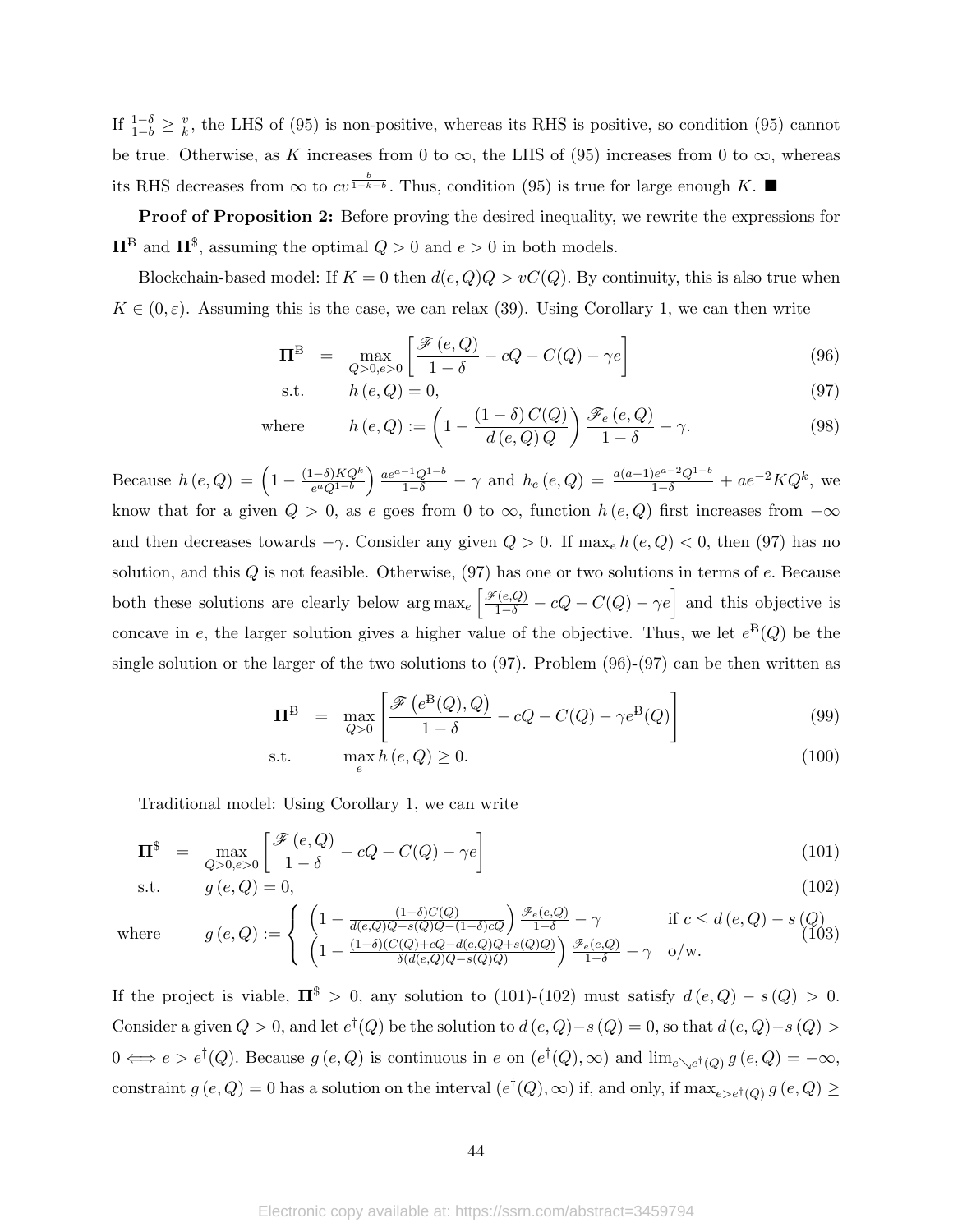0. Let  $e^{i\phi}(Q)$  be the largest of these solutions. Problem (101)-(102) can be then written as

$$
\Pi^{\$} = \max_{Q>0} \left[ \frac{\mathcal{F}\left(e^{\$}(Q), Q\right)}{1-\delta} - cQ - C(Q) - \gamma e^{\$}(Q) \right]
$$
(104)

$$
\text{s.t.} \max_{e>e^{\dagger}(Q)} g(e,Q) \ge 0. \tag{105}
$$

The desired inequality  $(42)$  holds because (i) the feasibility set of  $(104)-(105)$  is a subset of that of  $(99)-(100)$ , and (ii) the objective in  $(104)$  is smaller than that in  $(99)$  for any Q that is feasible for both problems. Claim (i) is true because  $h(e, Q) > g(e, Q)$ . Claim (ii) follows from the fact that  $\frac{\mathscr{F}(e,Q)}{1-\delta} - cQ - C(Q) - \gamma e$  is strictly concave in e, and the fact that

$$
e^{\$}(Q) < e^{\$}(Q) < e^*(Q) := \arg\max_{e} \left[ \frac{\mathcal{F}(e,Q)}{1-\delta} - cQ - C(Q) - \gamma e \right]. \tag{106}
$$

To prove the two inequalities in (106), we recall that  $e^{\$}(Q)$ ,  $e^{\$}(Q)$ , and  $e^*(Q)$  are the unique or largests roots of  $g(e,Q) = 0$ ,  $h(e,Q) = 0$ , and  $\frac{\mathscr{F}_e(e,Q)}{1-\delta} - \gamma = 0$ , respectively. The first inequality then follows from the fact that  $h(e, Q)$  is first increasing and then decreasing in e and the fact that  $g(e,Q) < h(e,Q)$ . The second inequality follows from the fact that  $\frac{\mathscr{F}_e(e,Q)}{1-\delta} - \gamma$  is decreasing in e and  $h(e,Q) < \frac{\mathscr{F}_e(e,Q)}{1-\delta} - \gamma$ .

Finally, recall our assumption that the optimal  $Q$  and  $e$  are positive in both models. If problem (99)-(100) is unfeasible, or the maximum payoff is negative, the optimal strategy is  $\tilde{Q} = \tilde{e} = 0$ , leading to  $\Pi^B = 0$ . If this is the case, then also  $\Pi^{\$} = 0$  because the feasibility set of (104)-(105) is a subset of that of  $(99)-(100)$ , and the objective in  $(104)$  is smaller than that in  $(99)$  for any given  $Q > 0$ .

**Proof of Proposition 3:** It follows from Corollary 1 that  $\Pi^{\$}$  depends only on the total cost,  $K + c$ , i.e.,  $\frac{d}{d\tau} \mathbf{\Pi}^{\$} = 0$ . It follows from the proof of Proposition 2 that

$$
\Pi^{\mathcal{B}} = \max_{Q>0} \left[ \frac{\mathcal{F}\left(e^{\mathcal{B}}(Q), Q\right)}{1-\delta} - (K+c)Q - \gamma e^{\mathcal{B}}(Q) \right]
$$
(107)

s.t. 
$$
d(e^{B}(Q), Q) \ge v(1 - \tau)(K + c)
$$
 (108)

$$
\max_{e} h\left(e,Q\right) \ge 0,\tag{109}
$$

where  $e^{B}(Q)$  is the largest root of  $h(e,Q) = 0$ ;  $h(e,Q) = \left(1 - \frac{(1-\delta)(c+K)(1-\tau)}{d(e,Q)}\right)$  $\frac{(c+K)(1-\tau)}{d(e,Q)}$   $\frac{\mathscr{F}_e(e,Q)}{1-\delta}$  -  $\gamma$ ; and  $h_e\left(e^{B}(Q), Q\right) \leq 0$ . To prove that  $\frac{d}{d\tau} \mathbf{\Pi}^B > 0$ , we first show that the objective in (107) increases in  $\tau$  for any feasible Q. We have

$$
\frac{d}{d\tau} \left[ \frac{\mathscr{F}\left(e^{\mathcal{B}}(Q), Q\right)}{1 - \delta} - (K + c) Q - \gamma e^{\mathcal{B}}(Q) \right] = \frac{\partial e^{\mathcal{B}}(Q)}{\partial \tau} \left( \frac{\mathscr{F}_e\left(e^{\mathcal{B}}(Q), Q\right)}{1 - \delta} - \gamma \right). \tag{110}
$$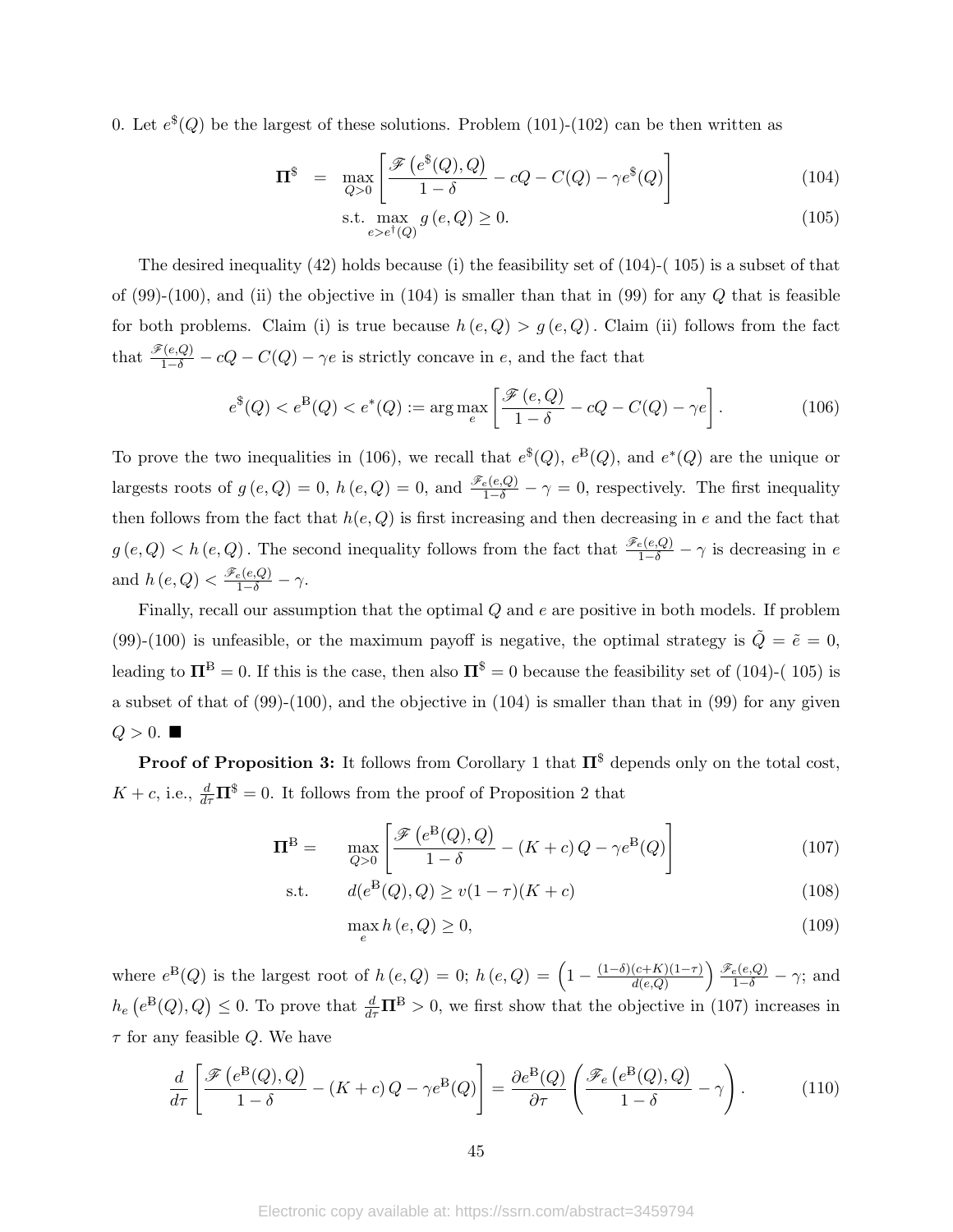It follows from the proof of Proposition 2 that  $\frac{\mathscr{F}_e(e^{B}(Q),Q)}{1-\delta}-\gamma>0$ . Furthermore,  $\frac{\partial e^{B}(Q)}{\partial \tau}>0$  because  $h_e(e^{B}(Q), Q) \leq 0$  and  $h_\tau(e, Q) > 0$ . To complete the proof, we note that since  $h_\tau(e, Q) > 0$  and  $\frac{\partial e^{B}(Q)}{\partial \tau} > 0$ , as  $\tau$  increases, so does the feasibility set of problem (107)-(109). ■

**Proof of Lemma 4:** Because the optimal  $\tilde{x}$  and  $\tilde{q}$  are the same as in the base-case model, assuming  $Q > 0$  and  $e > 0$ , we can rewrite (45)-(48) as

$$
\max_{Q>0,e>0} \left[ -\alpha \frac{1}{v} d(e,Q) Q + \frac{d(e,Q) - s(Q)}{1 - \delta} Q - cQ - C(Q) - \gamma e + \alpha P \right]
$$
(111)

$$
\text{s.t. } C(Q) \le \alpha P. \tag{112}
$$

Similarly, we can rewrite  $(49)-(51)$  as

$$
\max_{\alpha, P \ge 0} \left[ \frac{\mathcal{F}(e, Q)}{1 - \delta} - C(Q) - cQ - \gamma e \right]
$$
\n(113)

s.t. 
$$
P = \frac{1}{v}d(e,Q)Q,
$$
 (114)

$$
\alpha \le 1,\tag{115}
$$

where  $Q$  and  $e$  are given by (111)-(112).

Next, we prove, by contradiction, that constraint (112) must be binding. Suppose that  $C(Q)$  $\alpha P$ . This means that  $\tilde{e}$  and  $\tilde{Q}$  are the interior solution of (111), and satisfy the first-order conditions

$$
\left(1 - \alpha \frac{1}{v} (1 - \delta)\right) \frac{\mathcal{F}_e(e, Q)}{1 - \delta} - \gamma = 0, \text{ and } (116)
$$

$$
\frac{\mathcal{F}_Q(e,Q)}{1-\delta} - \alpha \frac{1}{v} \left( d\left(e,Q\right) + d_Q\left(e,Q\right)Q \right) - C_Q(Q) - c = 0. \tag{117}
$$

Using some algebra, these can be written as

$$
\left(\frac{\left(1-\frac{\alpha}{v}\left(1-\delta\right)\right)a}{\left(1-\delta\right)\gamma}\right)^{\frac{1}{1-a}}Q^{\frac{1-b}{1-a}} = e, \text{ and } (118)
$$

$$
(1-b)\left(\frac{a}{\gamma}\right)^{\frac{a}{1-a}}\left(\frac{\left(1-\frac{\alpha}{v}\left(1-\delta\right)\right)}{\left(1-\delta\right)}\right)^{\frac{1}{1-a}}Q^{\frac{a-b}{1-a}} - \frac{m(n+1)Q^n}{\left(1-\delta\right)} = c + KkQ^{k-1}.\tag{119}
$$

Invoking  $k > (1 - b)/(1 - a)$ , eq. (119) implies  $\frac{dQ}{d\alpha} < 0$ , and eq. (118) then implies  $\frac{de}{d\alpha} < 0$ . Now consider the choice of  $\alpha$  in (113)-(115). Taking the derivative of the objective w.r.t.  $\alpha$  gives

$$
\frac{d}{d\alpha} \left( \frac{\mathcal{F}(e,Q)}{1-\delta} - C(Q) - cQ - \gamma e \right) = \frac{de}{d\alpha} \left( \frac{\mathcal{F}_e(e,Q)}{1-\delta} - \gamma \right) + \frac{dQ}{d\alpha} \left( \frac{\mathcal{F}_Q(e,Q)}{1-\delta} - C_Q(Q) - c \right). \tag{120}
$$

Note that eq. (116) implies  $\frac{\mathscr{F}_e(e,Q)}{1-\delta} - \gamma > 0$ , whereas eq. (117) together with  $d(e,Q) = e^a Q^{-b}$  imply  $\frac{\mathscr{F}_Q(e,Q)}{1-\delta}-C_Q(Q)-c>0.$  Thus, we have shown that if  $C(Q)<\alpha P$ , then  $\frac{d}{d\alpha}\left[\frac{\mathscr{F}(e,Q)}{1-\delta}-C(Q)-cQ-\gamma e\right]<$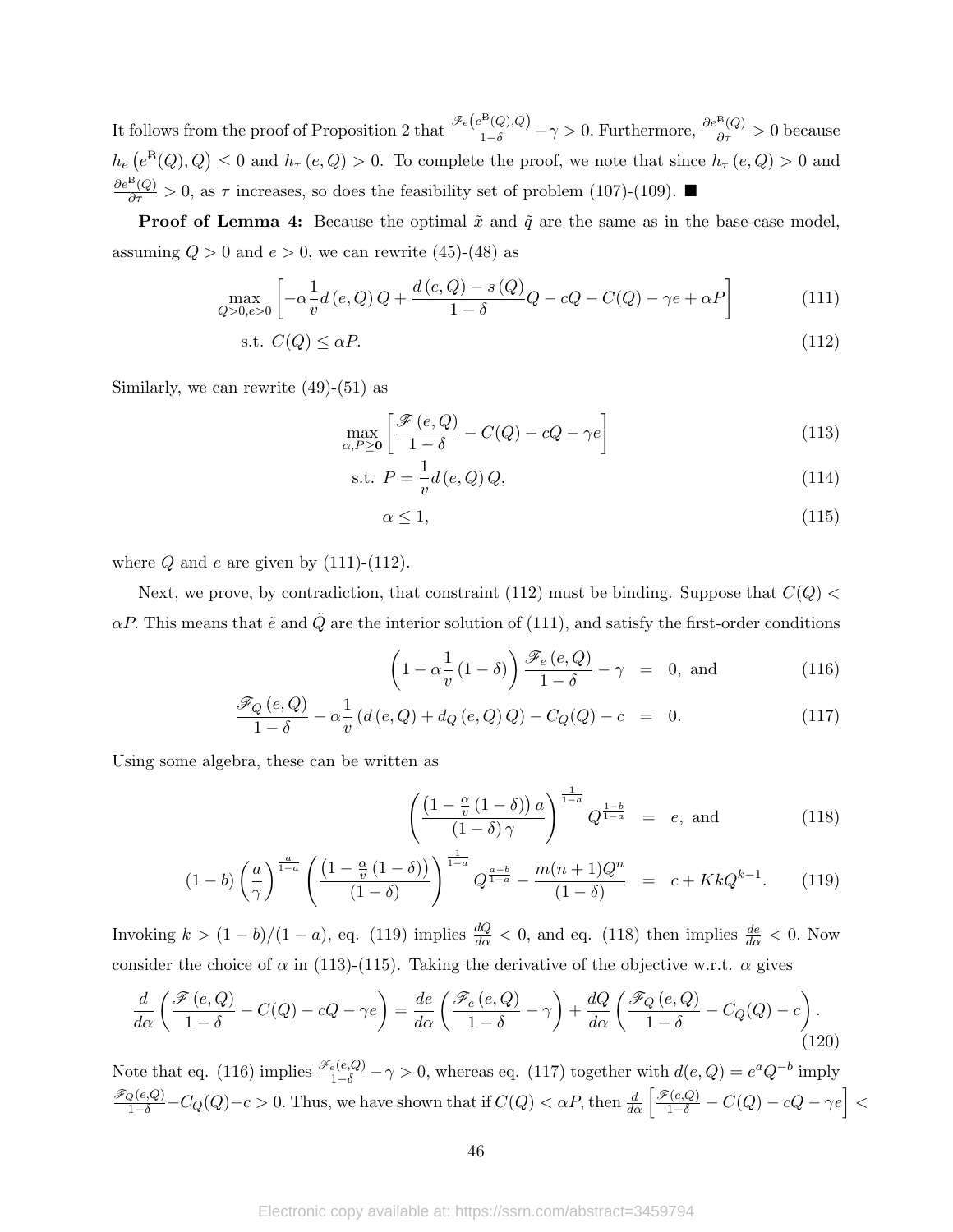0, i.e., the entrepreneur is better off choosing a smaller  $\alpha$ . Therefore, at optimal  $\alpha$ , we must have  $C(Q) = \alpha P$  and the objective in (111) must be non-decreasing in Q at Q given by  $C(Q) = \alpha P$  and e given by (116), i.e.,

$$
\frac{\mathcal{F}_Q(e,Q)}{1-\delta} - \alpha \frac{1}{v} \left( d\left(e,Q\right) + d_Q\left(e,Q\right)Q \right) - C_Q(Q) - c \ge 0. \tag{121}
$$

Any given  $\alpha > 0$  thus falls in one of two cases. If  $\alpha$  is such that  $\frac{\mathscr{F}_Q(e,Q)}{1-\delta} - \alpha \frac{1}{v}$  $\frac{1}{v}$   $(d(e,Q) + d_Q(e,Q)Q) C_Q(Q) - c < 0$  at Q given by  $C(Q) = \alpha P$  and e given by (116), this  $\alpha$  cannot be optimal. Otherwise, using concavity of (111) in e,  $\tilde{e}$  is given by (116) and  $\tilde{Q}$  is given by  $C(Q) = \alpha P$ . Therefore, problem (113)-(115) can be rewritten as

$$
\max_{\alpha, P \ge 0} \quad \left[ \frac{\mathcal{F}(e, Q)}{1 - \delta} - C(Q) - cQ - \gamma e \right] \tag{122}
$$

s.t. 
$$
P = \frac{1}{v}d(e, Q)Q,
$$
 (123)

$$
\frac{\mathcal{F}_Q(e,Q)}{1-\delta} - \alpha \frac{1}{v} \left( d\left(e,Q\right) + d_Q\left(e,Q\right)Q \right) \ge C_Q(Q) + c,\tag{124}
$$

$$
\alpha \le 1,\tag{125}
$$

where e is given by (116) and Q is given by  $C(Q) = \alpha P$ . Eliminating  $\alpha$  and P gives the desired result.

**Proof of Proposition 4:** In the proof of Proposition 3, we established that if  $c > d\left(\bar{e}, \bar{Q}\right)$  –  $s(\bar{Q})$ , then  $\frac{d}{d\tau}\Pi^{\$} = 0$ . Next, consider  $\Pi^{\{B\}}$ , which is given by

$$
\Pi^{\mathcal{B}} = \max_{Q>0} \left[ \frac{\mathcal{F}\left(e^{\mathcal{B}}(Q), Q\right)}{1-\delta} - (K+c)Q - \gamma e^{\mathcal{B}}(Q) \right]
$$
(126)

s.t. 
$$
d(e^{B}(Q), Q) \ge v(1 - \tau)(K + c),
$$
 (127)

$$
\max_{e} h\left(e,Q\right) \ge 0,\tag{128}
$$

$$
\frac{\mathscr{F}_Q\left(e^B(Q),Q\right)}{1-\delta}-c-K-\frac{(1-\tau)(c+K)}{d\left(e^B(Q),Q\right)}\left(d\left(e^B(Q),Q\right)+d_Q\left(e^B(Q),Q\right)Q\right)\geq\left(\!\!\!\!\begin{array}{c}4129\end{array}\!\!\!\!\right)
$$

We already know from Proposition 3 that the maximum of (126)-(128) increases with  $\tau$ . Thus, to prove that  $\frac{d}{d\tau}\Pi^{\text{B}}>0$ , it is enough to show that constraint (129) becomes looser as  $\tau$  increases. That is, it is enough to show that for any  $Q > 0$ , we have

$$
\frac{d}{d\tau} \left( \frac{\mathcal{F}_Q \left( e^B(Q), Q \right)}{1 - \delta} - c - K - \frac{(1 - \tau)(c + K)}{d \left( e^B(Q), Q \right)} \left( d \left( e^B(Q), Q \right) + d_Q \left( e^B(Q), Q \right) Q \right) \right) \ge 0 \tag{130}
$$

Using  $d(e,Q) = e^a Q^{-b}$ , inequality (130) can be written as

$$
(1-b)(c+K) + \frac{\partial e^{B}(Q)}{\partial \tau} \frac{1-b}{1-\delta} a \left( e^{B}(Q) \right)^{a-1} Q^{-b} \ge 0.
$$
 (131)